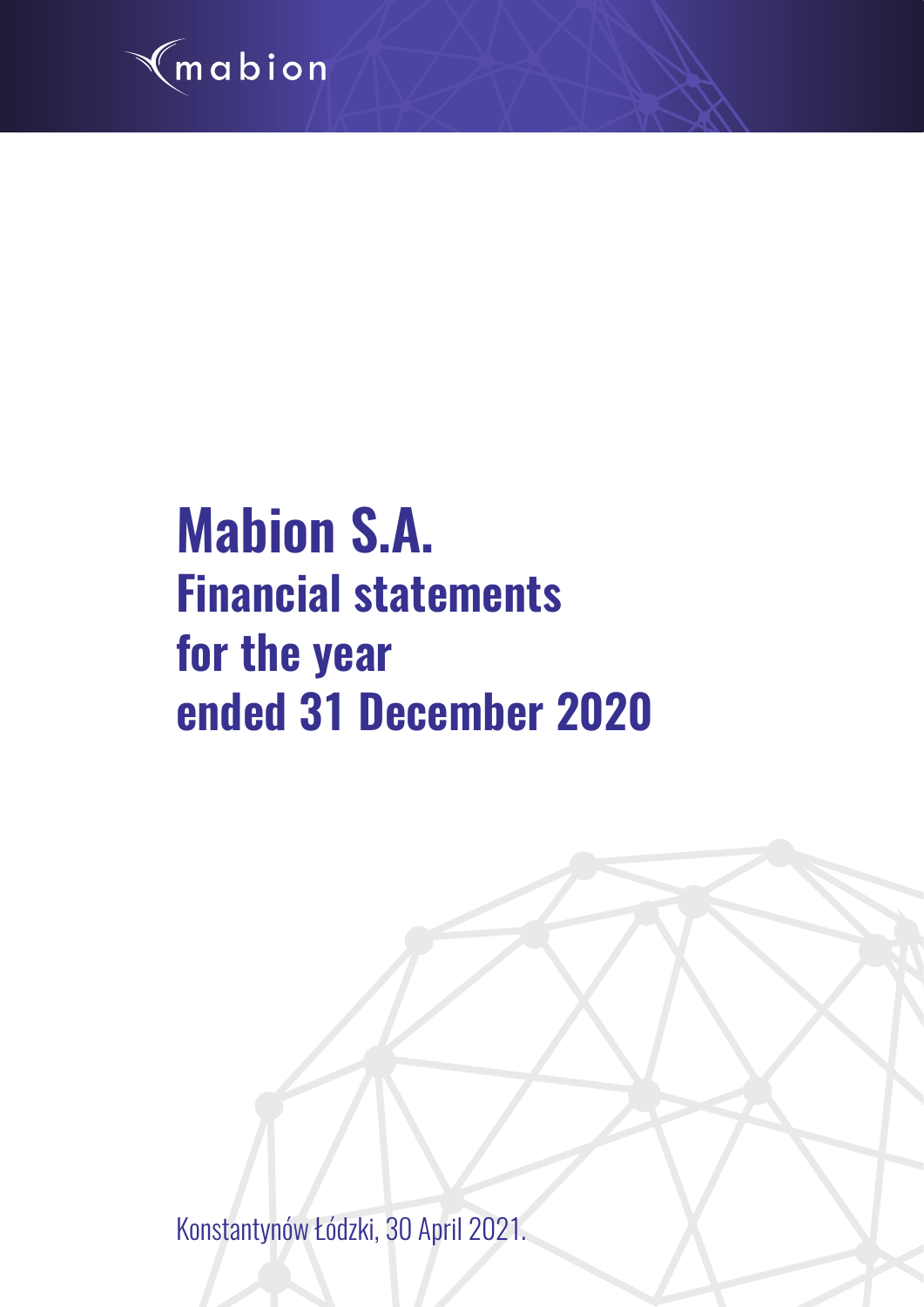# STATEMENT OF COMPREHENSIVE INCOME

| in PLN thousand,<br>unless otherwise indicated      | <b>Note</b> | 2020     | 2019     |
|-----------------------------------------------------|-------------|----------|----------|
| Income from research and development services       |             | ٠        |          |
| Cost of services sold                               |             | ٠        |          |
| <b>Gross profit on sales</b>                        |             |          |          |
| Research and development costs                      | 8,9         | (35726)  | (40710)  |
| General administration costs                        | 8           | (20499)  | (24 207) |
| Other operating income                              | 10          | 1760     | 2 1 5 5  |
| Other operating costs                               | 10          | (188)    | (510)    |
| <b>Operating loss</b>                               |             | (54653)  | (63 272) |
| <b>Financial income</b>                             | 11          | 550      | 647      |
| <b>Financial costs</b>                              | 11          | (1669)   | (1113)   |
| <b>Gross loss</b>                                   |             | (55 772) | (63738)  |
| Income tax                                          | 12          |          |          |
| <b>NET LOSS</b>                                     |             | (55 772) | (68 870) |
| Other comprehensive income                          |             |          |          |
| <b>TOTAL COMPREHENSIVE INCOME</b>                   |             | (55 772) | (63738)  |
| Basic and diluted loss per share (in PLN per share) | 25          | (4.06)   | (4.64)   |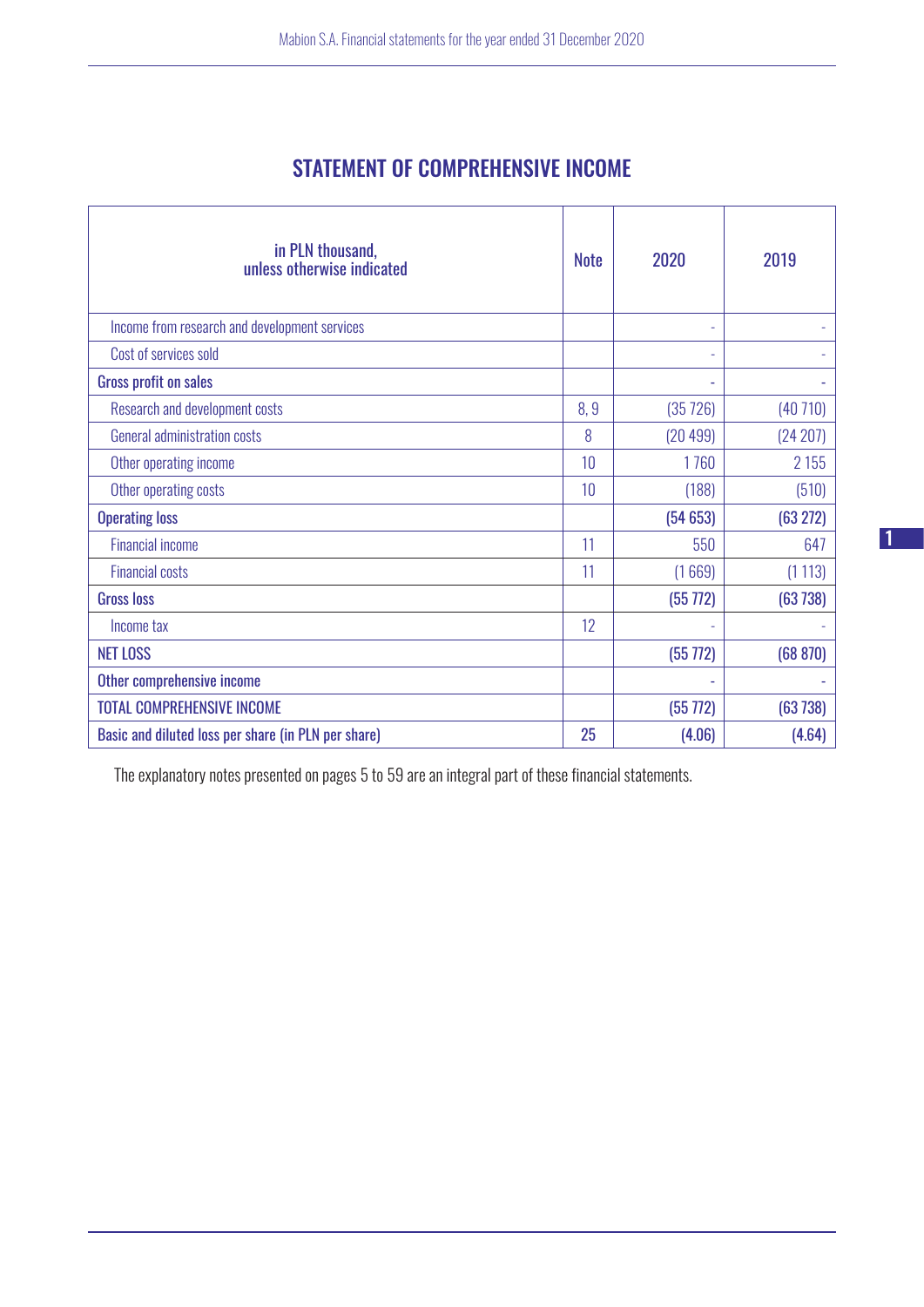# STATEMENT OF FINANCIAL POSITION

| in PLN thousand                           | <b>Note</b> | <b>31 December</b><br>2020 | <b>31 December</b><br>2019 |
|-------------------------------------------|-------------|----------------------------|----------------------------|
| Intangible assets                         | 13          | 1071                       | 1448                       |
| Property, plant and equipment             | 13          | 65 280                     | 71688                      |
| Long-term receivables                     |             | 195                        | 110                        |
| <b>Total fixed assets</b>                 |             | 66 546                     | 73 246                     |
| Inventories                               | 14          | 5976                       | 8806                       |
| Trade and other receivables               | 15          | 2641                       | 2841                       |
| Prepayments and accrued income            |             | 763                        | 682                        |
| Cash and cash equivalents                 | 16          | 2 3 9 5                    | 27 970                     |
| <b>Total current assets</b>               |             | 11775                      | 40 299                     |
| <b>TOTAL ASSETS</b>                       |             | 78 321                     | 113 545                    |
| Share capital                             |             | 1373                       | 1372                       |
| Issued but unregistered share capital     |             |                            | 1                          |
| Share premium                             |             | 108 923                    | 108 923                    |
| Other reserves                            |             | 696                        | 732                        |
| <b>Accumulated losses</b>                 | 17          | (188 380)                  | (132608)                   |
| <b>Total equity</b>                       |             | (77388)                    | (21580)                    |
| Deferred income under grants              | 18          | 33 988                     | 30 721                     |
| <b>Customer contract liabilities</b>      | 18          | 14 007                     | 14 007                     |
| Loans and borrowings                      | 20          | 200                        | 580                        |
| Lease                                     | 21          | 2943                       | 3 4 3 5                    |
| <b>Total long-term liabilities</b>        |             | 51 138                     | 48 743                     |
| Repayable advances on distribution rights | 19          | 44 0 77                    | 44 381                     |
| <b>Trade liabilities</b>                  | 22          | 18 124                     | 15914                      |
| <b>Other liabilities</b>                  | 22          | 5971                       | 4994                       |
| Loans and borrowings                      | 20          | 31 180                     | 15810                      |
| Deferred income under grants              | 18          | 1271                       | 1578                       |
| <b>Customer contract liabilities</b>      | 18          | 1590                       | 1590                       |
| Lease                                     | 21          | 2 3 5 8                    | 2 1 1 5                    |
| <b>Total short-term liabilities</b>       |             | 104 571                    | 86 382                     |
| <b>TOTAL LIABILITIES</b>                  |             | 155 709                    | 135 125                    |
| <b>TOTAL LIABILITIES AND EQUITY</b>       |             | 78 321                     | 113 545                    |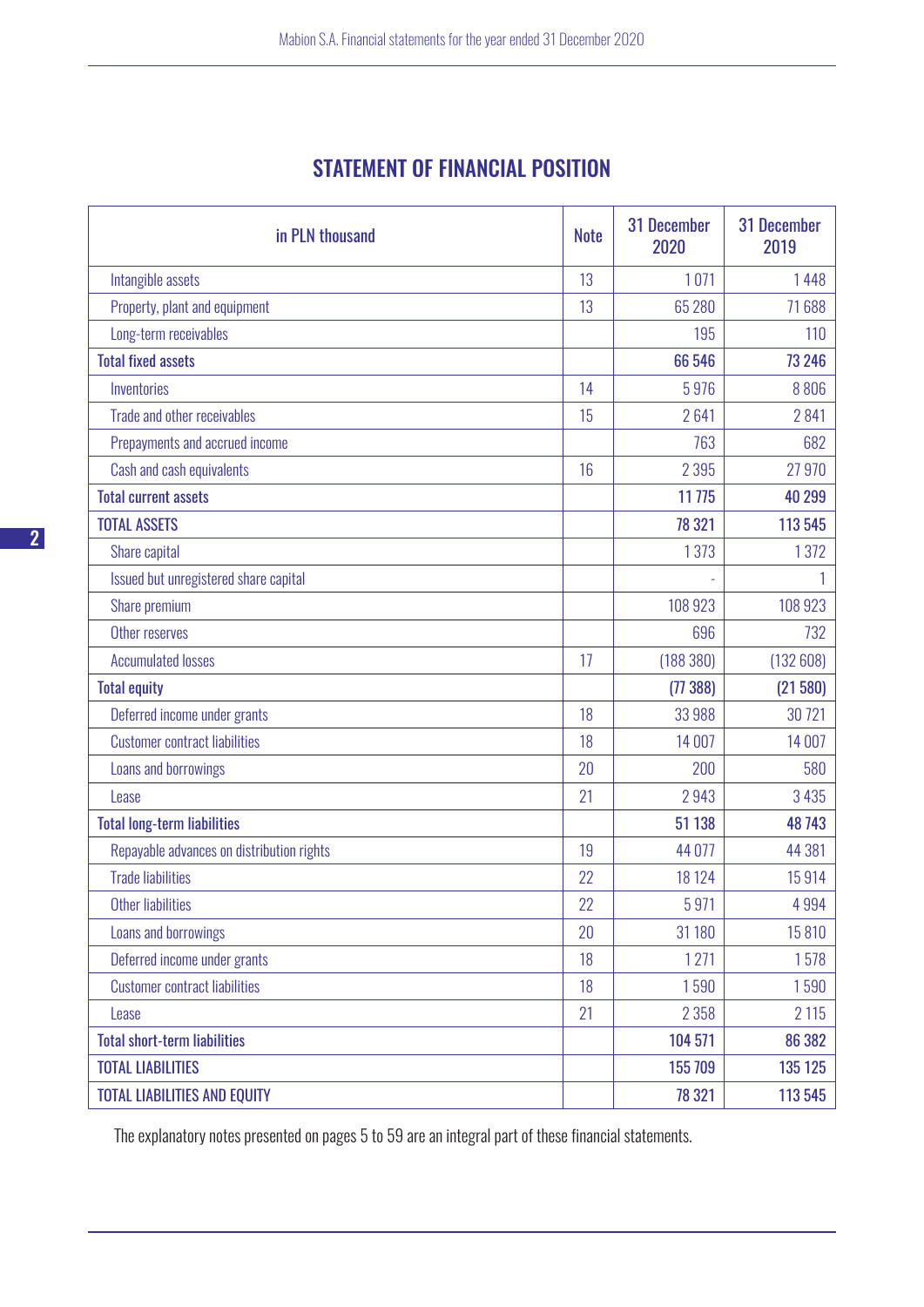# CASH FLOW STATEMENT

| in PLN thousand                                                    | <b>Note</b> | 2020     | 2019    |
|--------------------------------------------------------------------|-------------|----------|---------|
| <b>Gross loss</b>                                                  |             | (55 772) | (63738) |
| <b>Adjustments for items:</b>                                      |             |          |         |
| Depreciation and amortisation                                      | 13          | 9829     | 11 110  |
| Interest income                                                    | 11          | (34)     | (582)   |
| <b>Interest costs</b>                                              | 11          | 1668     | 751     |
| Income from grants                                                 | 18          | (1572)   | (2029)  |
| Sales of fixed assets                                              | 10          | (3)      | 13      |
| Costs of the share-based incentive scheme                          | 17          | (36)     | 18      |
| <b>Change in assets and liabilities:</b>                           |             |          |         |
| <b>Change in inventories</b>                                       |             | 2830     | 1492    |
| Change in trade and other receivables                              |             | 200      | (223)   |
| Change in prepayments and accrued income                           |             | (81)     | 158     |
| Change in trade and other liabilities                              |             | 4632     | 5486    |
| Change in repayable advances on distribution rights                |             | (304)    | 412     |
| Change in other financial liabilities                              |             | 271      |         |
| <b>Cash flows from operating activities</b>                        |             | (38 372) | (47132) |
| Proceeds from grants                                               | 18          | 4 2 1 7  | 13742   |
| Repayment of research and development grants                       | 18          | (24)     | (169)   |
| Interest received                                                  |             | 34       | 570     |
| Interest paid                                                      |             | (1094)   | (766)   |
| Net cash flows from operating activities                           |             | (35 239) | (33755) |
| Disposal of property, plant and equipment                          |             | 18       | 54      |
| Acquisition of property, plant and equipment and intangible assets | 13          | (3361)   | (9 213) |
| Proceeds from grants                                               | 18          | 338      |         |
| Net cash flows from investing activities                           |             | (3005)   | (9159)  |
| Proceeds from the issue of shares                                  | 17          |          |         |
| <b>Proceeds from borrowings</b>                                    | 20, 24      | 30 0 36  |         |
| <b>Proceeds from bank loans</b>                                    | 20          |          | 15 000  |
| <b>Repayment of borrowings</b>                                     | 20, 24      | (433)    | (882)   |
| Repayment of bank loans                                            | 20          | (15000)  |         |
| Repayment of lease principal                                       |             | (1934)   | (1653)  |
| Net cash flows from financing activities                           |             | 12 669   | 12 466  |
| Net increase/(decrease) in cash and cash equivalents               |             | (25575)  | (30448) |
| Cash and cash equivalents - opening balance                        |             | 27 970   | 58 418  |
| Change in cash due to exchange rate differences                    |             |          |         |
| Cash and cash equivalents - closing balance                        |             | 2 3 9 5  | 27 970  |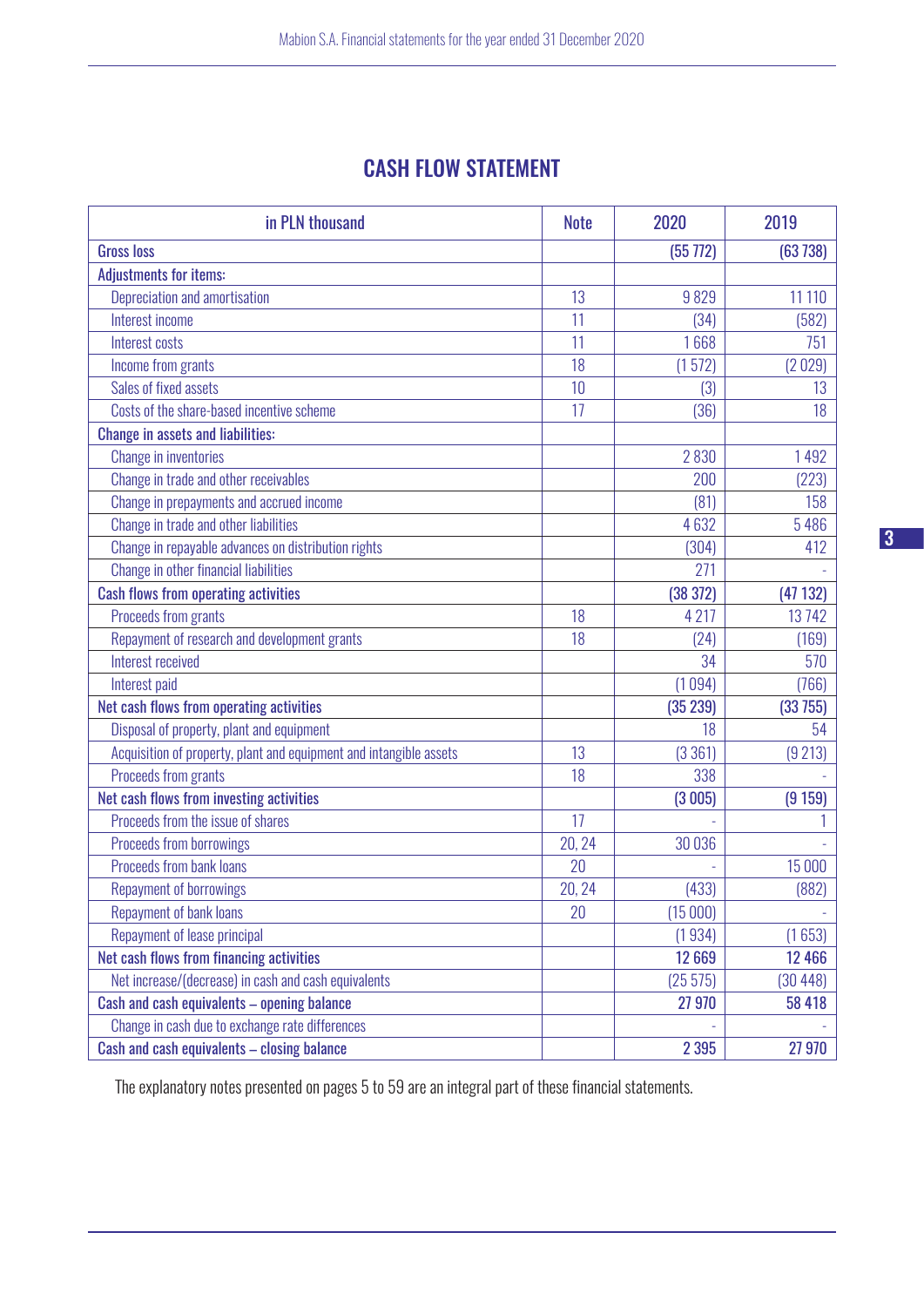| in PLN thousand                                     | <b>Note</b> | <b>Share</b><br>capital | <b>Issued but</b><br>unregister-<br>ed share<br>capital | <b>Share</b><br>premium  | <b>Other</b><br><b>reserves</b> | <b>Cumulative</b><br><b>losses</b> | <b>Total equity</b> |
|-----------------------------------------------------|-------------|-------------------------|---------------------------------------------------------|--------------------------|---------------------------------|------------------------------------|---------------------|
| As at 31 December 2018                              | 17          | 1 3 7 2                 | 0                                                       | 108 923                  | 714                             | (68 870)                           | 42 139              |
| Net loss / total comprehensive<br>income            |             | L,                      | ÷,                                                      | ÷,                       | $\overline{\phantom{a}}$        | (63738)                            | (63738)             |
| Transactions with shareholders:                     |             | L,                      | ٠                                                       | ÷                        | ÷,                              |                                    |                     |
| S series share issue                                | 17          | ÷                       |                                                         | $\bar{a}$                | ÷,                              |                                    |                     |
| Measurement of the share-<br>based incentive scheme | 17          |                         | ÷,                                                      | ÷                        | 18                              |                                    | 18                  |
| As at 31 December 2019                              |             | 1 3 7 2                 | 1                                                       | 108 923                  | 732                             | (132608)                           | (21580)             |
| Net loss / total comprehensive<br>income            |             | ÷,                      | $\overline{\phantom{a}}$                                | $\overline{\phantom{a}}$ | ÷                               | (55 772)                           | (55772)             |
| Transactions with shareholders:                     |             | L                       | ÷.                                                      | $\overline{\phantom{a}}$ | ÷,                              |                                    |                     |
| Registration of S series shares                     |             | 1                       | (1)                                                     | $\overline{\phantom{a}}$ | ÷,                              |                                    |                     |
| Measurement of the share-<br>based incentive scheme | 17          | L                       | $\sim$                                                  | ٠                        | (36)                            |                                    | (36)                |
| As at 31 December 2020                              |             | 1 3 7 3                 | 0                                                       | 108 923                  | 696                             | (188 380)                          | (77388)             |

# STATEMENT OF CHANGES IN EQUITY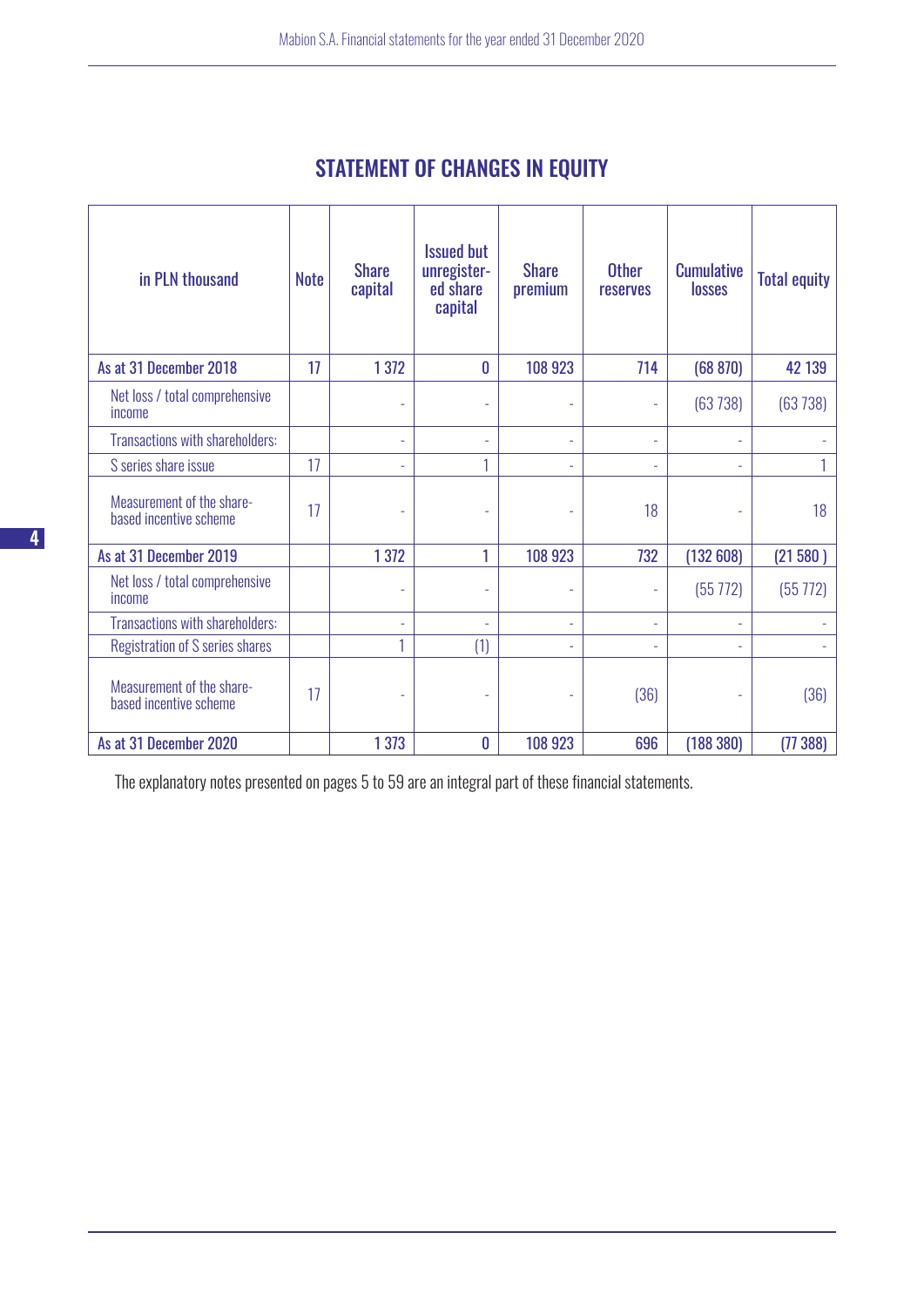# ADDITIONAL INFORMATION

#### 1. Company

Mabion S.A. (Mabion or Company) was established on 30 May 2007 as a limited liability company. The legal form of the Company changed on 29 October 2009 as a result of the transformation of the limited liability company into a joint-stock company established in accordance with the law of the Republic of Poland. Currently, Mabion is entered on the Register of Entrepreneurs of the National Court Register kept by the District Court for Łódź-Śródmieście in Łódź, 20th Commercial Department of the National Court Register under KRS number 0000340462. The Company was assigned tax identification number NIP 7752561383 and statistical identification number REGON 100343056. The Company's registered office is Konstantynów Łódzki, ul. gen. Mariana Langiewicza 60.

The Company's shares are listed on the Warsaw Stock Exchange.

Mabion is a biotechnology company developing and introducing biotech drugs based on the monoclonal antibody technology which today is the foundation of the fight against the most serious diseases thanks to its two unique features – specificity and safety. The drugs developed by the Company are targeted therapies, characterised by the ability to recognise the factor causing the disease and affect only it. Appropriate engineering of the structure of our drugs makes them resemble a particle of the patient's body and there is a significantly reduced risk that the immune system will treat the antibody as a foreign protein. Unlike chemical therapies or therapies based on proteins isolated from animal tissues, this guarantees very low toxicity and is an extremely important benefit for the patient. As a result, the Company creates biosimilar versions of biological drugs (as opposed to drugs based on chemical substances), focusing on those drugs which are accepted in the current market and which are reasonably close to the expiry of patent protection.

The Company's priority and most advanced project is MabionCD20, a proposed biosimilar to the reference drug MabThera/Rituxan (Roche). The Company is preparing to submit a marketing authorisation application for MabionCD20 to the European Medicines Agency (EMA) and the US Food and Drug Administration (FDA). After registering the medicine, the Company is planning to launch it on the market as quickly as possible, which requires their preparation to the market product status (production, marketing, distribution and sales) and involves some substantial outlays and organizational preparedness. As the product is unique and the target markets of Mabion are diverse, the Management Board plans to implement a multi-faceted strategy for the promotion and distribution of the manufactured medicine.

# 2. Basis of preparation

The financial statements of Mabion S.A. for the financial year ended 31 December 2020 have been drawn up in accordance with the International Financial Reporting Standards approved by the European Union (IFRS) as at the reporting date.

The most important accounting policies that have been applied in these financial statements are presented in Note 4. The same policies were applied in each financial year, unless explicitly stated otherwise. The impact of new or amended standards and interpretations that have been issued but the Company has not decided to apply them early, and standards and interpretations effective as of 1 January 2020, is presented in Note 5.

The financial statements of Mabion S.A. have been prepared in accordance with the going concern principle (further information on the assumptions concerning the Company's ability to continue operations is provided in Note 3).

The financial statements have been drawn up in accordance with the historical cost principle.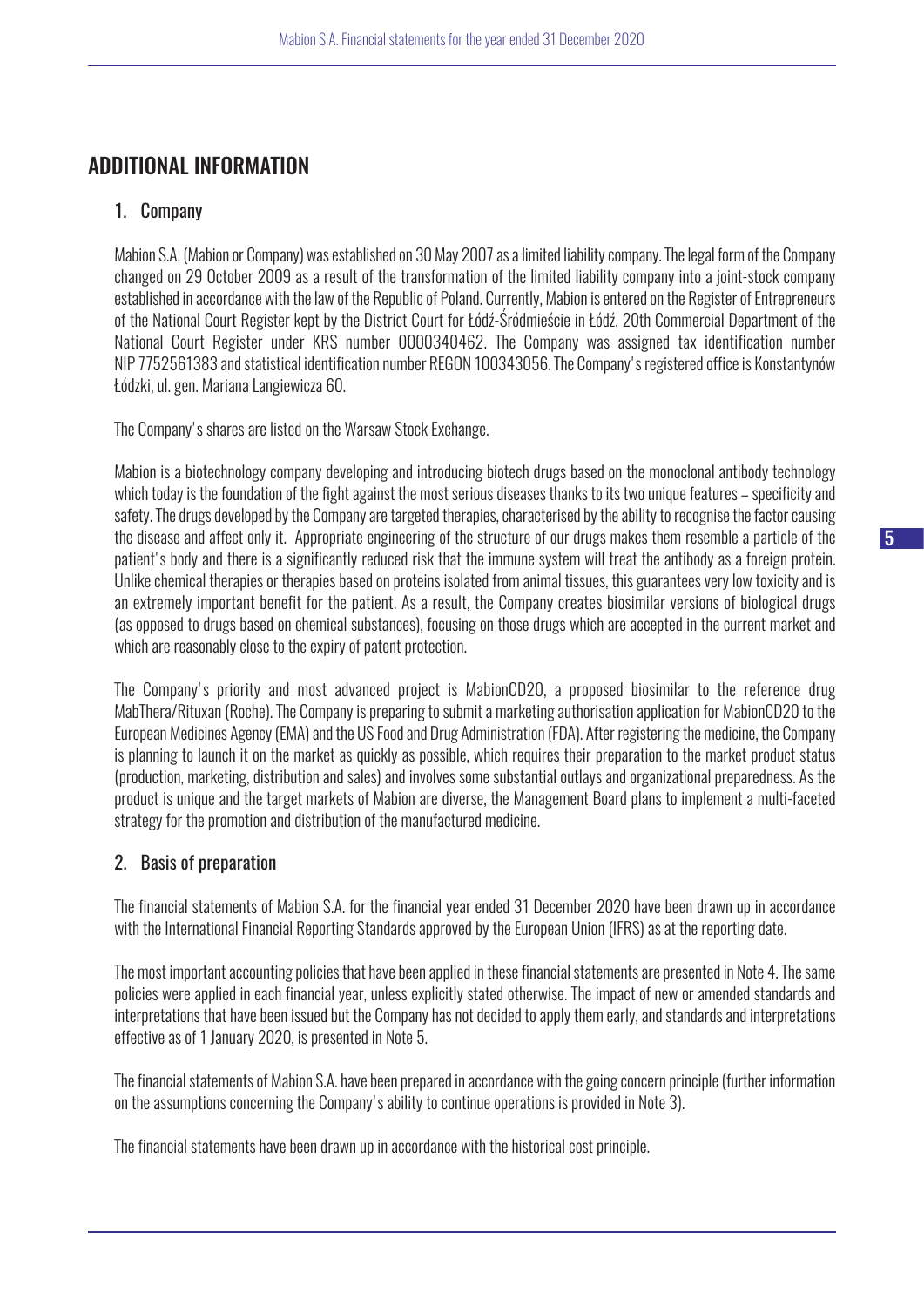Preparing the financial statements in accordance with IFRS requires using certain estimates which are significant from the accounting point of view. It also requires the management to make a subjective judgment on the application of the accounting principles adopted by the Company. Significant accounting estimates and judgments of the management are presented in Note 6.

The separate annual financial statements of Mabion S.A. include

- » statement of financial position as at 31 December 2020;
	- and the following statements for the financial year from 1 January to 31 December 2020:
- » statement of comprehensive income;
- » statement of changes in equity;
- » cash flow statement;
- » additional information containing a description of the adopted accounting principles and other explanatory information.

#### 3. Going concern principle

Since its establishment, the Company has focused on research and development activities in order to develop and commercially launch medicinal products. As a result of the specificity of its operations, the Company has incurred operating losses and generates negative cash flows from operating activities. It is expected that such a situation may reoccur in the foreseeable future. So far, the Company has financed its operations with funds obtained through shareholder borrowings, capital issues, bank loans, grants and proceeds from distribution partners.

As presented in the financial statements for 2019, there has been a change in the registration strategy for MabionCD20. The change to the registration strategy requires the Company to secure additional funding for ongoing liabilities and costs, necessary to implement the revised strategy over an extended period of time. The Company has undertaken appropriate measures to ensure adequate funding for the foreseeable future, bearing in mind that the prolongation of the registration process creates the risk that the cooperation with Mylan Ireland Ltd. (Vatris Group, hereinafter: Mylan) will not continue, the Company will not obtain other partners and will not raise the required financing. Further in this note, all the significant elements relating to financing that have resulted in the financial statements being prepared in the absence of material uncertainty as to the going concern are described. The new registration strategy is described in detail in the Directors' Report for 2020.

Due to the fact that the level of the Company's equity at 31 December 2019, as well as at 31 March 2020, showed a loss exceeding the sum of the supplementary capital and reserves and one third of the share capital, at the Ordinary General Meeting of Mabion S.A. convened for 15 June 2020, Resolution No. 18/VI/2020 was adopted on the continued existence of the Company pursuant to Article 397 of the Commercial Companies Code. As at 30 June 2020 and 30 September 2020, the Company also reported a loss exceeding the sum of the supplementary capital and reserves and one-third of the share capital, and at the Extraordinary General Meeting of Mabion S.A. convened for 23 February 2021, Resolution No. 3/II/2021 was adopted on the continued existence of the Company pursuant to Article 397 of the Commercial Companies Code.

As at the date of these financial statements, the Company holds letters of support from the Company's key shareholders (Twiti Investments Limited, Glatton Sp. z o. o., Polfarmex S. A.), whose contents indicate that these shareholders are willing and able to continue their financial support for the Company's day-to-day operations in the near future covering a period of at least another 12 months from the date of signing of these financial statements.

On 16 March 2020, the Company received supporting documents from the Company's main (founding) shareholders, according to which the shareholders declared to recapitalise the Company with an amount not lower than PLN 15,000 thousand in 2020. The recapitalisation, as declared by the shareholders, was to take place in 2020 in tranches according to the Company's funding requirements. By the end of 2020, the Company had used all of the declared support by taking out successive tranches of the borrowing in accordance with the agreements in force.

On 16 March 2020, in connection with the epidemic emergency introduced in Poland and the SARS-CoV-2 pandemic announced by the WHO (World Health Organization) worldwide, the Management Board provided information on the possible impact of this situation on the Company's operations. The Management Board of Mabion S.A. ascertained that the Company's operations might be temporarily affected by reduced employee availability and, as a consequence, delays in research and development processes, due to the need to introduce home office for certain positions. The Management Board noted that it had a certain degree of control over the pace and continuity of manufacturing processes, but it could not be ruled out that the introduction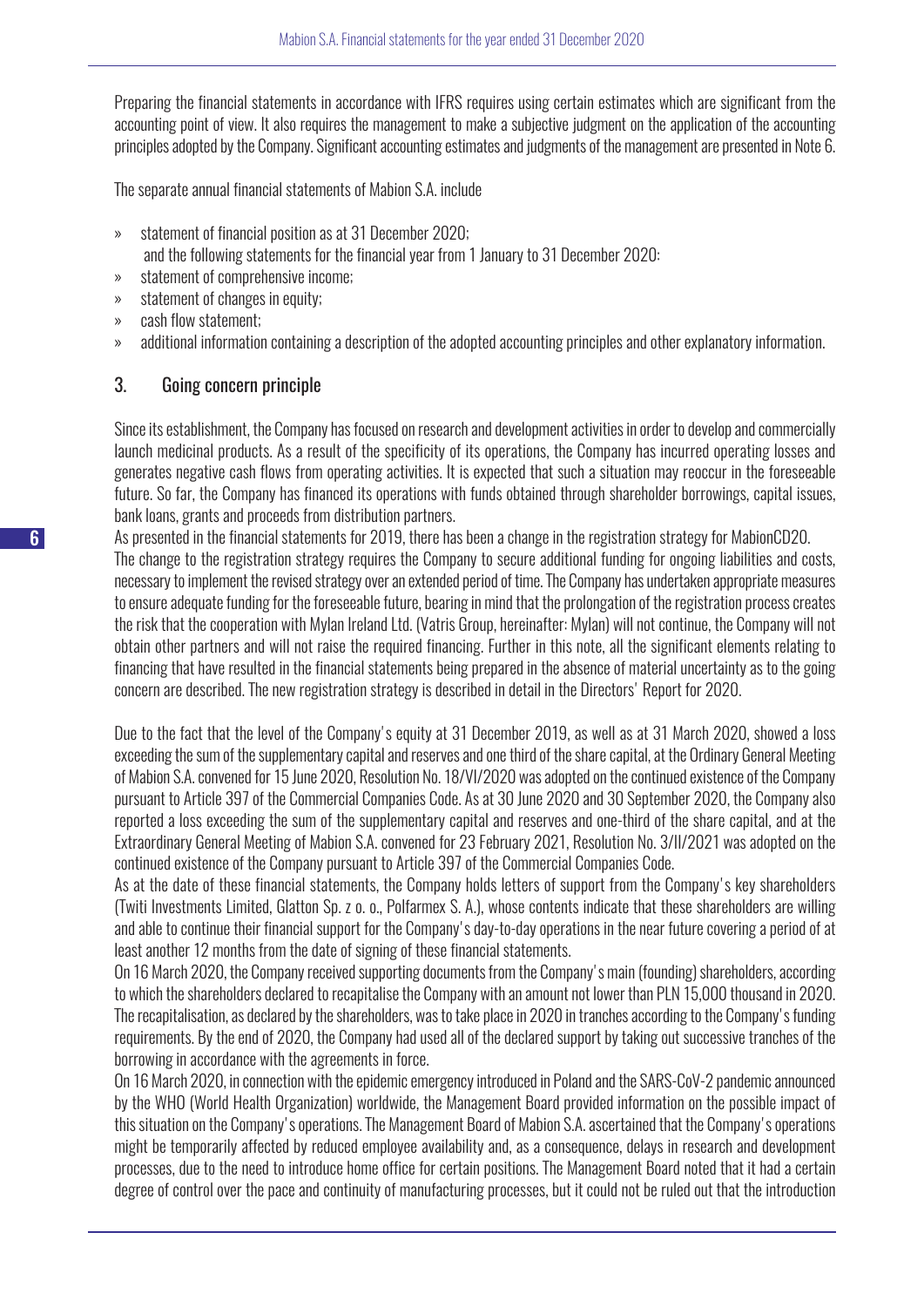of remote work in certain positions and possible disturbances in the supply chain integrity of certain components, materials, and machinery and equipment will temporarily slow down R&D and manufacturing processes. At the same time, the Company's Management Board stressed that the Company's processes were focused on maintaining progress and completing work on Mabion CD20 validation, enabling to proceed to subsequent stages of research on the medicinal product manufactured on a large scale (i.e. stability and analytical similarity studies). At the time of publication of these statements, this work is proceeding smoothly, according to the schedules, and there were no delays in delivery of components, materials, machinery or equipment. However, it could not be excluded that such delays will occur in the future. Indeed, there have already been situations where process materials and substances have been delivered at a very short notice, posing a risk of delay in the transfer of materials for tests. Nevertheless, there were no events during the reporting period affecting the Company's framework work schedules. The Management Board of the Company had also recognised the risks associated with the liquidity disruption in the markets resulting from the spread of SARS-CoV-2 virus and the consequent possible restriction of the Company's access to finance. Furthermore, it noted potential shifts in administrative processes, both in the area of decisions of the authorities governing the release of medicinal products to the market and in the area of decisions of public authorities granting and settling subsidies and grants or VAT refunds. By the date of these financial statements, the Management Board had not received any information from the above-mentioned authorities concerning the shift in the processes in progress. The Management Board also highlighted that the continuing pandemic, including, among others, the reduction of passenger traffic could also result in a temporary need to reduce the Company's marketing activity in the area of business development, as well as the suspension of key business decisions as part of the conducted talks.

The above-mentioned risks in individual areas remain particularly relevant in view of the third wave of the epidemic. To prevent or minimise the above-mentioned risks, the Company's Management Board has continuously monitored and continues to monitor both the global situation and the course of cooperation with counterparties as well as the Company's internal situation, trying to adapt the Company's plans and strategy to the epidemic situation and the risks and their evolution occurring in the areas described above. In the event of significant new circumstances related to SARS-CoV-2 coronavirus pandemic and affecting the operations, the Company will introduce appropriate solutions, also complying with all applicable administrative decisions.

On 15 July 2020, the Company entered into a borrowing agreement with Glatton Sp. z o.o. in the amount of PLN 15,000 thousand to refinance the revolving credit facility granted to the Company in 2018 by Santander Bank Polska S.A. The funds received were used to repay the entire debt under the aforementioned loan on 17 July 2020. The borrowing constitutes additional financing obtained from a shareholder, not included in the financing declared earlier by the main shareholders of the Company.

On 12 August 2020, the Company entered into borrowing agreements with Glatton Sp. z o.o. and Twiti Investments Ltd. in fulfilment of the support documents received on 16 March 2020 from the major shareholders. As at the date of the financial statements, the Company has utilised the entire amount of PLN 15,000 thousand as part of the limit granted under the borrowing agreements. On 5 February 2021, the Company entered into a new borrowing agreement with Twiti Investments Ltd. for a total amount of up to PLN 10,000 thousand, of which PLN 3,500 thousand were drawn down as at the date of publication of the financial statements.

On 27 January 2021, the Company's Management Board, on the basis of an in-depth analysis of needs and estimated benefits, adopted a new long-term strategy for financing the Company's activities. The strategy covers the Company's overall capital needs which has to be fulfilled in order to carry out all activities which, in the opinion of the Company's Management Board, are necessary to complete the registration of MabionCD20 with the EMA and to start selling MabionCD20, allowing the Company to generate operating cash flows. The arrangements for the Company's financing strategy have been positively reviewed by the Company's Supervisory Board.

The financial strategy consists of parallel processes: commencement of activities aimed at acquiring a strategic investor and two issues of the Company's shares.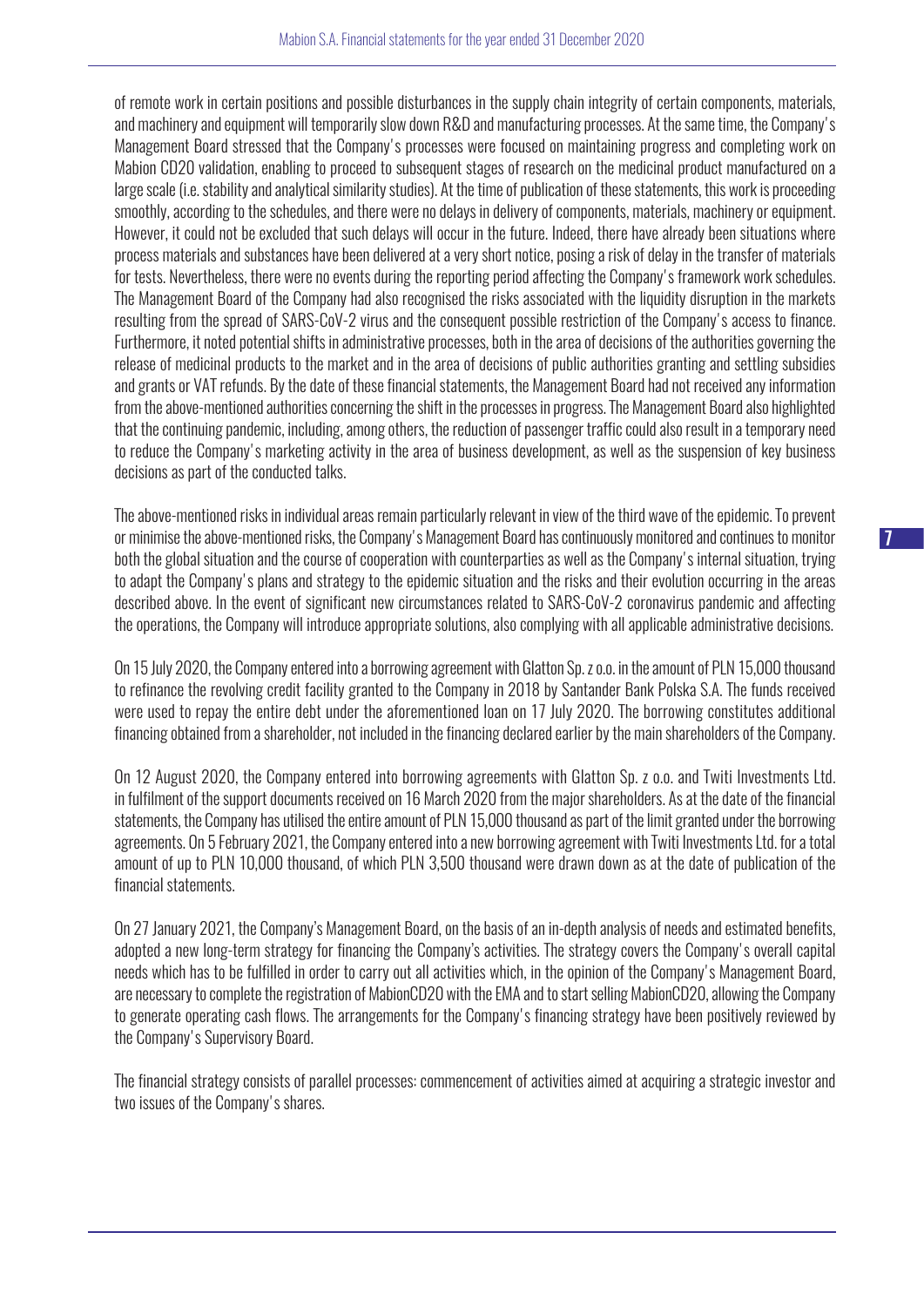As part of the strategy, the following directional funding decisions were taken:

- 1) decision to initiate the search for a strategic investor for the Company. In order to effectively carry out this process, the Company signed an agreement with the financial advisor Rothschild & Co. The scope of the advisor's responsibilities includes, inter alia, searching for a potential strategic investor, advising on the structure of a potential transaction, support in drafting transaction documentation and in negotiations with the potential strategic investor. As at the date of the financial statements, the process is being actively pursued.
- 2) decision to conduct an offering of the Company's shares in the first quarter of 2021 under the "accelerated bookbuilding" procedure, addressed to eligible investors who are shareholders of the Company and who are qualified investors or who acquire shares with a total value of at least EUR 100 thousand, as indicated by the Company's Management Board.

Therefore, the Company's Management Board convened an Extraordinary General Meeting for 23 February 2021, which adopted Resolution no. 4/II/2021 on increasing the Company's share capital by an amount not less than PLN 0.10 and not more than PLN 243,055.40 by way of an issue of at least one and not more than 2,430,554 U series ordinary bearer shares with a par value of PLN 0.10 each. The Company's Management Board has proposed an issue design providing for existing shareholders' pre-emptive rights to be waived in full, while taking into account the pre-emptive rights of eligible investors who are qualified investors in the Company or who acquire shares with an aggregate value of at least EUR 100 thousand. Pursuant to the adopted resolution, the issue price of U Series Shares could not be lower than 90% of the average market price of the Company's shares over the 30-day period preceding the book-building process aimed at attracting entities which would take up the U Series Shares. Upon completion of the accelerated book-building process for these U shares on 9 March 2021, the Company's Management Board set the issue price of the U Series Shares at PLN 55.00 per New Issue Share and the Company placed offers with investors for a total of 2,430,554 U Series Shares. Eventually, the Company concluded agreements with investors to acquire all of the Company's U series ordinary bearer shares. The required cash contributions to cover all U Series Shares were made in entirety in the overall amount of PLN 133,680 thousand, whereby the Company made: a contractual set-off of the entire claim against Glatton sp. z o.o. for payment of the issue price of the U Series Shares against Glatton's claim under the borrowing agreement concluded with the Company on 12 August 2020, up to a total of PLN 5,000 thousand and a contractual set-off of a part of the claims against Twiti Investments Limited for payment of the issue price of the U Series Shares against the claims of Twiti under the borrowing agreements concluded with the Company on 12 August 2020 and 5 February 2021 up to the total amount of PLN 11,200 thousand, whereby the remaining part of the issue price of the U Series Shares subscribed for by Twiti in the amount of PLN 5,000 thousand was paid by Twiti in cash. The amount of funds resulting from the settlement of the transaction amounted to PLN 117,480 thousand, while the transaction costs relating to the increase of the share capital totalled PLN 2,210 thousand.

3) decision on the intention to make a prospectus-based offer of the Company's shares within the meaning of the relevant legislation. Concurrently with the issue of U shares, the Company started preparations related to the prospectus and the offering of the Company's shares on the basis of the prospectus, the parameters of the offering, and its schedule. The prospectus-based issue will be successfully carried out subject to relevant resolutions adopted by the next General Meeting of the Company, the approval of the prospectus by the Polish Financial Supervision Authority and the fulfilment of other legal requirements.

On 16 March 2021, the Management Board of the Company decided to cancel the EGM of the Company, which was to be held on 22 March 2021 to decide on a further capital increase. The decision to cancel the Company's EGM was based on the need to verify the available sources of funds necessary to cover financing needs following, among other things, the successful issue of U shares and the conclusion of a framework agreement together with the first order for cotractual services with Novavax, Inc. regarding the COVID-19 vaccine programme.

Raising funds from the issue of U series shares and the conclusion of an agreement with Novavax Inc. would enable the Company to potentially access additional, not yet fully available sources of financing, including potential debt financing from Polski Fundusz Rozwoju S.A. (PLN 30,000 thousand), a granted and unused subsidy from the European Regional Development Fund (approximately PLN 63,000 thousand). The Company is also engaged in talks with the European Investment Bank with a view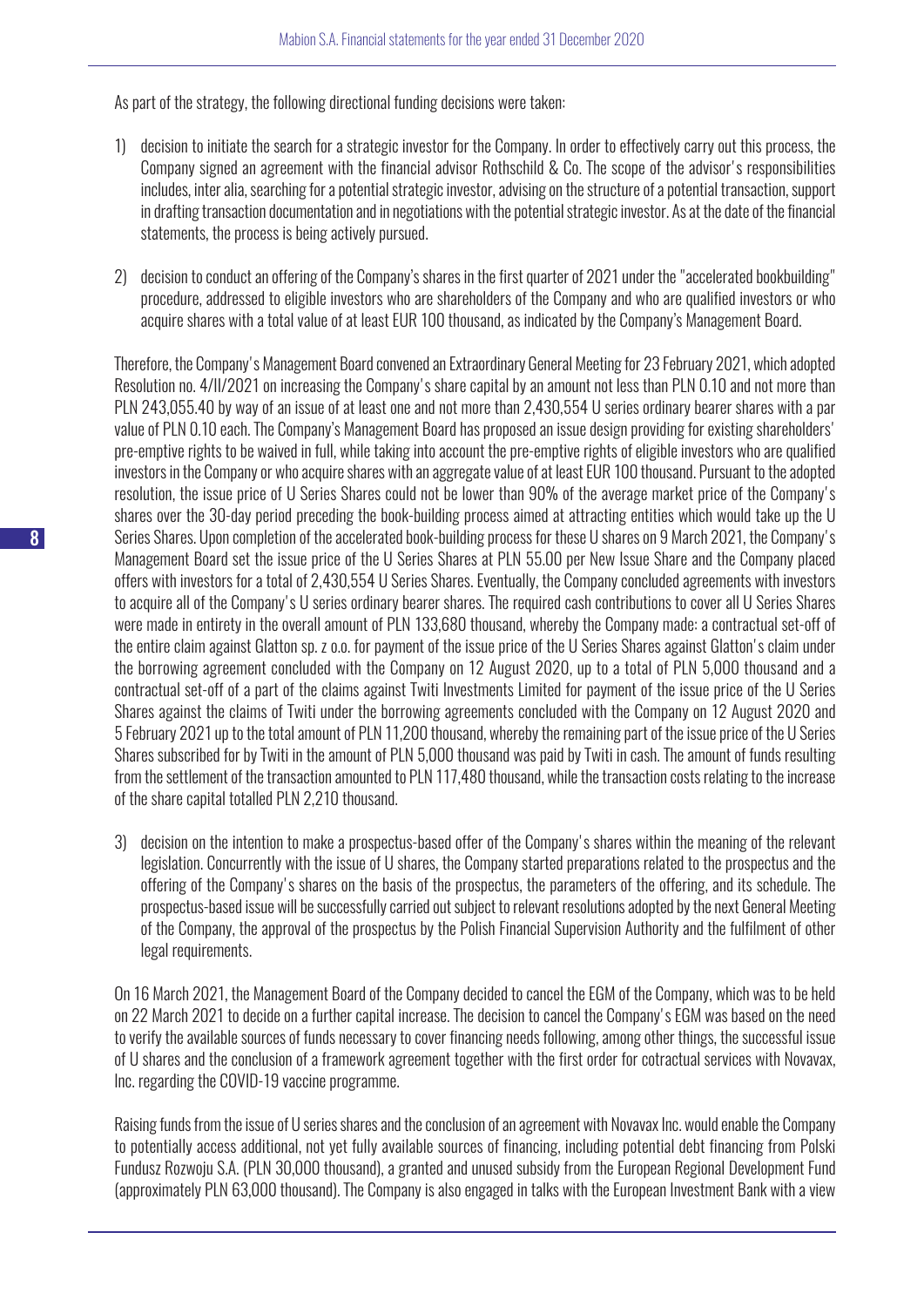to amending the terms and conditions of the agreement and possibly mobilising funds in individual tranches up to a total amount of EUR 30,000 thousand, i.e. approximately PLN 138,000 thousand.

In the hitherto financing strategy, the Company did not take into account the potential operating flows related to the collaboration with Novavax, Inc. which, if a certain scenario is materialised (including the initial stage currently being implemented, i.e., inter alia: effective technology transfer, production of one technical batch and one test batch, followed by another stage of continued collaboration on a commercial basis), may bring additional operating flows to the Company. The current financial position of the Company is not based on and does not depend on the success of this project. The agreement in consideration was entered into on 3 March 2021 and on its basis the Company, with Novavax's participation, will undertake activities related to the transfer of process technology for the production of a COVID-19 vaccine candidate antigen under the working name of NVX-CoV2373 and conduct technical trial runs of the process on a commercial scale at the Company's facility – the cooperation with Novavax and the development of the vaccine will not require the Company to incur any significant additional capital expenditure of its own. The Framework Agreement shall be in force until 31 December 2023. With the conclusion of the Framework Agreement, the parties agreed on the scope and budget of the work contracted to the Company to carry out the technology transfer and technical batch production of the NVX-CoV2373 protein antigen. These are standard activities when starting cooperation in the field of contract manufacturing.

In parallel, on 3 March 2021, the Company entered into an agreement with Polski Fundusz Rozwoju S.A. (PFR) regarding the boundary conditions for PFR's investment of up to PLN 40,000 thousand for the purpose of increasing the Company's production capacity, in particular for the purposes of the Company's potential broader cooperation with Novavax, Inc. regarding serial production of the vaccine for COVID-19, which is currently undergoing registration at the European Medicines Agency. The intention of the parties is to carry out the PFR Investment in the form of an interest-bearing three-year borrowing (or bond issue) provided to the Company up to the amount of PLN 30,000 thousand and in the form of subscription for the Company's shares up to the amount of PLN 10,000 thousand under the planned issue of U series shares carried pursuant to the resolution of the Extraordinary General Meeting of the Company of 23 February 2021. Pursuant to the Agreement, the PFR Debt Investment will be conditional on the Company signing a manufacturing agreement with Novavax, Inc. providing for certain net revenues of the Company from the implementation of the agreement and, in addition, the Debt Investment will be effected subject to the fulfilment of conditions consisting in the preparation of and reaching an agreement by the parties as to the terms of the transaction documentation, and the establishment or submission of applications for the establishment of possible collateral. The Company is working on the debt financing documentation.

The Company's Management Board assumes that the actions referred to above, depending on their success, should provide the Company with the financing necessary to complete the registration process and commercialisation of MabionCD20 as well as tasks related to cooperation with Novavax.

The Company also does not exclude the use of other sources of financing such as external debt financing, grants, subsidies from EU funds, earmarked funds for the implementation of new projects, or other sources depending on the needs and capabilities of the Company. The Company's Management Board is negotiating agreements with several biotechnology companies that could potentially bring the Company profits from cooperation in the area of development and production of biological drugs. The agreement with Novavax, signed after the balance sheet date, confirms that the Company can expect to generate, provided the requirements of the agreement are met, revenue in the short term from projects related to the transfer of technology and the provision of production capacity for the contract manufacturing of the active substance of the vaccine being developed by Novavax.

The Company is also continuing talks with the European Investment Bank to align the terms of the financing agreements with the current regulatory strategy for MabionCD20 and developments in the field of contract manufacturing for the Company's partners.

The final decisions to update the Company's hitherto financial strategy, including whether or not to carry out a further share issue, will be taken after detailed analyses with particular regard to the factors listed above.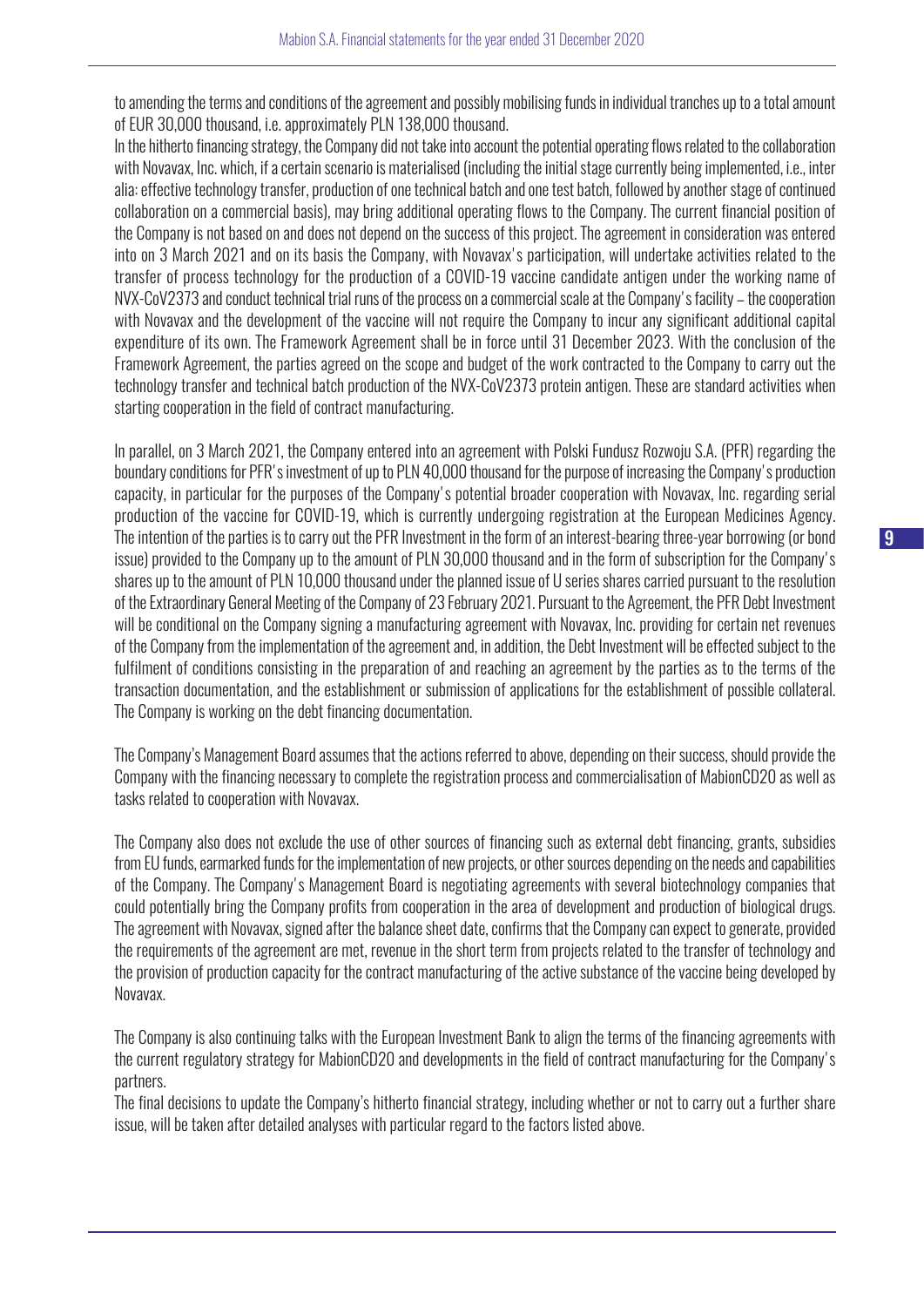On 29 April 2021, the Company signed an annex to the cooperation agreement with Mylan, under which the parties decided that Mylan will remain Company's non-exclusive distribution partner for MabionCD20 in selected countries in regions such as, in particular Australia, New Zealand, Mexico, Central America, south Africa, South-East Asia. At the same time, it was decided that Mylan's exclusive right to sell MabionCD20 in the European Union and the Balkan countries, as well as Mylan's priority right to enter into a commercialization agreement for MabionCD20 in the United States (USA), shall expire. The change in the scope of cooperation with Mylan will enable the Company to acquire a new partner or partners interested in commercializing MabionCD20 on the European and American markets and to establish cooperation taking into account the potential of MabionCD20 and the current market conditions. At the same time, the parties have agreed that the Company will reimburse to Mylan part of the advances, in an amount lower than the advance payments received by the Company under the agreement in force before the date of the Annex, constituting repayable advances for distribution rights, disclosed in Note 19 to the financial statements, which is tantamount to the final settlement of all payments made so far between the Parties. Owing to the Annex, the Company has obtained the necessary flexibility in the commercialization of MabionCD20 in its key markets in Europe and in the USA. Importantly, the Annex in force does not affect the activities currently carried out by the Company in order to obtain the marketing authorisation for MabionCD20 from the European Medicines Agency, or their schedule.

The change in the terms of the currently binding debt financing agreements and further leveraging of financing available on the market, including financing available from EU projects and projects supporting research and development, and exclusive agreements with future distribution partners or support from shareholders (both strategic and stock market participants) should provide the Company with funds necessary to complete the registration process and commercialization of MabionCD20. Following the analysis, no material uncertainties have been identified that may cast significant doubt on the Company's ability to continue as a going concern. The Company actively monitors its environment as part of the prospects for obtaining new financing opportunities to cover expenses related to its basic R&D and investment activities. In particular, current activities are focused on leveraging support from the National Centre for Research and Development in the planned bridging clinical trial.

These statements have been drawn up in accordance with the going concern principle, which provides that the Company will continue to operate in the foreseeable future, in a period not less than 12 months from the date of the financial statements. Therefore, no adjustments have been made to the financial statements which might be necessary should the going concern assumption be unjustified.

# 4. Key accounting principles

# a) Functional and presentation currency

The functional currency and the presentation currency of the Company is Polish zloty. The financial statements are presented in thousands of Polish zloty, rounded to the nearest whole thousand, unless indicated otherwise.

# b) Transactions and balances in foreign currencies

Transactions expressed in foreign currencies have been presented as at the transaction date in PLN using the exchange rate applicable as at that date. Cash assets and liabilities in foreign currencies were translated into PLN at the end of the reporting period using the exchange rate for that date set by the National Bank of Poland (NBP).

Foreign exchange gains and losses on the settlement of transactions in foreign currencies, as well as those resulting from the periodic conversion of cash assets and liabilities, are recognised in the financial result.

Foreign currency non-cash items measured at historical cost are translated into PLN using the exchange rate of the National Bank of Poland as at the date of initial recognition of the item.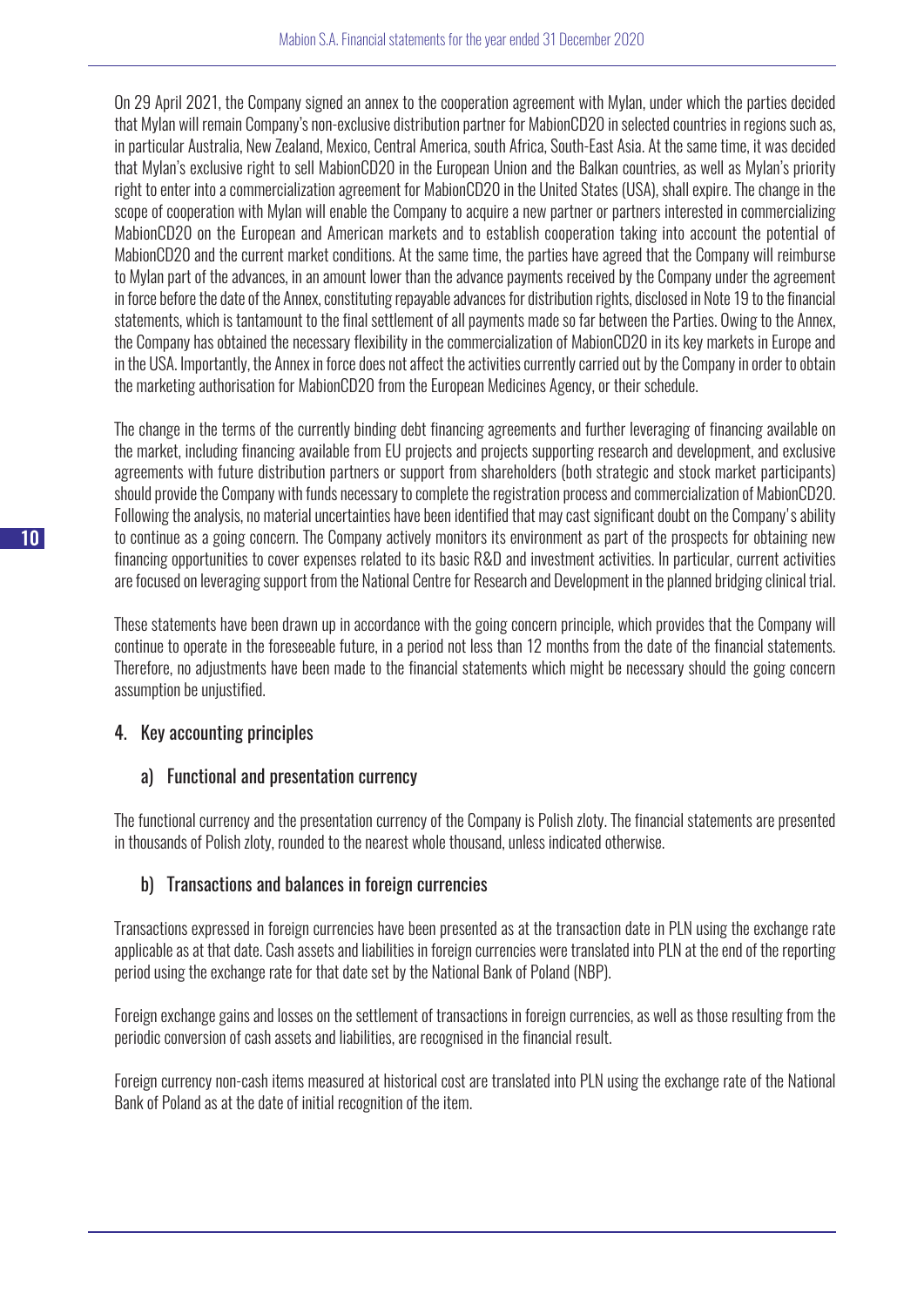# c) Recognition of income

In the financial year and the comparative period, the Company did not generate or recognise any sales revenue from its core activities.

In the previous years, the Company generated income from the research services, mainly concerning drug development procedures. The total remuneration resulting from such agreements is allocated to individual elements of the order, which constitute separate service obligations. Income is recognised in the period in which a given service obligation was performed. Agreements for the provision of these services did not materialise during the financial and comparative period, hence the Company does not provide further detailed accounting policy for the recognition of such revenue.

The Company does not generate or recognise other sales income from core activities at the current stage of its operations.

With regard to the revenue from the sales of distribution rights, the Company has initially identified two service obligations, i.e. a license to use intellectual property (rights to the medicine) and manufacturing services. The transaction price will be allocated to these obligations on the basis of relative, separate selling prices for these benefits. The transaction price includes both fixed and variable elements (including licence payments based on the volume of sales of the medicine). The transaction price allocated to manufacturing services shall be recognised as revenue when the service is provided.The licence for the use of intellectual property meets the criteria for revenue recognition at a point in time with a restriction on recognition of revenue under licence fees, which are based on the volume of sales of the respective medicine, i.e. licence fees depending on the volume of sales of the medicine will be recognised when such sales occur, meaning that they will be recognised over the term of the agreement.

# d) Grants

The Company receives financial assistance for the development and production of medicines. The grants are received in the form of cash provided in return for meeting, in the past and in the future, certain conditions relating to the Company's operations. Income from grants is disclosed when the Company has sufficient certainty that it will be able to meet the conditions for using the grants and that it will receive them.

If the conditions are not met, cash received from government authorities is reported as deferred income unless the terms of the grant agreement provide for an obligation to return the grant in the event of the occurrence or non-occurrence of future uncertain events beyond the Company's control.

Typically, such grants are linked to audit requirements imposed by the intermediary bodies. The Company's experience shows that the intermediary bodies paying out the grants exercise audit rights. The Company generally defers the recognition of the received grant as income until all aspects of the audit requirements have been met.

The Company receives grants for the acquisition of property, plant and equipment and for research and development work.

Grants relating to research and development costs are recognised in other operating income on a systematic basis over the period for which the entity recognises the related outlays to be compensated by the grant as costs.

Grants relating to depreciable property, plant and equipment are initially accounted for as deferred income and then recognised in other operating income over the depreciation period of the assets.

A situation in which a grant becomes repayable results in a change of estimates, and the return is recognised immediately first through a decrease of undepreciated deferred income, if any, and if the reimbursement exceeds the amount of deferred income, the excess is recognised in profit or loss for the current period.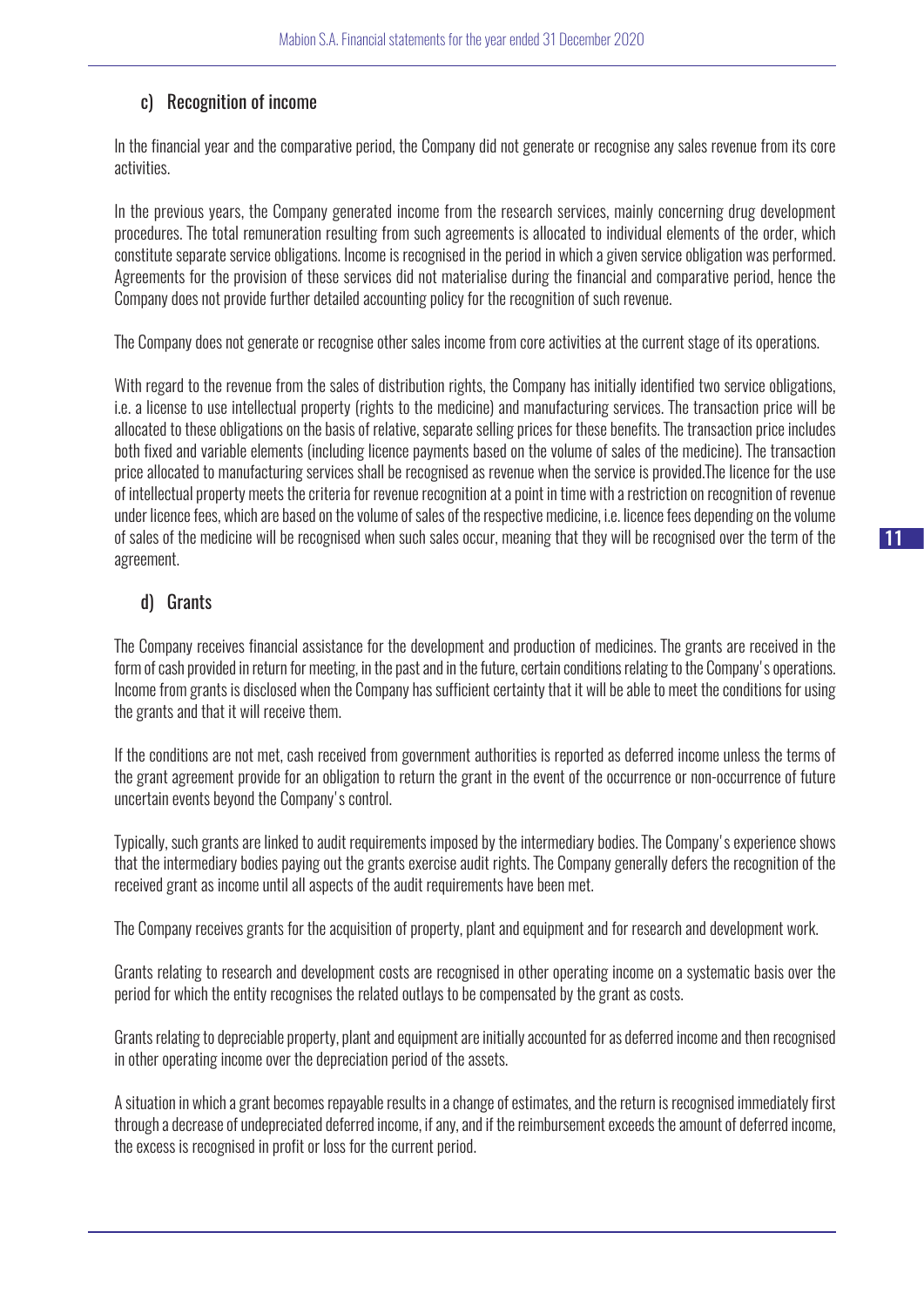#### e) Research and development costs

The costs of research are recognised as a cost of the period in the financial result when incurred and no intangible asset is recognised as a result of research activities in accordance with IAS 38.

Costs related to a later development phase are also charged to the financial result when incurred, unless all conditions listed below are met, in which case the costs of development work are activated in intangible assets: (i) it is technically possible to complete the intangible asset so that it is capable of being used or sold; (ii) the entity intends to complete the intangible asset and use or sell it; (iii) the intangible asset will generate probable future economic benefits; (iv) it is ensured that technical, financial and other resources are available to complete the development work and use or sell the intangible asset; (v) it is possible to determine reliably the expenditures incurred during the development work that are attributable to the intangible asset.

The criterion of technical feasibility shall be deemed not to have been met until the Company obtains approval of the medicine by the competent regulatory authority.

#### f) Repayable advances on distribution rights

The Company has entered into a number of strategic agreements on the commercialisation of its drugs by granting the contractor the exclusive right to sell the drug on specific markets. The parties to these agreements make advance payments to the Company on account of rights and licenses to be obtained after the drug has been admitted to trading. The Company classifies these advances as financial liabilities because it does not have the unconditional right to avoid the delivery of cash to settle the liability, as the reimbursement of these amounts depends on the occurrence or non-occurrence of certain future events or the resolution of uncertain circumstances that are beyond the Company's control. Such liabilities are measured initially at fair value, and subsequently at amortised cost. As the event that may trigger a repayment may occur at any time, the amortised cost is equal to the amount payable on demand. When the uncertainty is resolved, the related amounts will be reclassified to deferred income and recognised as part of the remuneration for the sales of distribution rights in accordance with the accounting policy set out in Note 4(c).

#### g ) Income tax

Income tax in the statement of comprehensive income includes the current part and the deferred part. Current and deferred tax is charged to the financial result of the period, except for situations when it concerns items recognised directly in equity or in other comprehensive income.

Current tax is the expected amount of income tax liability or receivable for a given year, calculated using tax rates applicable as at the reporting date.

Deferred tax is recognised in respect of temporary differences between the carrying amount of assets and liabilities and their tax base. The amount of deferred tax is determined using the tax rates that are expected to apply at the time of realisation of an asset or settlement of a liability under tax regulations that have come into force or are generally effective at the end of the reporting period.

Deferred tax assets and liabilities are offset when the Company has an enforceable legal title to offset current tax assets and liabilities and if the deferred income tax assets and liabilities relate to income taxes imposed on the Company by the same tax authority.

Deferred tax assets on tax losses to be settled, unused tax relief and negative temporary differences are recognised up to the amount of probable future tax income, which will enable their realisation.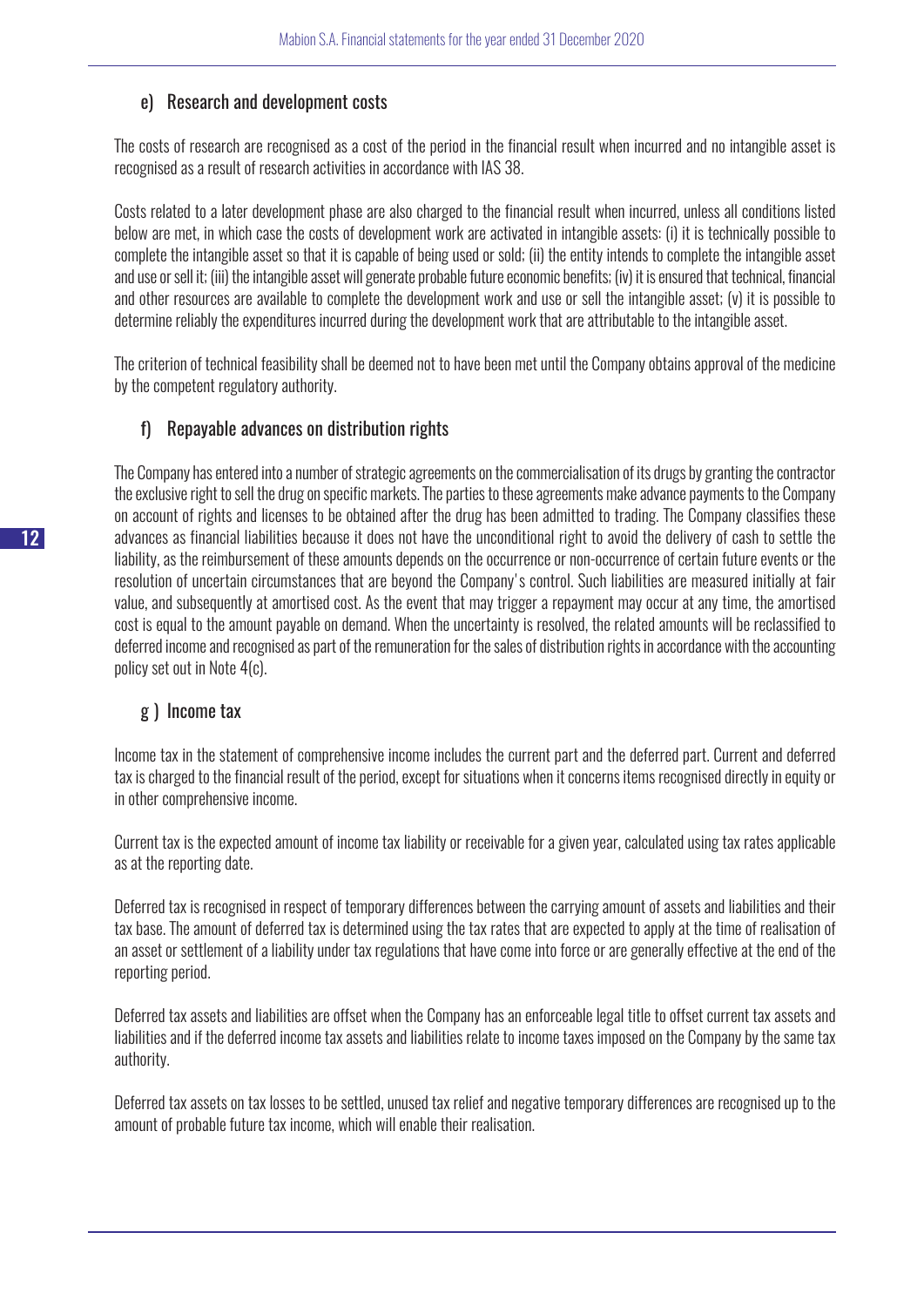# h) Property, plant and equipment and intangible assets

Property, plant and equipment are measured at cost less depreciation and impairment losses.

Intangible assets are measured at cost less amortisation and impairment losses.

The cost includes the purchase price of the asset and costs directly attributable to its purchase and preparation for its intended use.

Purchased software necessary for the proper functioning of operated equipment is capitalized as a part of the equipment.

Where an item of property, plant and equipment consists of separate significant parts with different useful lives, those parts are depreciated separately. When such part of an item of property, plant and equipment is replaced, the carrying amount of the removed part is derecognised and the new part is recognised in the cost of the asset.

Expenditures on property, plant and equipment are capitalised after their initial recognition if their cost can be reliably estimated and it is probable that the Company will obtain economic benefits from this item.

Expenditure incurred in connection with current repairs and maintenance is recognised in the financial result when incurred.

The basis for depreciation (i.e. the depreciable amount) is the cost of the asset less its residual value (in the case of property, plant and equipment). Depreciation is calculated on a straight-line basis using depreciation rates that reflect the estimated useful life of the assets.

The Company adopted the following useful lives for particular categories of property, plant and equipment and intangible assets:

| not subject to depreciation |
|-----------------------------|
| $20 - 40$ years             |
| $2 - 14$ years              |
| $5 - 7$ years               |
| $2 - 15$ years              |
|                             |

Fixed assets used under leases are depreciated over the lease term or the term of use, whichever is shorter.

Useful lives, depreciation methods and residual values of property, plant and equipment are updated at each balance-sheet date and adjusted prospectively if necessary.

#### i) Impairment of property, plant and equipment and intangible assets

The carrying amount of property, plant and equipment and intangible assets is assessed at the end of each reporting period for objective evidence of impairment. If there is such evidence, the Company estimates the recoverable value of individual assets or, if an asset does not generate cash inflows independently of other assets, the recoverable value of the cash-generating unit (CGU). At the current stage of its operations, the Company is a single operating unit focusing on the development and commercialization of MabionCD20, therefore the entire Company is considered a single cash-generating unit.

The recoverable amount of an asset or a cash-generating unit is the fair value of assets/CGU less costs to sell or value in use, whichever is higher.

An impairment loss is recognised for the amount by which the carrying amount of an asset or cash-generating unit exceeds its recoverable amount. The amount of the impairment loss is allocated pro rata to each asset within the cash-generating unit and recognised in profit or loss for the period.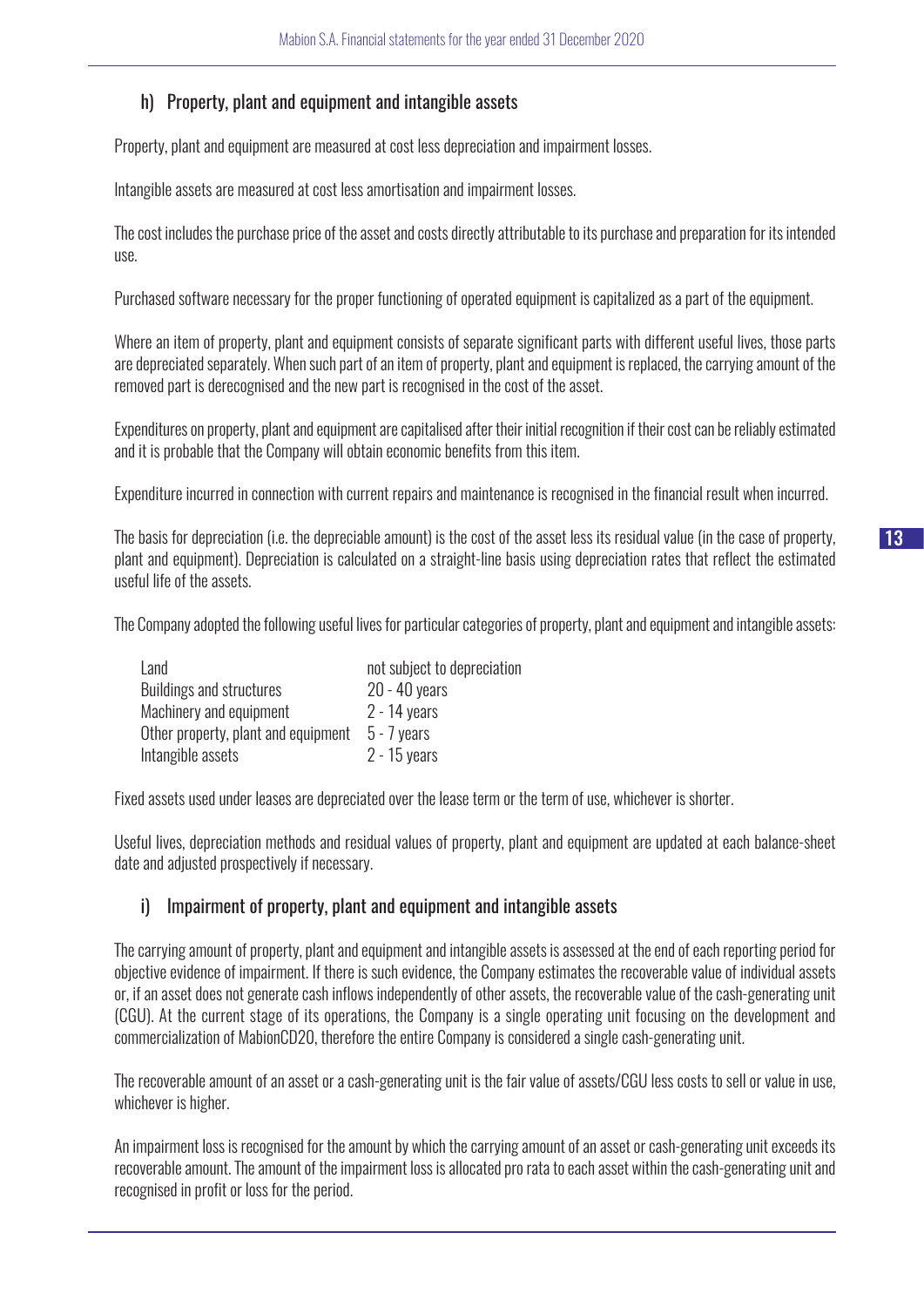# j) Inventories

The Company is not yet engaged in production or sales of its products, therefore inventories include only materials that are used for research and development work. Materials are measured at the purchase price (i.e. the purchase price plus transaction costs), which corresponds to their net sales value. Inventories purchased for the purposes of research and development are not recognised in profit or loss at the time of purchase but at the time of use, because they are not specific to research and development activities and have other alternative uses. Short-term inventories are written off and their cost is recognised in profit or loss for the period.

The cost of inventories as at the balance-sheet date is determined using the "first-in, first-out" method (FIFO).

# k) Long-term receivables

Long-term receivables include deposits paid by the Company to the lessor under a lease agreement and deposits forming collateral for payments under concluded supply or service agreements. These receivables are non-interest bearing and therefore they are measured at fair value at the initial recognition. The deposits are held to collect contractual cash flows that include Solely Payment of Principal and Interest (SPPI) and therefore after initial recognition, these receivables are measured at amortised cost including allowances for expected credit losses (the accounting policy regarding allowances for expected credit losses is presented in section 4(v)).

The Company applies simplified methods of measurement for long-term receivables measured according to amortised cost if it does not distort the information contained in the statement of financial position, in particular when the period until the repayment of receivables is not long and the impact of discounting at the initial recognition is not significant. In such situations, the amortised cost is equal to the nominal value of the deposit.

# l) Trade and other receivables

Trade receivables are initially measured at fair value. Trade receivables are held for collection and meet the SPPI test and therefore, after initial recognition, such assets are measured at amortised cost using the effective interest method, less allowance for expected credit losses (the accounting policy on allowance for expected credit losses is presented in section 4(v)). Impairment losses are charged to the financial result for a given period and reduce the carrying amount of receivables.

The Company applies simplified methods of measurement of receivables measured at amortized cost if it does not distort the information contained in the statement of financial position, in particular when the period until the repayment of the receivables is not long and does not exceed 12 months from the date of their occurrence. Such receivables are measured at their nominal value.

Receivables not constituting financial assets (e.g. VAT receivables) are measured at the amount due.

The advance payments for materials and services are recognised initially and at the balance-sheet date at the amount of the payment made.

# m) Prepayments and accrued income

Prepayments are recognised as assets at their nominal value at the time of payment. They are recognised in the financial result over the period of consuming economic benefits arising from the terms of the agreements.

# n) Cash and cash equivalents

Cash and cash equivalents comprise cash in hand, deposits payable on demand and deposits with an initial maturity of up to 12 months. Cash in bank meets the SPPI test and the 'held for collection' business model test, therefore it is measured at amortised cost with an impairment loss recognised under the expected loss model (in line with the policy outlined in section 4(v)).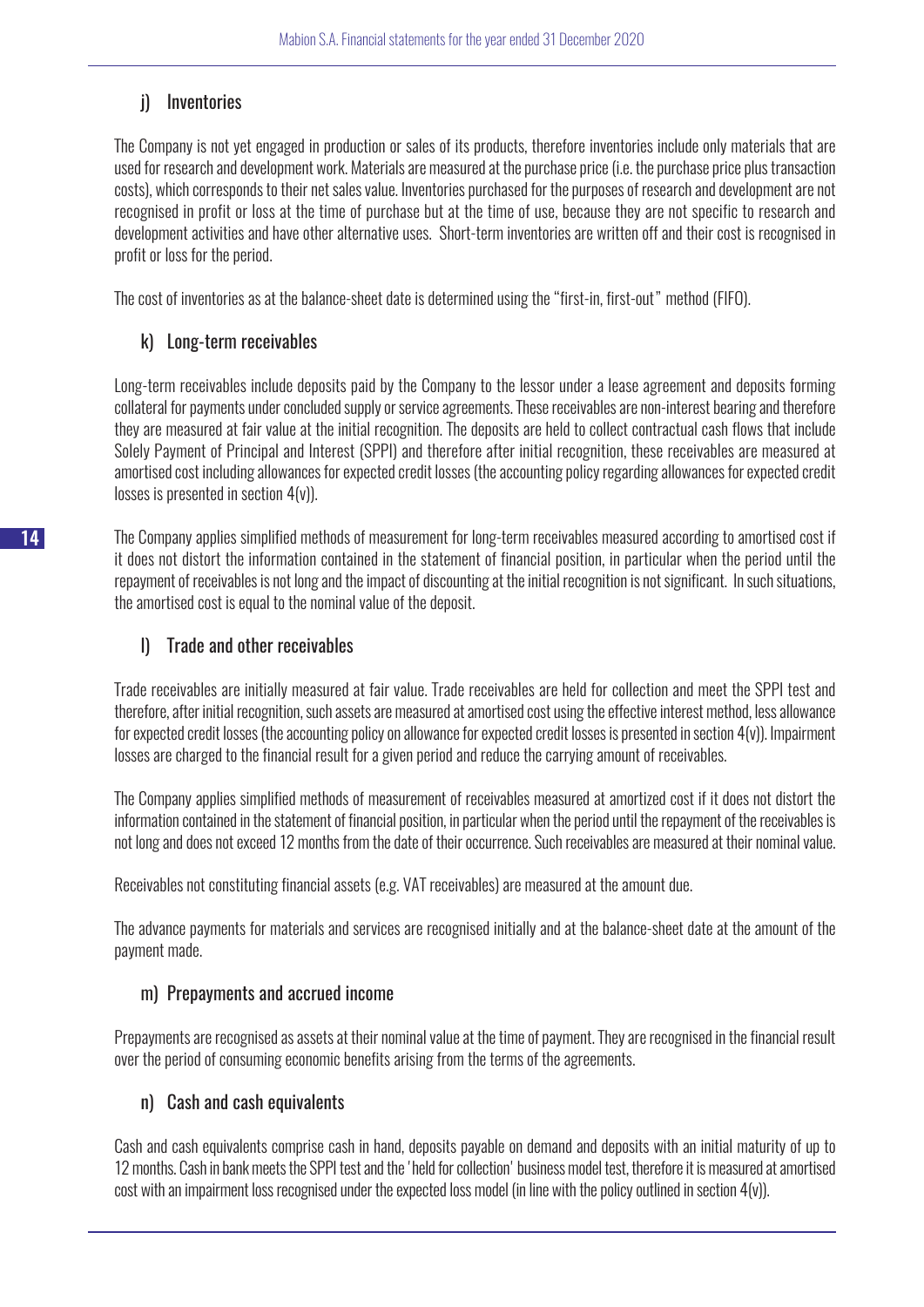# o) Share capital

The share capital is included in the nominal value of issued shares. Shares are presented in the "share capital" item only after they have been entered in the court register. The share premium is shown in the "share premium" item.

Issued but unregistered shares are included in the capital in a separate item as "issued but unregistered share capital".

Each issue of Company's capital instruments addressed to creditors for the purpose of waiving all or part of the Company's financial liabilities, where the creditors are (direct or indirect) shareholders who at the same time act as shareholders, is settled by transferring the balance-sheet value of the debt to the Company's equity. The debt recognition is discontinued when and only when the Company is released from its obligation to pay as a result of the issue of treasury shares for the benefit of the creditors. The share capital is recognised in the amount resulting from the applicable local law, and the difference between the amount recognised as share capital and the carrying value of the derecognised contractual liability is presented in the Company's equity.

# p) Deferred income

Deferred income includes mainly grants received (the relevant policy is presented in note 4d).

# q) Trade and other payables

Trade and other liabilities constituting financial liabilities are initially measured at fair value. After initial recognition, they liabilities are recognised at amortised cost.

Other liabilities that are not financial liabilities are measured at the amount due.

# r) Loans and borrowings

Loans and borrowings are initially recognised at fair value, less transaction costs. After initial recognition, they liabilities are measured at amortised cost.

# s) Lease

The Company is a lessee under lease agreements.

Leases are recognised as right-of-use assets and liabilities to pay for those rights on the date the leased assets become available for use by the Company.

The right-of-use assets are presented under "property, plant and equipment" in the statement of financial position.

At the inception of lease, the lease liabilities are measured at an amount equal to the present value of the following lease payments for the right to use the underlying asset over the lease term:

- » fixed payments (including substantially fixed payments), less any lease incentives payable;
- » variable lease fees depending on an index or rate;
- » amounts expected to be paid by the lessee under the guaranteed residual value;
- » the strike price of the call option when it can be assumed with reasonable certainty that the lessee will exercise the option;
- » penalties for terminating a lease if the lease conditions provide that the lessee may exercise the option to terminate the lease.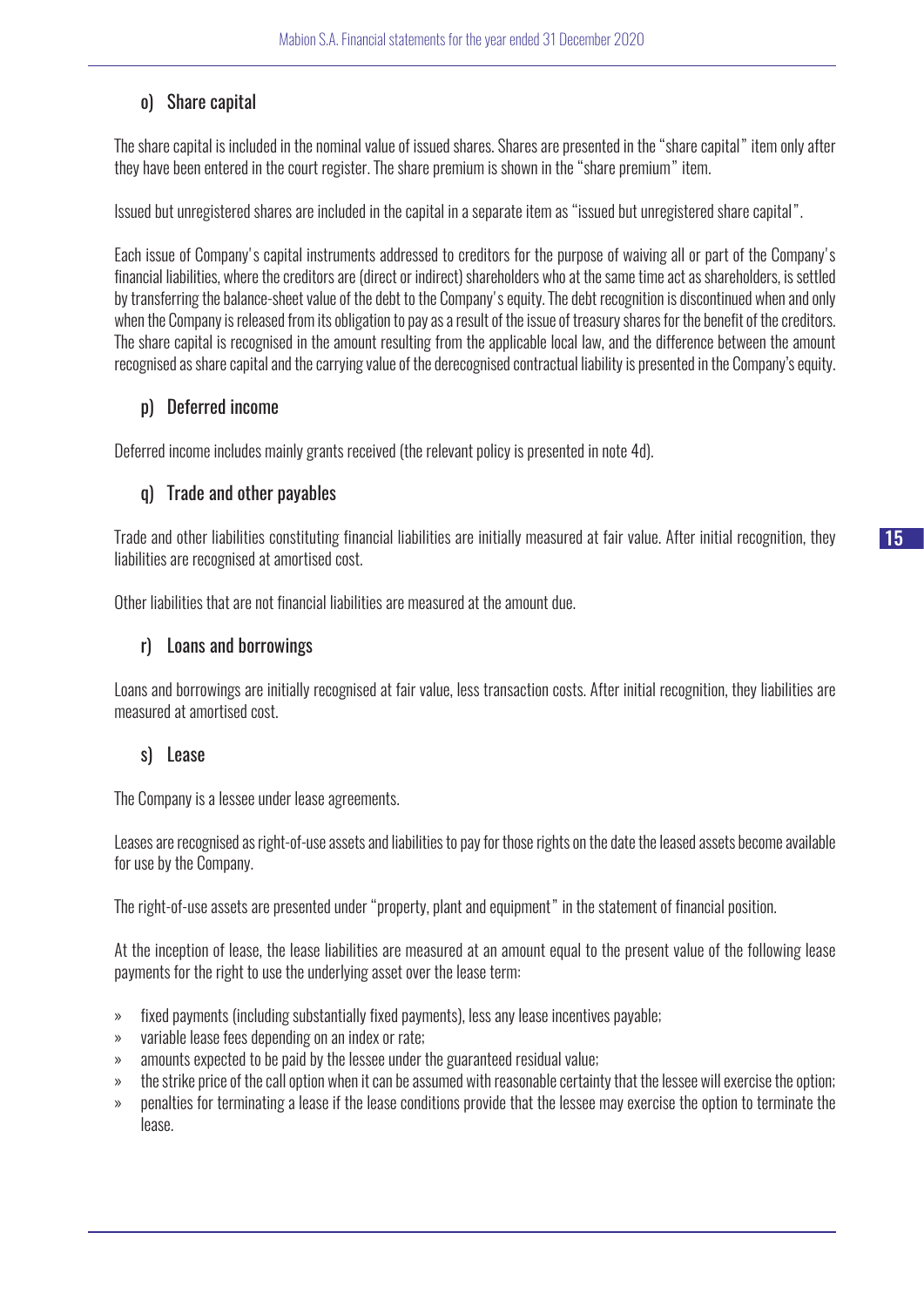Lease payments are discounted using the lease interest rate if this rate is readily determinable, or the lessee's marginal rate of interest on the debt.

Each lease payment is allocated between the liability and the financing cost. Following initial recognition, lease liabilities are measured using the effective interest rate. The carrying amounts of the liabilities are updated to reflect the change in estimate of the lease term, purchase option, change in lease payments and guaranteed residual value, and modification of the lease agreement.

The lease term is a non-cancellable term; periods covered by renewal and early termination options are included in the lease term if there is a reasonable certainty that the lease will be renewed or will not be terminated early.

Right-of-use assets are initially measured at cost, which includes:

- » amount of the initial measurement of the lease liability;
- » any lease payments made on or before the inception date, less any lease incentives received;
- » any initial direct costs incurred by the lessee;
- » estimated costs of dismantling, removing the underlying asset and the refurbishment.

Following initial recognition, right-of-use assets are measured at cost less accumulated depreciation and any accumulated impairment losses, and are adjusted for remeasurement of the lease liability due to reassessment or modification of the lease.

Right-of-use assets are depreciated over the useful life of the asset or the lease term, whichever is shorter, using the straightline method. The depreciation periods for right-of-use assets are generally 4 or 5 years.

The Company applies simplifications concerning short-term leases (up to 12 months) and leases where the underlying asset is of low value (up to PLN 20 thousand) and does not recognise financial liabilities and related assets under the right of use for these agreements. Lease payments on this account are recognised as costs on a straight-line basis over the lease term.

# t) Share-based payments

The Company has introduced a remuneration programme based on and regulated by own shares. The Company recognises the costs of the equity remuneration plan (payments in the form of equity instruments) in the costs of the Company's operations and, on the other hand, as an increase in equity.

Share-based benefits settled in the form of equity instruments (warrants) are measured at fair value at the grant date. In the fair value measurement of the warrants, the market condition for vesting (i.e. the shares reach a certain minimum price) is taken into account.

If the provision of work by the employee in respect of the benefits offered by the Company commences prior to the grant date, the fair value of the warrants is remeasured at each reporting date to their current fair value up to the vesting date, as of which the resulting fair value does not change.

The value of share-based benefits is recognised as cost over the vesting period. The total cost is recognised over the vesting period, i.e. the period in which all specified vesting conditions must be satisfied. At the end of each reporting period, the entity reviews its estimates of the expected number of warrants that will be vested in employees upon meeting non-market vesting conditions (i.e. the employment condition). The entity recognises the effect of any review of the original estimate in profit or loss, with a corresponding adjustment to equity. In the case of incentive schemes for employees which are related to remuneration for their work, the value of warrants is charged to operating costs, respectively: a) in the comparative variant to remuneration costs, b) in the calculation variant - to general administration costs. The issued warrants are presented on a separate account "Issue of warrants under the share-based incentive scheme", which is presented in the financial statements together with other reserves. The exercise of warrants by employees is connected with the issue of shares and settling the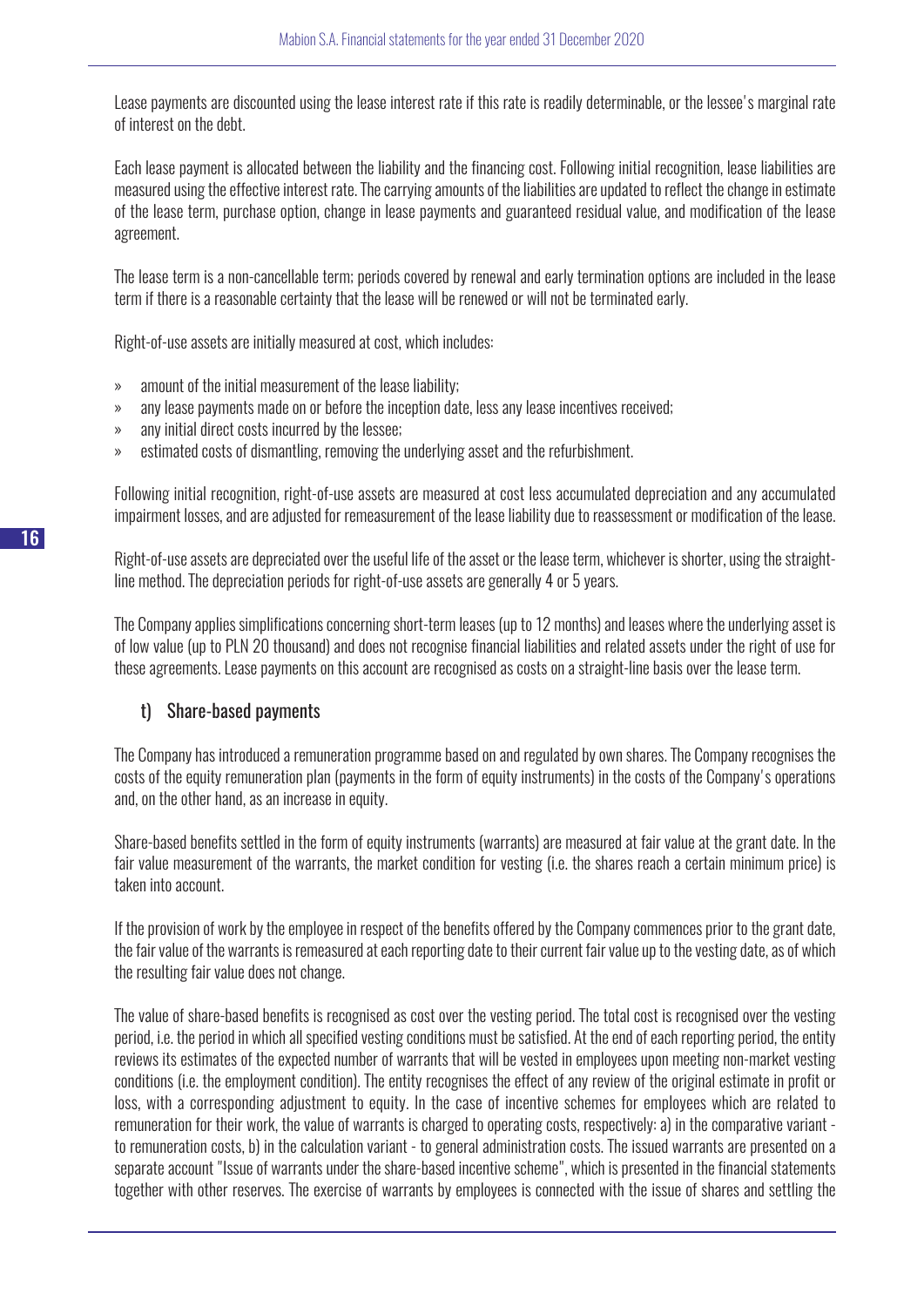value of warrants disclosed in equity. The Company recognises the cash received to pay the exercise price of the warrants in equity. The Company discloses information in the financial statements to enable the readers to understand the nature and scope of share-based payment agreements that existed in the period.

# u) Cash flow statement

The Company recognises interest paid and interest received from operating activities in the cash flow statement.

# v) Impairment of financial assets measured at amortised cost

The Company assesses expected credit losses (ECL) associated with financial assets measured at amortised cost (including trade receivables, deposit receivables, cash and cash equivalents,) regardless of any indication of impairment.

In the case of trade receivables, the Company applies the simplified approach and measures impairment losses in the amount of credit losses expected over the life of the receivable from its initial recognition. The Company employs an allowance matrix in which allowances are calculated for trade receivables classified into different maturity ranges or past due periods. As the Company has no significant amounts of trade receivables, a further detailed policy in this scope is not presented.

The Company uses a three-level impairment model for financial assets other than trade receivables:

- » Level 1 balances for which credit risk has not significantly increased since initial recognition. Expected credit losses are determined based on the probability of default within 12 months (i.e. the total expected credit loss is multiplied by the probability that the loss will materialise within the next 12 months);
- » Level 2 includes balances for which a significant increase in credit risk has occurred since initial recognition but no objective evidence of impairment is present; expected credit losses are determined based on the probability of default over the contractual life of the asset;
- » Level 3 includes balances showing objective evidence of impairment.

The Company considers that there is a significant increase in credit risk in particular when the balance is past due for 30 days or more.

Financial assets are written off, in whole or in part, when the Company has exhausted virtually all collection efforts and concludes that recovery of the receivable can no longer be reasonably expected. This usually occurs when an asset is overdue by 360 days or more.

# 5. Impact of new and amended standards and interpretations on the Company's financial statements

#### New standards and interpretations

In these financial statements, the following new standards and amendments to the existing standards that came into force on 1 January 2020 have been applied for the first time:

# a) IFRS 3 "Business Combinations"

As a result of the amendment to IFRS 3, the definition of "business" was modified. The currently introduced definition has been narrowed down and is likely to result in more acquisition transactions being classified as asset acquisitions.

This amendment has no impact on these financial statements as there were no transactions to which the amendment would apply.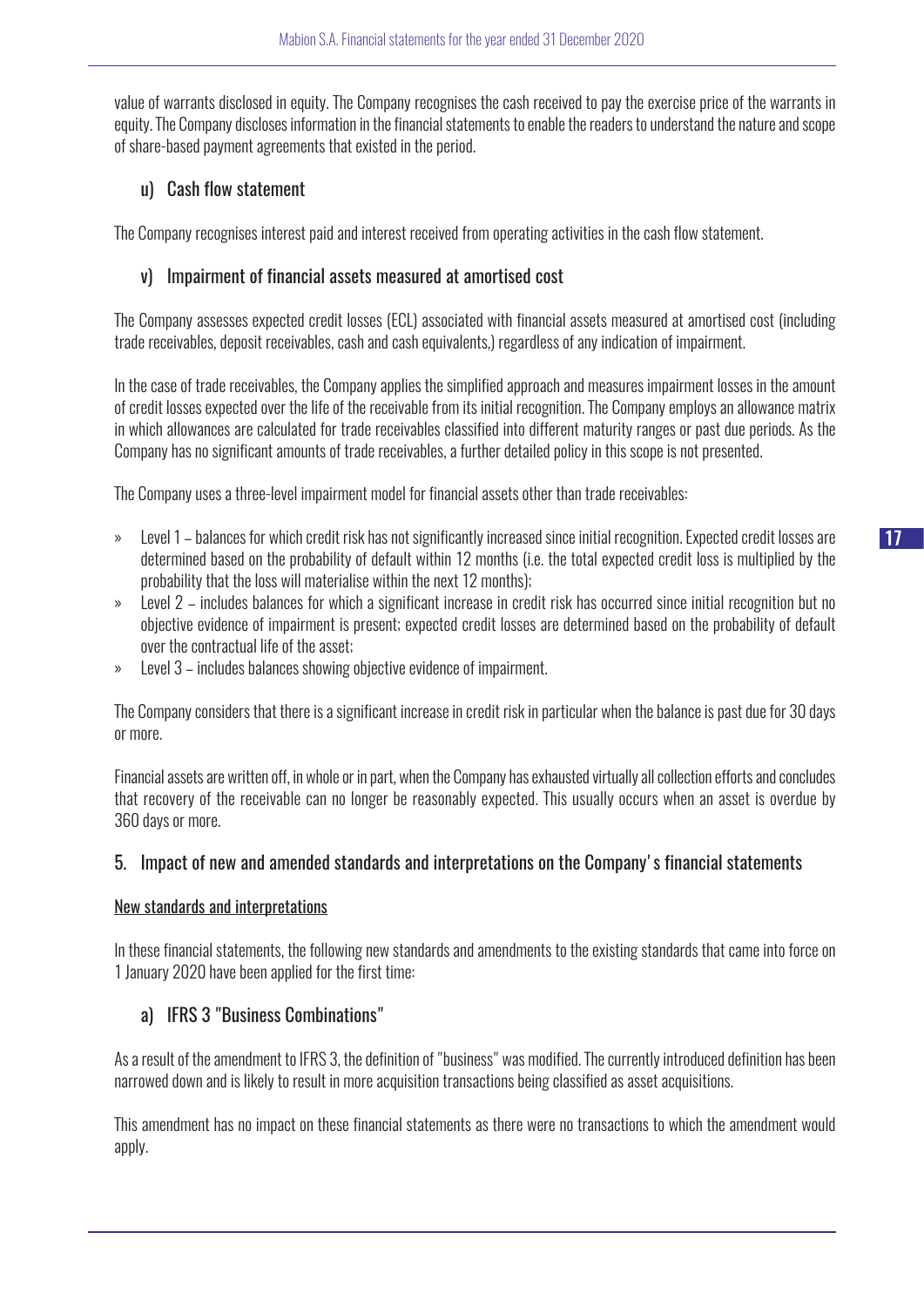# b) Amendments to IFRS 9, IAS 39 and IFRS 7 related to IBOR reform

Amendments to IFRS 9, IAS 39 and IFRS 7 published in 2019 modify some of the detailed requirements for hedge accounting, mainly to ensure that the expected reference rate reform (IBOR reform) does not generally result in the termination of hedge accounting.

The Company does not apply hedge accounting and therefore no impact on these financial statements has been identified.

# c) IAS 1 "Presentation of Financial Statements" and IAS 8 "Accounting Policies, Changes in Accounting Estimates and Errors"

The Board published a new definition of the term 'materiality'. The amendments to IAS 1 and IAS 8 clarify the definition of materiality and increase consistency between the standards, but are not expected to have a significant impact on the preparation of financial statements.

# d) Changes in the Conceptual Framework of IFRS

In 2019, amendments to the IFRS Conceptual Framework were published, which apply from 1 January 2020. The revised Conceptual Framework are used by the Board and the Interpretations Committee when developing new standards. Nevertheless, entities preparing financial statements may use the Conceptual Framework to develop accounting policies for transactions not covered by the current IFRS.

The Company has carried out an analysis of the impact of the above-mentioned new standards and interpretations on the financial statements, and as a result of which it recognised that they do not have a significant impact on the financial statements of the Company, because they did not have a significant impact on the presented and disclosed financial information or did not apply to transactions entered into by the Company.

# Published standards and interpretations that are not yet effective and have not been early applied by the Company

In these financial statements, the Company has not decided to apply the following published standards, interpretations or amendments to the existing standards before their effective date:

# a) IFRS 17 "Insurance Contracts" and amendments to IFRS 17

IFRS 17 "Insurance Contracts" was issued by the International Accounting Standards Board on 18 May 2017, whereas the amendments to IFRS 17 were published on 25 June 2020. The new amended standard is effective for annual periods beginning on or after 1 January 2023.

IFRS 17 Insurance Contracts will replace the current IFRS 4, which allows for different practices in the settlement of insurance contracts. IFRS 17 will substantially change the accounting for all entities that deal with insurance contracts and investment contracts.

At the date of preparation of these financial statements, the new standard has not yet been approved by the European Union.

According to the Company's estimates, the new standard will have no impact on its financial statements as it is not applicable to the Company's business.

# b) Amendments to IAS 1 "Presentation of Financial Statements"

The Board has published amendments to IAS 1 to clarify the presentation of liabilities as long- and short-term liabilities. The published amendments are effective for financial statements relating to periods beginning on or after 1 January 2023.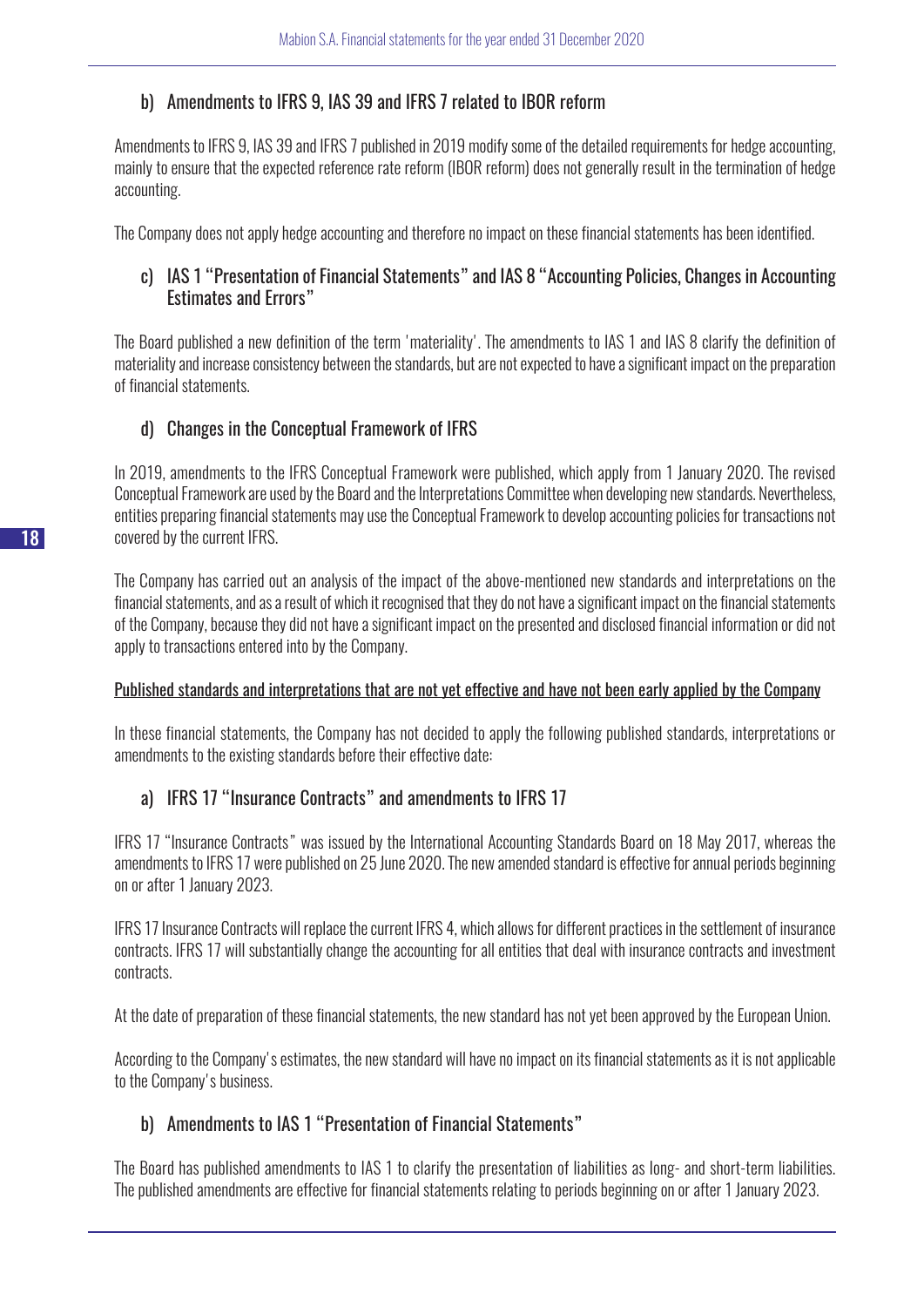As at the date of preparation of these financial statements, the amendment has not yet been approved by the European Union. The Company is currently analysing the impact of this amendment; in particular, financing agreements that contain covenants are subject to analysis. The amendment to IAS1 may result in the need to take into account the effect of meeting these covenants for the purposes of classifying liabilities as long- or short-term even if the covenants are not tested at the reporting date in accordance with the agreement.

# c) Amendments to IFRS 3 "Business Combinations"

The amendments to the standard, published in May 2020, are intended to update the relevant references to the IFRS Conceptual Framework without introducing substantive changes for business combination accounting.

As at the date of preparation of these financial statements, the amendment has not yet been approved by the European Union. This amendment will have no impact on the Company's financial statements as the Company has not entered into transactions within the scope of this standard.

# d) Amendments to IAS 16 "Property, plant and equipment"

By the amendment, the cost of property, plant and equipment is prohibited from being adjusted by amounts received from the sales of items produced while the property, plant and equipment is being prepared to commissioning in line with management's intentions. Instead, the entity shall recognise the aforementioned sales revenue and related costs directly in profit or loss. The amendment is effective for financial statements relating to periods beginning on or after 1 January 2022. As at the date of preparation of these financial statements, the amendment has not yet been approved by the European Union. The Company is currently analysing the impact of this amendment on the financial statements.

# e) Amendments to IAS 37 "Provisions, Contingent Liabilities and Contingent Assets"

The amendments to IAS 37 are aimed at clarifying the costs that an entity considers in analysing whether an agreement is an onerous one. The amendment is effective for financial statements relating to periods beginning on or after 1 January 2022. As at the date of preparation of these financial statements, the amendment has not yet been approved by the European Union. The Company is currently analysing the impact of this amendment on the financial statements and in its preliminary assessment, the amendment will not have a material impact on the Company's financial statements.

# f) Annual amendments to IFRS 2018–2020

"Annual amendments to IFRS 2018-2020" introduce amendments to standards: IFRS 1 "First-time Adoption of International Financial Reporting Standards", IFRS 9 "Financial Instruments", IAS 41 "Agriculture" and the illustrative examples to IFRS 16 "Leases".

The amendments provide explanations and clarifications to the recognition and measurement standards. As at the date of preparation of these financial statements, the amendments have not yet been approved by the European Union. In the Company's preliminary assessment, the amendment will not have a material impact on the Company's financial statements.

# g) Amendments to IFRS 16 "Leases"

On 28 May 2020, the Board issued an amendment to IFRS 16 in response to changes to leases in connection with the coronavirus (COVID-19) pandemic. Lessees can benefit from reductions and exemptions, which may take various forms, i.e. deferral of or exemption from lease payments. Therefore, the Board has introduced a simplification in assessing whether these changes constitute lease modifications. Lessees may take advantage of the simplification consisting in not applying the IFRS 16 guidance on lease modifications. As a result, the reliefs and exemptions to leases will be recognised as variable lease payments in the period in which the event or condition that triggers the reduction in payments occurs. The amendment is effective as of 1 June 2020 with the possibility of earlier application. In the Company's preliminary assessment, the amendment will not have a material impact on the Company's financial statements.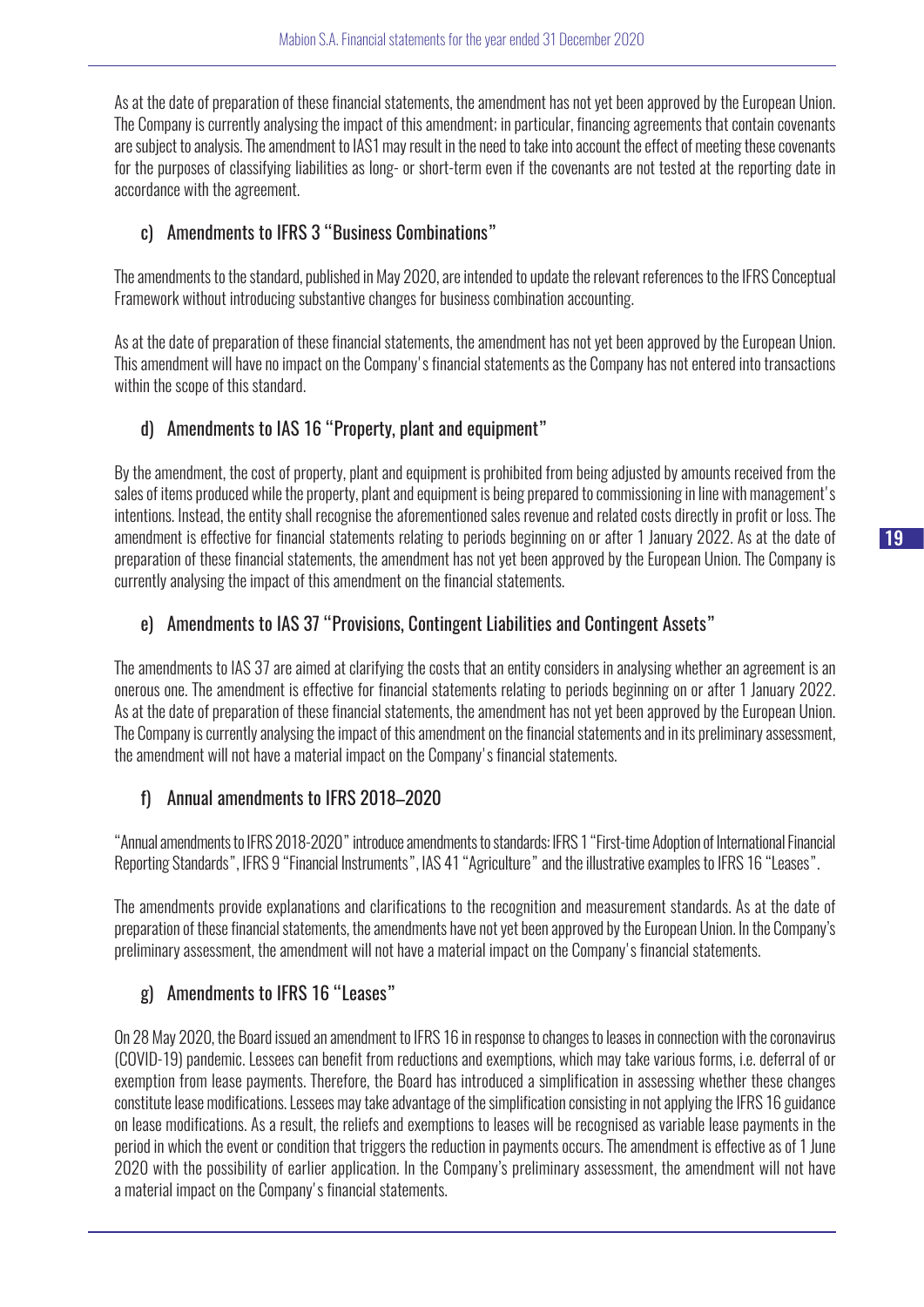# h) Amendments to IFRS 4: Application of IFRS 9 "Financial Instruments"

The amendment to IFRS 4 "Insurance Contracts" postpones the application of IFRS 9 "Financial Instruments" until 2021. As at the date of preparation of these financial statements, the amendment has not yet been approved by the European Union. In the Company's assessment, the amendment will not have a material impact on the Company's financial statements.

# i) Amendments to IFRS 9, IAS 39, IFRS 7, IFRS 4 and IFRS 16 related to IBOR reform

In response to the expected reform of reference rates (IBOR reform), the International Accounting Standards Board has published the second part of the amendments to IFRS 9, IAS 39, IFRS 7, IFRS 4, and IFRS 16. As at the date of preparation of these financial statements, the amendment has not yet been approved by the European Union. In the Company's assessment, the amendment will not have a material impact on the Company's financial statements.

# j) IFRS 14 "Regulatory Deferral Accounts"

This standard allows entities which prepare their financial statements in accordance with IFRS for the first time (on or after 1 January 2016) to recognise amounts resulting from operations with regulated prices, in accordance with the previously applied accounting principles. To improve comparability with entities that already apply IFRS and do not show such amounts, in accordance with published IFRS 14, amounts resulting from regulated activities should be presented in a separate item both in the statement of financial position as well as in the profit and loss account and the statement of other comprehensive income.

IFRS 14 will not be approved by the European Union. This amendment does not apply to the Company's operations.

# k) Amendments to IFRS 10 and IAS 28 regarding the sale or contribution of assets between an investor and its associates or joint ventures

The amendments solve the problem of the existing inconsistency between IFRS 10 and IAS 28. The accounting treatment depends on whether the non-monetary assets sold or contributed to an associate or joint venture constitute a "business".

Where non-monetary assets constitute a "business", the investor reports a full profit or loss on the transaction. If the assets do not meet the definition of a business, the investor recognises a profit or loss only to the extent of the share of other investors.

The amendments were published on 11 September 2014. As at the date of preparation of these financial statements, the approval of this amendment is deferred by the European Union. This amendment does not apply to the Company's operations.

# 6. Major estimates and judgements

In applying the accounting policies described in note 4, the management makes estimates, judgements and assumptions relating to the recognition and measurement of particular assets and liabilities. The estimates and related assumptions are based on past experience, the management's expectations or other factors considered relevant. Actual results may differ from the estimates. Estimates and related assumptions require regular review. Changes in accounting estimates are recognized prospectively from the period in which they are made. The key estimates and judgements made by the management that have the most significant effect on the amounts recognized in the financial statements are as follows.

# a) Deferred tax assets related to income tax relief

The Company conducts research and development and production activities mainly for the purposes of developing its main drug, MabionCD20. The Company has built a fully equipped research and development centre within the Łódź Special Economic Zone (LSEZ). According to the Act on Special Economic Zones, business activity conducted within the area of a special economic zone under the obtained permit is exempt from corporate income tax up to the amount resulting from the available level of public aid and eligible costs incurred. The basis for the exemption is the amount of incurred eligible costs, which may not exceed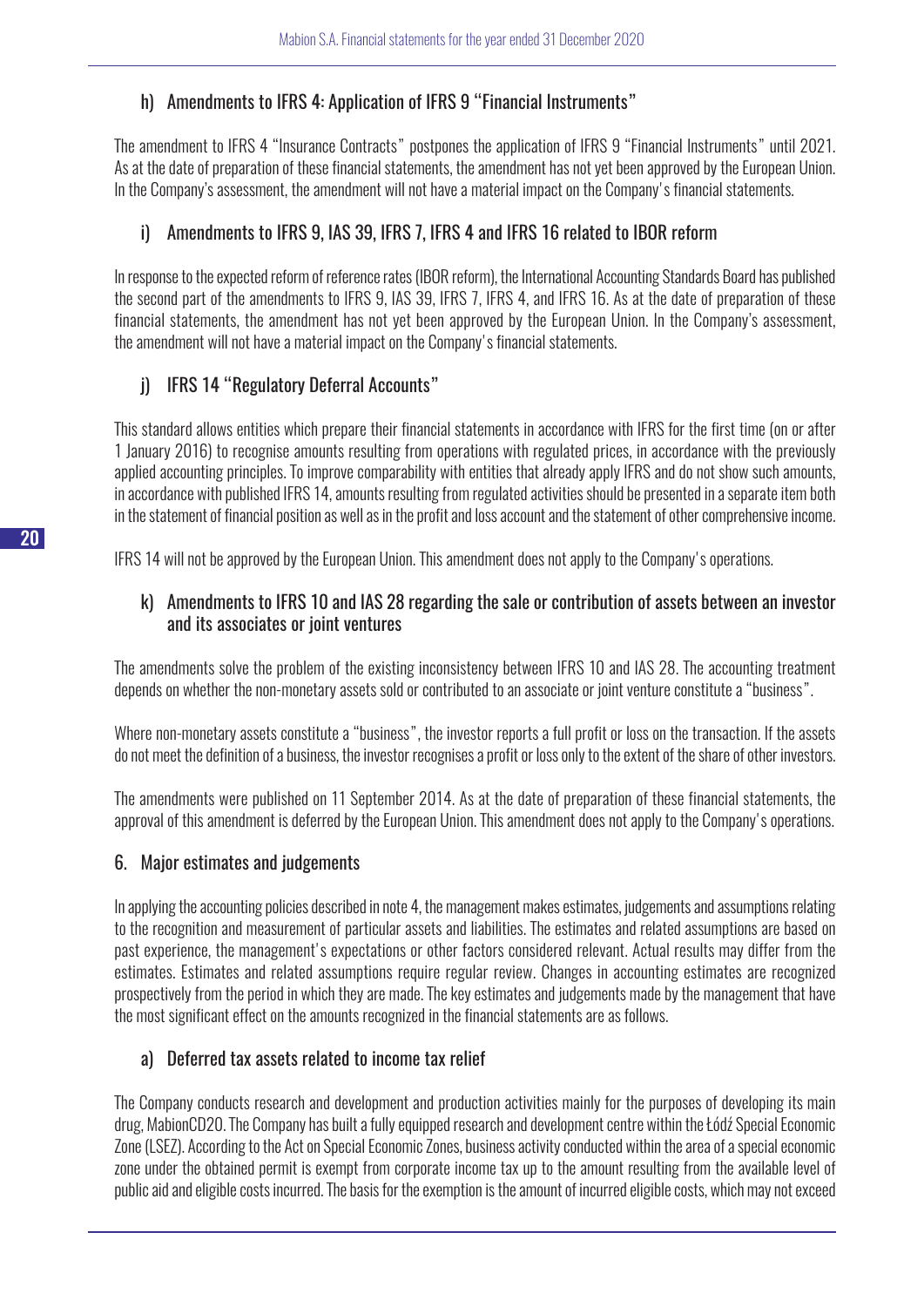the maximum value specified in the permit granted by the SEZ Board. Mabion is entitled to benefit from the relief until 31 December 2026, which is the last year of functioning of the LSEZ in accordance with the applicable law. In order to retain the right to the relief, the Company must meet the criterion of investment sustainability and the criterion of employment until 31 December 2021. As of 31 December 2020, the Company operated on the basis of three permits issued by the LSEZ. The investments covered by the permits issued in 2010 and 2012 have been completed and the Company's compliance with the conditions for obtaining the tax relief has been positively verified during audits conducted by the LSEZ.

At the end of 2016, the Company obtained the third authorisation, No. 301, which relates to a new investment in the expansion of an existing medicine production facility. The maximum value of eligible costs under this authorisation amounts to PLN 26,000 thousand. On 7 February 2020, the Company received the decision of the Minister of Development on the amendment of permit No. 301 for the operation in the Łódź Special Economic Zone. Under the aforementioned decision, upon the Company's request, the deadline for incurring investment expenditures in the Zone, as defined in § 6 (1) of the Regulation of the Council of Ministers of 10 December 2008 on public aid granted to entrepreneurs operating on the basis of a permit to conduct business activity in the areas of special economic zones, was extended from 31 December 2019 to 30 June 2021. The above change was requested due to a change in the timetable for the commencement of the Company's investment. As at 31 December 2020, the expenditure incurred under the investment covered by permit No. 301 amounted to PLN 2,800 thousand (as at 31 December 2019, it was PLN 2,800 thousand)

In 2010, the Company utilised PLN 552 thousand of the available tax relief and in none of the subsequent reporting periods did the Company utilise the available tax relief. In relation to the remaining part of the available tax relief, because of uncertainty if tax profits will be generated before the expiry of tax reliefs (i.e. 31 December 2026 ), the Company did not recognise deferred tax assets on account of these reliefs. The amount of the tax relief available based on the incurred eligible costs (under the three above-mentioned permits), for which the deferred tax asset was not recognised, is PLN 46,858 thousand as at 31 December 2020. (PLN 46,858 thousand as at 31 December 2019). Using the tax relief is possible only in relation to the Company's future tax liabilities.

# b) Depreciation of property, plant and equipment

Depreciation rates are based on the expected useful life of property, plant and equipment. Every year the Company verifies the adopted useful lives based on current estimates. Useful lives are determined with reference to the estimated periods during which the Company intends to derive future economic benefits from the use of the relevant assets. The Company also takes into account past experience with similar assets, if any. Also, the Company takes into account anticipated future events that may affect the useful life of assets, such as changes in technology.

# c) Determining when the criteria for capitalisation of development costs are met

The criteria for capitalisation of development costs are presented in Note 3e. Due to the risks and uncertainties related to the process of obtaining a marketing authorisation, the Company currently does not meet the criteria for capitalisation of the outlays incurred and therefore development outlays are recognised as costs in the financial result when incurred. At this point in time, the criterion of technical feasibility of completing the medicine – the most difficult criterion to demonstrate in the development process – is considered proven.

# 7. Operating segments

Mabion's activities focus on research and development of new biotechnology-based and biosimilar drugs through the use of modern genetic engineering techniques. The Company's activities include the implementation of its own projects involving the development, production and sales of medicines used to treat malignant diseases, as well as autoimmune and metabolic diseases; however, as at the balance-sheet date, the Company had not commenced any activities involving the manufacture and sale of medicines. The Company is currently working on the development of several drugs biosimilar to original drugs (the so-called reference drugs) used to treat malignant diseases, as well as autoimmune and metabolic diseases. The highest priority drug is MabionCD20, which is also at the most advanced stage of development of all projects. The Company may simultaneously conduct research and development work on behalf of other entities, and generate revenue for services rendered in this area.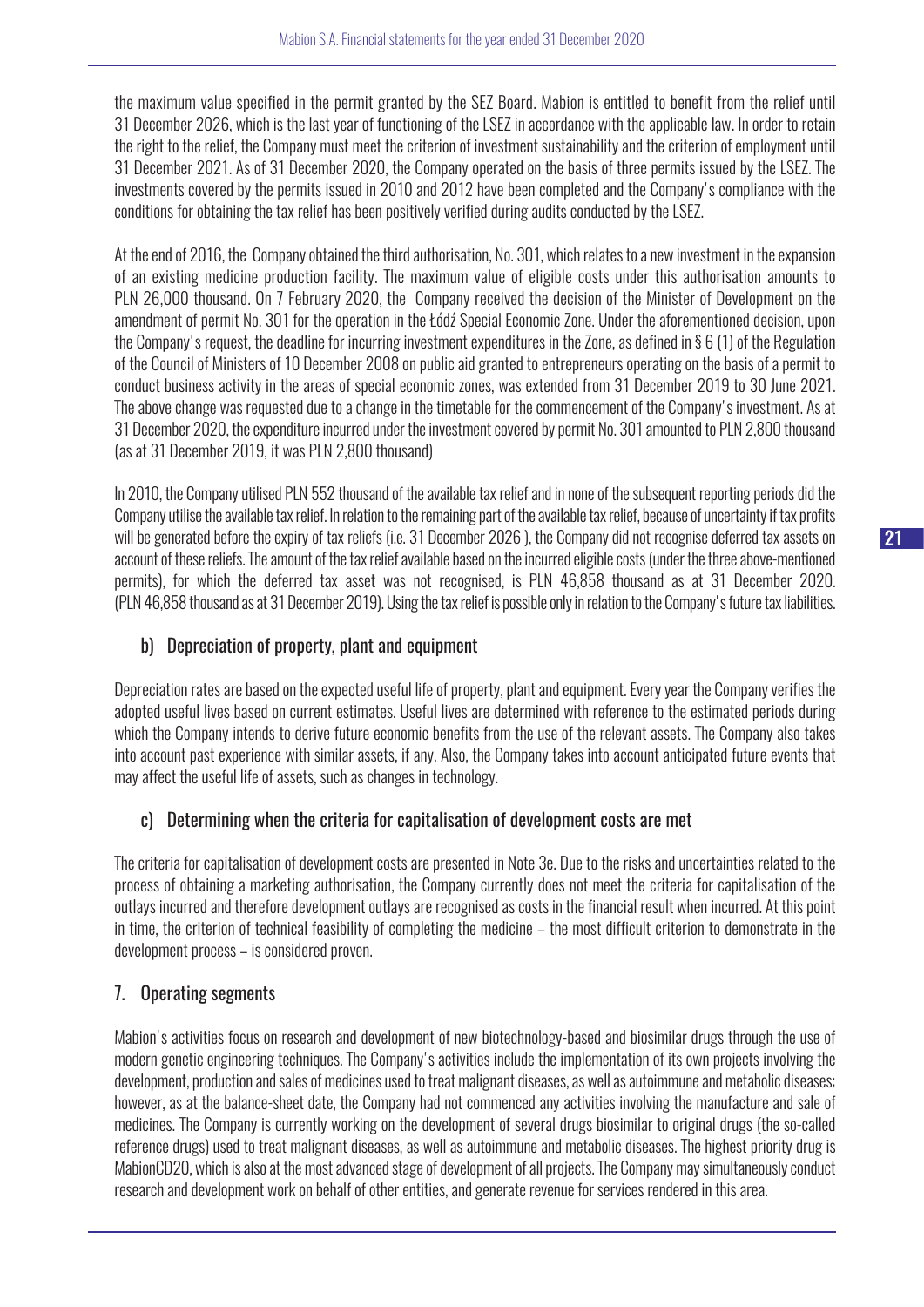In the period covered by these financial statements, the Company conducted its business activities only in Poland. In the current and comparative period, the Company did not generate sales revenue from services performed on behalf of other parties.

All assets of the Company are located in Poland.

In light of the above, one reportable segment has been identified which also corresponds to the operating segment. Financial information concerning this segment results directly from the statement of comprehensive income and the statement of financial position.

In 2019 and 2020, the Company did not generate income from the sales of goods and services.

# 8. Costs by type

The table below shows the categories of generic costs:

| in PLN thousand                                                        | 2020    | 2019     |
|------------------------------------------------------------------------|---------|----------|
| Outsourced services, including:                                        | 7025    | 8 3 8 5  |
| waste removal and disposal                                             | 177     | 218      |
| maintenance services                                                   | 1446    | 1452     |
| analytical services                                                    | 328     | 3007     |
| research services                                                      | 624     | 1142     |
| advisory services                                                      | 2922    | 1697     |
| legal services                                                         | 566     | 5        |
| <b>Other</b>                                                           | 962     | 864      |
| <b>Costs of materials</b>                                              | 10881   | 15 108   |
| <b>Staff remuneration costs</b>                                        | 11 551  | 11 4 0 9 |
| Depreciation and amortisation                                          | 5050    | 4966     |
| <b>Drug registration costs</b>                                         | 1 1 1 2 | 785      |
| Other costs                                                            | 107     | 57       |
| Research and development costs by type                                 | 35 7 26 | 40710    |
| Consumption of materials, energy, utilities                            | 4 2 2 2 | 4896     |
| <b>Staff remuneration costs</b>                                        | 7040    | 7339     |
| Depreciation and amortisation                                          | 4779    | 6 1 4 4  |
| Advisory services related to the conclusion of distribution agreements | 691     | 732      |
| Share-based management scheme                                          |         | 18       |
| Outsourced equipment maintenance services                              | 375     | 466      |
| <b>Taxes and charges</b>                                               | 726     | 1735     |
| Audit and other advisory services                                      | 2068    | 2007     |
| <b>Other</b>                                                           | 598     | 870      |
| General administration costs by type                                   | 20 499  | 24 207   |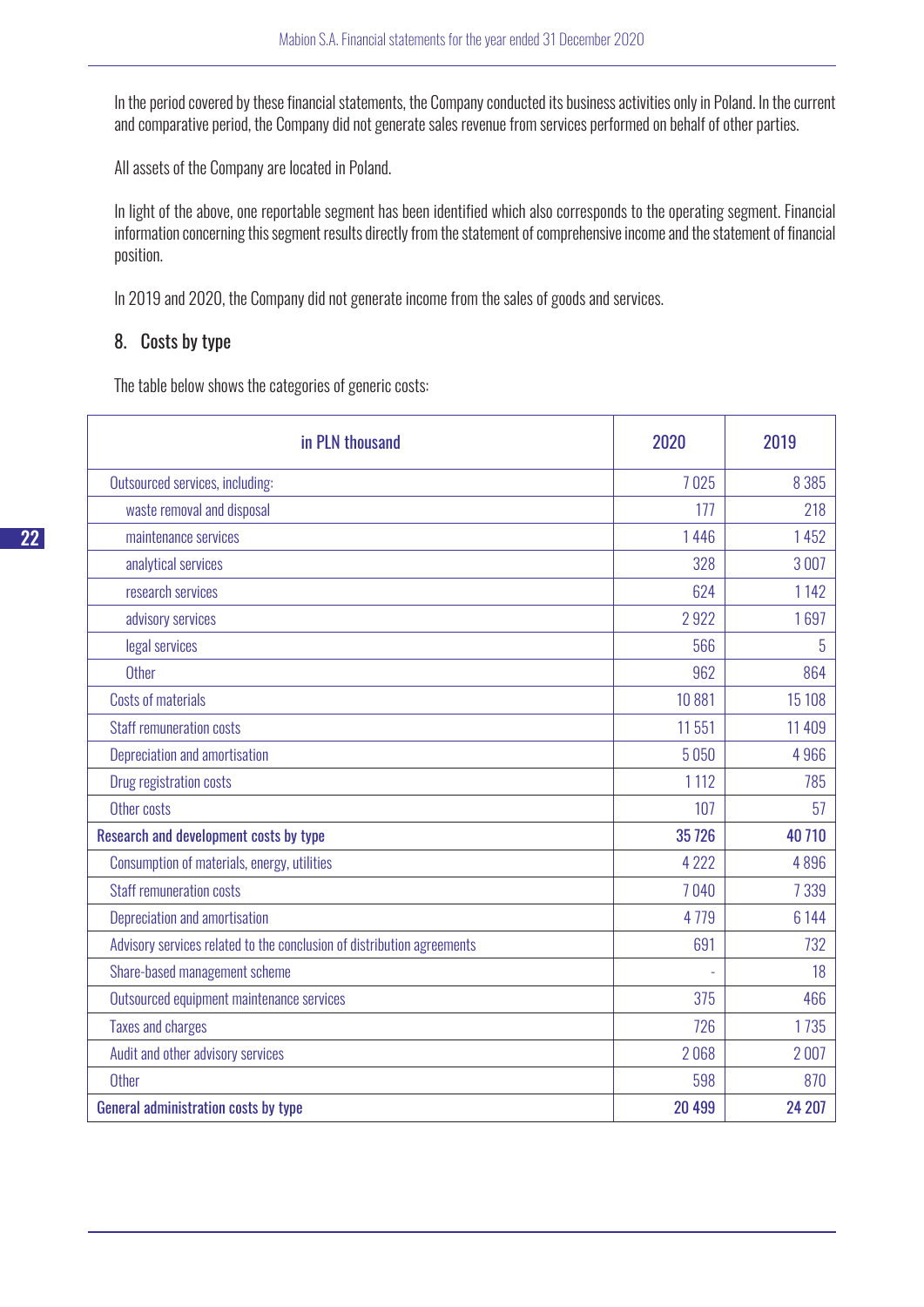The decrease in the cost of materials in 2020 is related to the completion of the most costly part of the process which was the 5,000-litre validation of Mabion CD20 as part of research and development work on the drug.

The decrease in tax and charges in 2020 is mainly due to the utilised provision for withholding tax (WHT) on a transaction carried out in 2018.

The registration costs include the mandatory annual fee that the Company pays for initiating the registration process for MabionCD20 with the American Food and Drug Administration (FDA) and official fees relating to the evaluation of the registration application for MabionCD20 commissioned by the European Medicines Agency (EMA), as well as the related additional costs incurred for the audits commissioned by the EMA, which took place both at the Company's headquarters and at the clinical sites (including abroad) with which the Company cooperates.

# 9. Research and development costs

| in PLN thousand                             | 2020    | 2019   |
|---------------------------------------------|---------|--------|
| MabionCD20                                  | 34 4 14 | 39 418 |
| <b>MabionEGFR</b>                           | 1182    | 1225   |
| Other projects                              | 130     | 67     |
| <b>Total research and development costs</b> | 35 7 26 | 40 710 |

Research and development costs are recognised as cost of the period in profit or loss when incurred, in accordance with IAS 38. Once the criteria set out in paragraph 57 of IAS 38 are met, development costs may be capitalised and recognised as an intangible asset.

In 2018, the Company elaborated the results of the clinical trial which confirmed the effectiveness of the therapy and submitted applications for registration of the drug in the European Union countries. In 2019, a registration procedure was conducted before the EMA, as part of which the Company prepared and presented to the regulator the data requested by it concerning the drug and the trials. The Company also conducted activities before the US FDA in order to confirm the drug's registration strategy in the USA. In March 2020, the Company changed the regulatory strategy for the drug at the EMA by deciding to withdraw the existing registration applications and obtain a marketing authorisation directly the drug produced on a large commercial scale based on new applications. The decision to withdraw the applications for registration of MabionCD20 filed with the EMA did not affect the assumed work schedule for the large-scale manufacturing validation and for the bridging trial, or efforts to register MabionCD20 on the US market. More information on the MabionCD20 project is included in the Company's Directors' Report for 2020, section 4.2.

Following a Main Pharmaceutical Inspectorate (MPI) inspection commissioned by the European Medicines Agency (EMA) on 23 and 25 July 2019, the Company received two GMP (Good Manufacturing Practice) certificates for the Scientific and Industrial Complex for Medical Biotechnology of Mabion S.A. in Konstantynów Łódzki for the manufacture of the active substance (Rituximab) and for the following manufacturing operations: manufacture of sterile forms of biotechnology products, quality control testing, batch release and packaging of medicinal products. The certificates are valid for 3 years from the date of the last inspection day and are necessary for manufacturing, registration and commercialisation of MabionCD20.

In July 2020, the Company also successfully underwent an inspection of the GLP (Good Laboratory Practice) quality system of the Mabion's facility at 17 Fabryczna St. in Łódź, where analyses of pharmacokinetics, pharmacodynamics, and immunogenicity characteristics of the clinical trial will be conducted. The analytical procedures developed at the GLP-certified facility will ensure the Company's independence from external entities in terms of characterisation of the key endpoints of the bridging trial.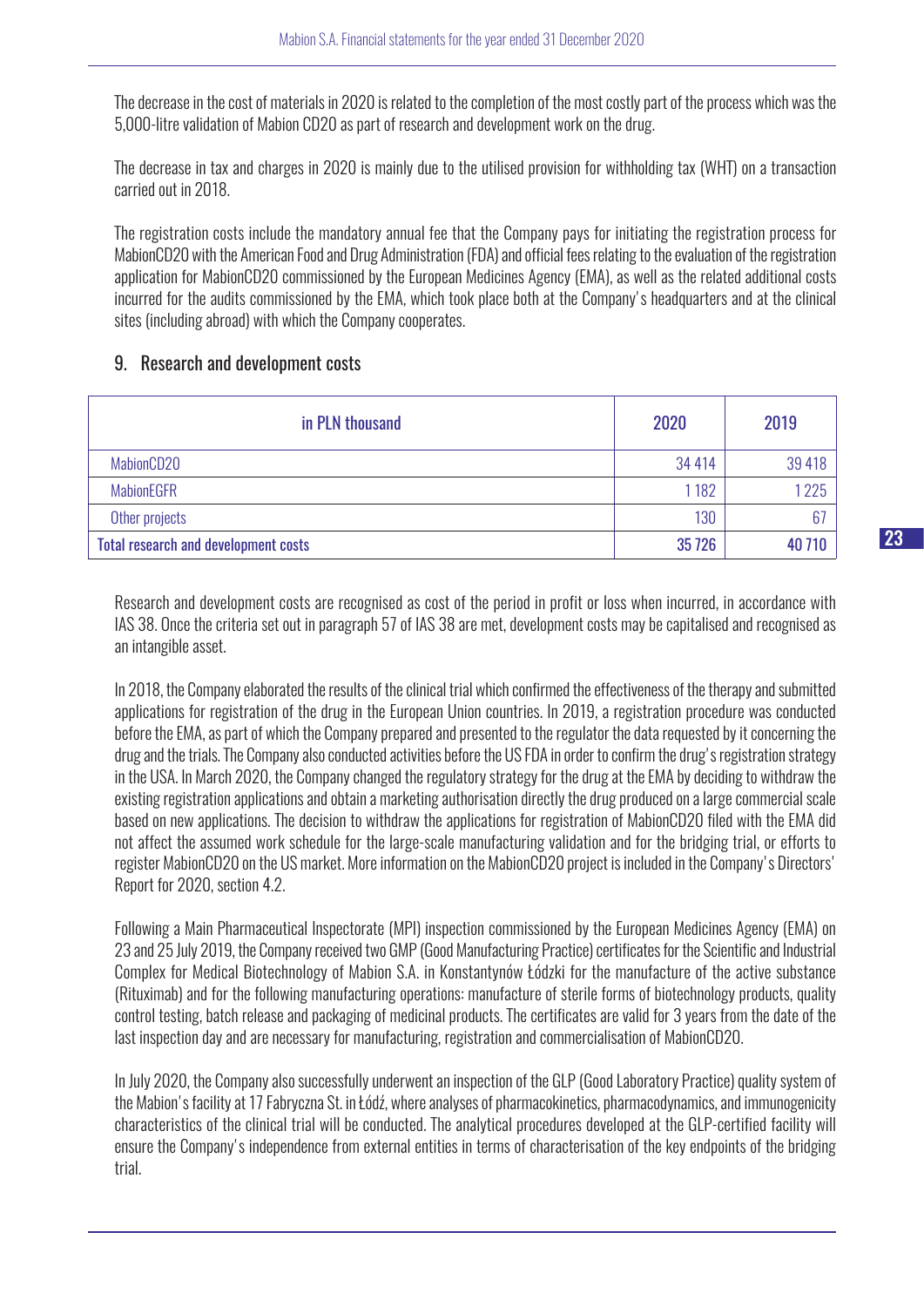On 29 October 2020, the Company entered into an agreement ("Agreement") with Parexel International (IRL) Limited, based in Ireland ("Paralex"), on conducting a three-arm, double-blind, randomised clinical trial of MabionCD20 in parallel groups in patients diagnosed with (moderate to severe) rheumatoid arthritis – the Company informed about signing the Agreement in Current Report no. 41/2020 of 29 October 2020. The purpose of the trial is to determine the similarity in selected clinical parameters between MabionCD20 manufactured on a commercial scale, and MabThera registered in the EU and Rituxan authorised in the US. Parexel is a leading global clinical research organisation (CRO) engaged in the organisation and conduct of clinical trials on behalf of other parties. The scope of activities commissioned to Parexel under the Agreement includes, among others, verification of the clinical trial protocol, submission of applications for approval to conduct the trial in individual countries, recruitment of clinical sites and patients, supervision of the trial, regular review and analysis of data, drawing up trial-related documentation and reports for the purposes of the drug registration procedure, including the final integrated clinical trial report. The above trial is a bridging clinical trial carried out to obtain the data necessary to submit a new marketing authorisation application (MAA) to the European Medicines Agency (EMA) for MabionCD20 manufactured as part of a largescale, commercial production process. Such an approach and data scope was consulted by the Company with the European Medicines Agency (EMA) as part of the Scientific Advice procedure in the second quarter of 2020. The resulting data, combined with data obtained separately for the US market, will also be used by the Company in its application procedure before the US Food and Drug Administration (FDA). The Company is in the process of consulting the proposed approach with the US regulator. The estimated cost of the tasks covered by the Agreement will amount to approximately EUR 5,400 thousand net (without the costs of logistic work and the cost of the reference drugs, MabThera and Rituxan) and they are expected to be completed by mid-2022. The timing of the clinical trial has been consulted with Parexel and takes into account the precautionary approach given the current Covid-19 pandemic. Either party may, for the reasons set out in the Agreement or without cause upon written notice, terminate the Agreement. However, the Company has stipulated that the above assumptions may change in the future due to the fact that they are based on a number of factors that may affect the implementation timeframe, including factors beyond the Company's control such as the pace of clinical trial recruitment. The Company is currently engaged in ongoing consultations with both the EMA and the FDA and aims to harmonise the approach of the two regulators in relation to the trial, therefore recommendations from the above agencies may influence the Company's assumptions.At the same time, the Company has advised that the assumptions made and actions taken do not guarantee product registration.

| in PLN thousand                                      | 2020  | 2019    |
|------------------------------------------------------|-------|---------|
| Profit on sales of fixed assets                      | 3     | 9       |
| Grants                                               | 1571  | 2029    |
| <b>Other</b>                                         | 186   | 117     |
| <b>Total other operating income</b>                  | 1760  | 2 1 5 5 |
| Write-downs on current property, plant and equipment | (11)  | (228)   |
| <b>Disposal of materials</b>                         | (138) | (162)   |
| Provision for compensation                           | ٠     | (110)   |
| <b>Other</b>                                         | (39)  | (10)    |
| <b>Total other operating expenses</b>                | (188) | (510)   |

# 10. Other operating income and costs

Income from grants relates in particular to the part of grants received in previous years to purchase fixed assets in projects co-financed from EU funds, in the amount of PLN 1,571 thousand and PLN 1,957 thousand in 2020 and 2019, respectively, which was included in the financial result in particular periods in proportion to the value of depreciation of assets financed from grants.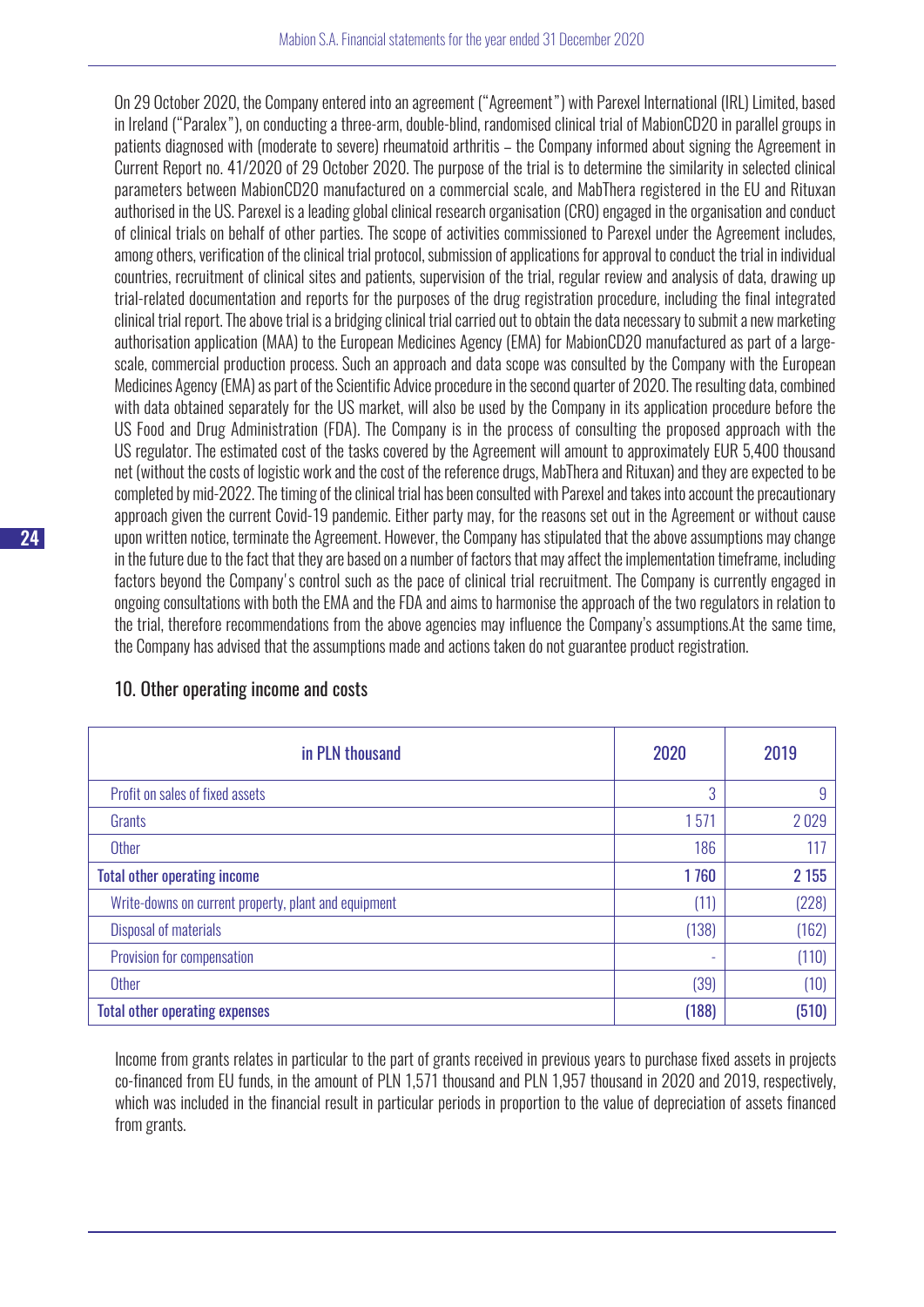# 11. Financial income and costs

| in PLN thousand                        | 2020                     | 2019   |
|----------------------------------------|--------------------------|--------|
| Interest income                        | 34                       | 582    |
| Positive exchange rate differences     | 516                      |        |
| <b>Other</b>                           | $\overline{\phantom{a}}$ | 65     |
| <b>Total financial income</b>          | 550                      | 647    |
| Interest costs, of which:              | (1408)                   | (751)  |
| on loans and borrowings                | (729)                    | (162)  |
| on lease liabilities                   | (326)                    | (299)  |
| on trade liabilities                   | (309)                    | (150)  |
| budget costs                           | (44)                     | (140)  |
| Negative net exchange rate differences | ٠                        | (279)  |
| <b>Other</b>                           | (261)                    | (83)   |
| <b>Total financial costs</b>           | (1669)                   | (1113) |

Interest income in 2020 and 2019 arises from accrued interest on cash held in bank deposits.

The positive net exchange rate differences in 2020 result in particular from unrealized exchange rate differences relating to the measurement of liabilities for repayable advances on distribution rights denominated in foreign currencies, as described in note 19. In 2019, the Company recognised the related negative unrealised exchange rate differences.

The increase in the interest costs in the year ended 31 December 2020 includes interest on the revolving credit facility drawn from Santander Bank Polska S.A., which was repaid on 17 July 2020, interest on late payment of trade liabilities, and results from interest accrued at the balance-sheet date on borrowings received from shareholders (Glatton Sp. z o.o. and Twiti Investments Ltd.).

# 12. Income tax

| in PLN thousand                | 2020 | 2019 |
|--------------------------------|------|------|
| Current income tax             |      |      |
| Adjustments for previous years |      |      |
| Deferred tax                   | -    |      |
| <b>Total income tax</b>        | -    |      |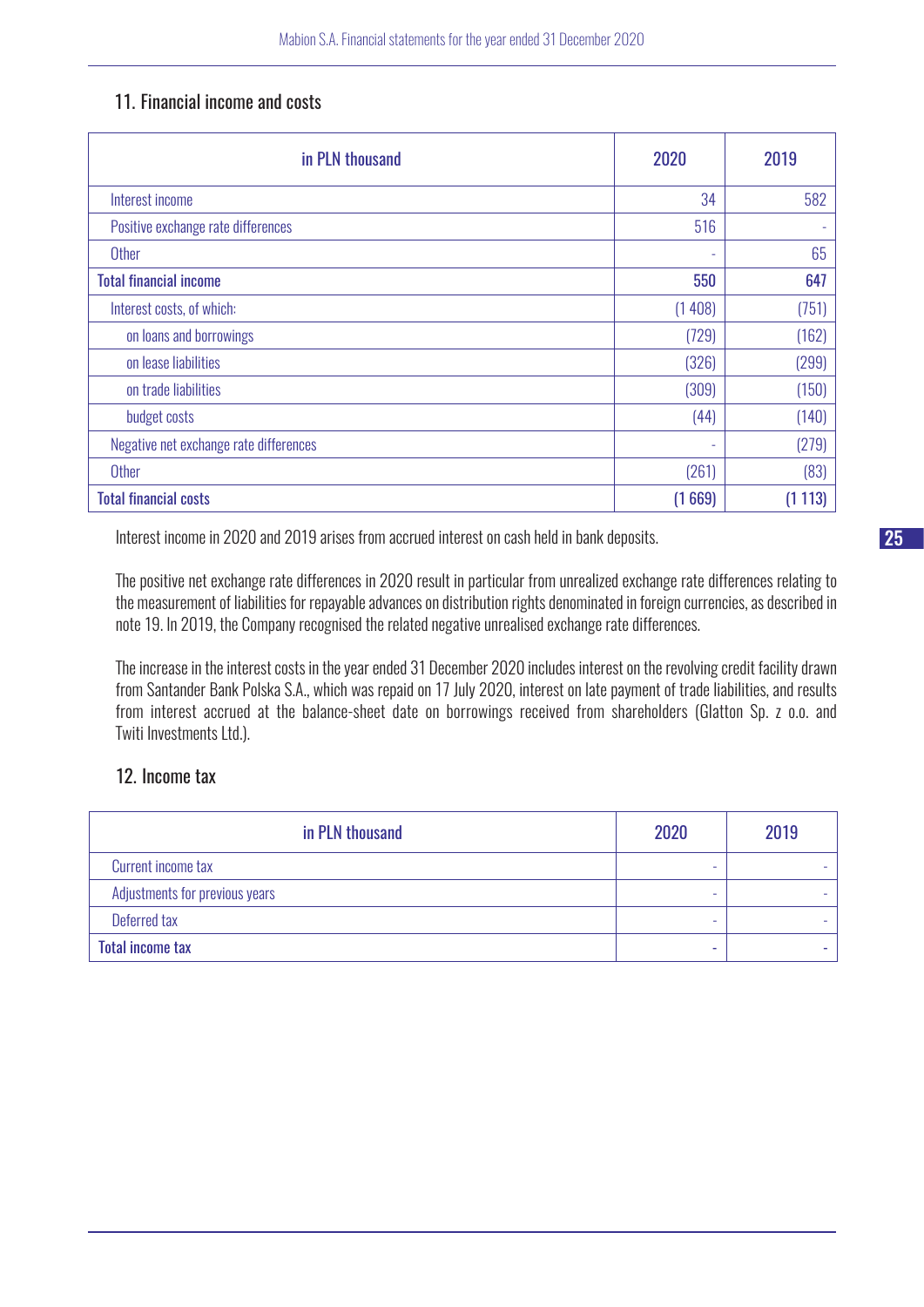The table below shows the reconciliation of the effective tax rate:

| in PLN thousand                                                                                     | 2020     | 2019    |
|-----------------------------------------------------------------------------------------------------|----------|---------|
| Gross loss                                                                                          | (55 772) | (63738) |
| (Charge)/tax benefit at 19% rate                                                                    | 10597    | 12 110  |
| Non-deductible expenses                                                                             | (750)    | (937)   |
| Income not included in tax revenue                                                                  | 698      | 371     |
| Amounts increasing the tax base                                                                     |          | (86)    |
| Amounts reducing the tax base                                                                       | 403      | 399     |
| Temporary differences from which no deferred income tax asset was created*                          | (7366)   | (8013)  |
| Temporary differences from which no deferred income tax provision was created                       |          | (13)    |
| Tax losses on which deferred income tax assets were not recognised - operations outside<br>$LSEZ**$ | (1633)   | (1216)  |
| Non-deductible tax losses in future periods - zone activity**                                       | (1949)   | (2615)  |
| Income tax                                                                                          | ۰        |         |

The Company did not recognise any deferred income tax assets in the financial statements for the years ended 31 December 2020 and 2019. The Company recognised a deferred tax provision, which was fully offset by an excess of deferred tax assets.

Below, the amounts of tax losses deductible in future periods are presented, as well as tax reliefs and negative temporary differences (at a 19% tax rate) for which deferred tax assets were not recognised:

| in PLN thousand                                                                      | <b>Expiry date:</b> | 2020    | 2019    |
|--------------------------------------------------------------------------------------|---------------------|---------|---------|
| Tax loss to be settled for 2020                                                      | end of 2025         | 1633    |         |
| Tax loss to be settled for 2019                                                      | end of 2024         | 1216    | 1216    |
| Tax loss to be settled for 2018                                                      | end of 2023         | 407     | 407     |
| Tax loss adjustment for 2018 following KIS interpretation                            | end of 2023         | (61)    | (61)    |
| Tax loss to be settled for 2017                                                      | end of 2022         | 574     | 574     |
| Tax loss to be settled for 2016                                                      | end of 2021         | 156     | 156     |
| Tax loss to be settled for 2015                                                      | end of 2020         | 102     | 102     |
| Tax relief (Note 6)                                                                  | end of 2026         | 46 8 58 | 46 8 58 |
| Negative temporary differences for which no deferred income tax asset<br>was created | No time limit       | 50 509  | 43051   |
| <b>Total unrecognised deferred tax asset</b>                                         |                     | 101 394 | 92 303  |

\* The item includes in particular expenditures on research and development work, which are not yet included in the tax deductible costs in the current period. \*\* Tax losses resulting from operations in the LSEZ are not deductible in the future in accordance with applicable laws. Tax losses resulting from non-zone operations may be deducted in the next five years. The balance of unused tax losses resulting from operations outside the LSEZ is presented below.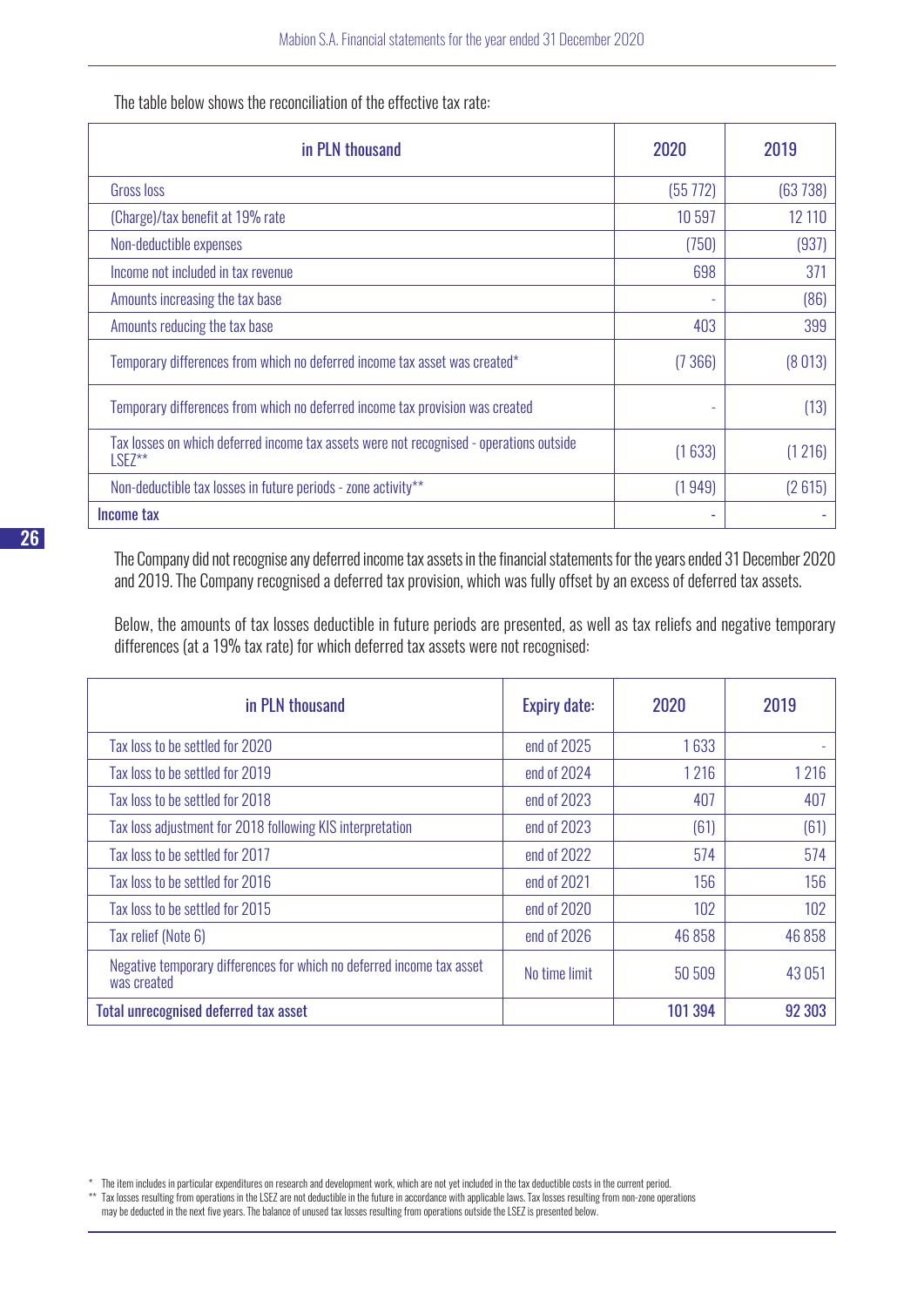# 13. Property, plant and equipment and intangible assets

a) Property, plant and equipment:

| in PLN thousand                   | Land,<br>buildings<br>and<br><b>structures</b> | <b>Plant</b><br>and<br>machinery | <b>Tools and</b><br><b>instruments</b><br>not<br>elsewhere<br>classified | <b>Fixed assets</b><br>under<br>construction | <b>Total</b> |  |  |  |  |
|-----------------------------------|------------------------------------------------|----------------------------------|--------------------------------------------------------------------------|----------------------------------------------|--------------|--|--|--|--|
| As at 31 December 2018            |                                                |                                  |                                                                          |                                              |              |  |  |  |  |
| <b>Gross value</b>                | 45 931                                         | 19899                            | 32 782                                                                   | 7164                                         | 105 776      |  |  |  |  |
| Depreciation                      | (5076)                                         | (10554)                          | (18449)                                                                  |                                              | (34079)      |  |  |  |  |
| Net value as at 31 December 2018  | 40 855                                         | 9 3 4 5                          | 14 3 33                                                                  | 7164                                         | 71 697       |  |  |  |  |
| Period ending on 31 December 2019 |                                                |                                  |                                                                          |                                              |              |  |  |  |  |
| <b>Expenditure incurred</b>       |                                                |                                  |                                                                          | 10914                                        | 10914        |  |  |  |  |
| <b>Transfers</b>                  | 2 2 2 8                                        | 771                              | 2693                                                                     | (5692)                                       |              |  |  |  |  |
| Depreciation for the period       | (1987)                                         | (2796)                           | (5993)                                                                   |                                              | (10776)      |  |  |  |  |
| Gross value of liquidated assets  | ÷,                                             | (7)                              | (389)                                                                    | ÷,                                           | (396)        |  |  |  |  |
| Depreciation of liquidated assets |                                                | $\overline{1}$                   | 242                                                                      |                                              | 249          |  |  |  |  |
| Net value as at 31 December 2019. | 41096                                          | 7320                             | 10886                                                                    | 12 386                                       | 71 688       |  |  |  |  |
| As at 31 December 2019            |                                                |                                  |                                                                          |                                              |              |  |  |  |  |
| <b>Gross value</b>                | 48 159                                         | 20663                            | 35 086                                                                   | 12 386                                       | 116 294      |  |  |  |  |
| <b>Depreciation</b>               | (7063)                                         | (13343)                          | (24 200)                                                                 |                                              | (44606)      |  |  |  |  |
| Net value as at 31 December 2019  | 41 096                                         | 7320                             | 10886                                                                    | 12 386                                       | 71 688       |  |  |  |  |
| Period ending on 31 December 2020 |                                                |                                  |                                                                          |                                              |              |  |  |  |  |
| <b>Expenditure incurred</b>       |                                                |                                  |                                                                          | 2978                                         | 2978         |  |  |  |  |
| <b>Transfers</b>                  | 119                                            | 227                              | 1055                                                                     | (1401)                                       |              |  |  |  |  |
| Depreciation for the period       | (1586)                                         | (2652)                           | (5133)                                                                   |                                              | (9371)       |  |  |  |  |
| Gross value of liquidated assets  |                                                |                                  | (222)                                                                    |                                              | (222)        |  |  |  |  |
| Amortisation of liquidated assets |                                                |                                  | 207                                                                      |                                              | 207          |  |  |  |  |
| Net value as at 31 December 2020  | 39 629                                         | 4895                             | 6 7 9 3                                                                  | 13 963                                       | 65 280       |  |  |  |  |
| As at 31 December 2020            |                                                |                                  |                                                                          |                                              |              |  |  |  |  |
| <b>Gross value</b>                | 48 278                                         | 20 8 90                          | 35 919                                                                   | 13963                                        | 119 050      |  |  |  |  |
| Depreciation                      | (8649)                                         | (15995)                          | (29126)                                                                  |                                              | (53770)      |  |  |  |  |
| Net value as at 31 December 2020  | 39 629                                         | 4895                             | 6793                                                                     | 13 963                                       | 65 280       |  |  |  |  |

Information on fixed assets constituting collaterals for bank loans is provided in Note 20.

A significant part of the investments in property, plant and equipment in 2020 was financed under lease agreements (see Note 21).

In the current reporting period, the Company sold property, plant and equipment worth PLN 18 thousand in net revenues.

The liquidated property, plant and equipment were assets that were not suitable for further use in the Company's operations and had no significant resale value.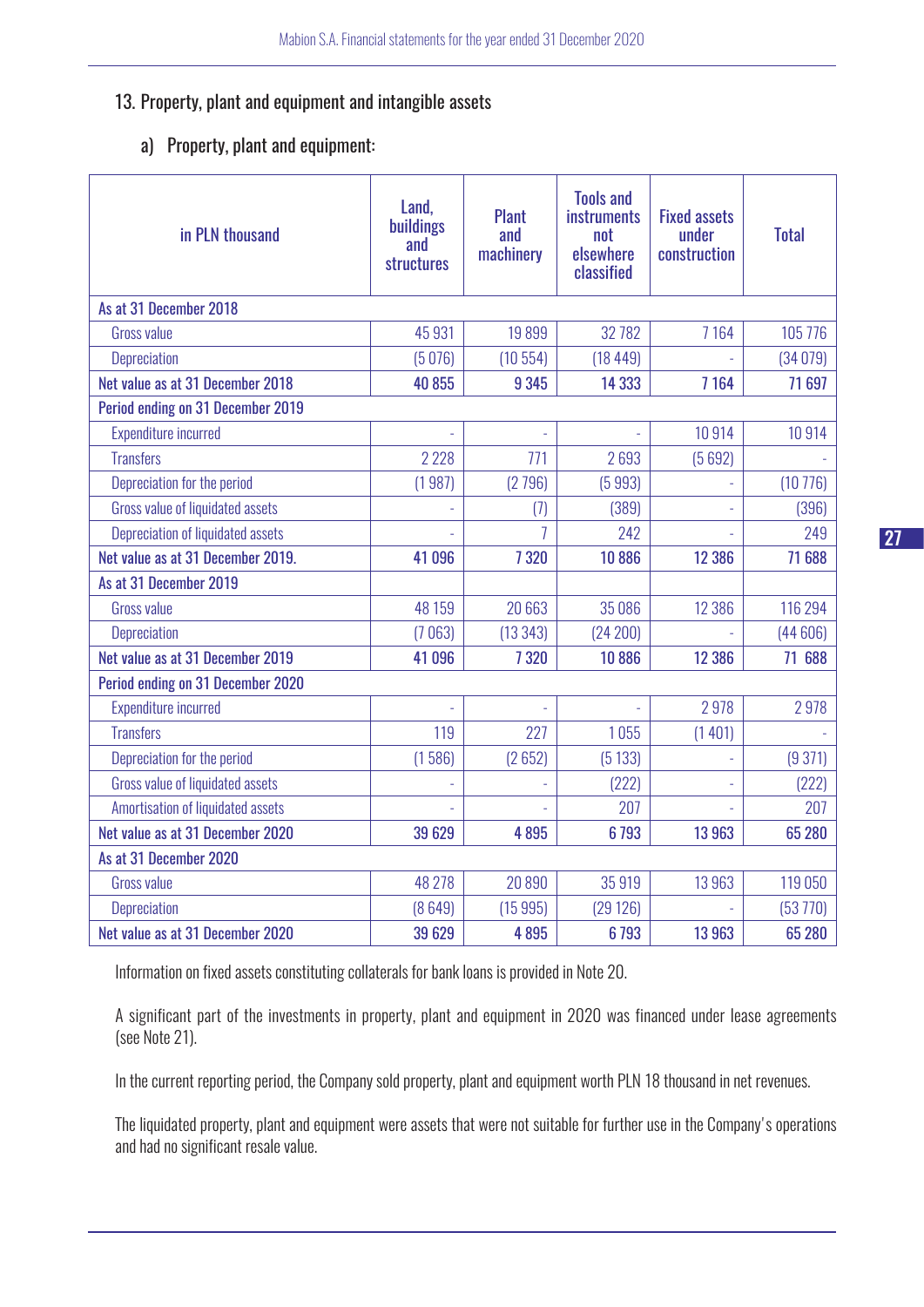The Company's management has not identified any evidence of impairment of property, plant and equipment as at the balancesheet date or in past periods. The majority of the Company's property, plant and equipment was purchased within the last seven years. Currently, property, plant and equipment is used for the purposes related to the ongoing research and development of MabionCD20.

As a target, property, plant and equipment will be used for the production of MabionCD20 for commercial purposes or the production of substances or medicines in accordance with contract manufacturing agreements in force.

#### b) Intangible assets:

| in PLN thousand                   | <b>IT</b> systems | <b>Intangible</b><br>assets under<br>construction | <b>Total</b> |
|-----------------------------------|-------------------|---------------------------------------------------|--------------|
| As at 31 December 2018            |                   |                                                   |              |
| <b>Gross value</b>                | 573               | 282                                               | 855          |
| Amortisation                      | (107)             |                                                   | (107)        |
| Net value as at 31 December 2018  | 466               | 282                                               | 748          |
| Period ending on 31 December 2019 |                   |                                                   |              |
| <b>Expenditure incurred</b>       |                   | 1033                                              | 1033         |
| <b>Transfers</b>                  | 1 1 0 3           | (1103)                                            |              |
| Depreciation for the period       | (333)             | L,                                                | (333)        |
| Gross value of liquidated assets  |                   |                                                   |              |
| Amortisation of liquidated assets |                   |                                                   |              |
| Net value as at 31 December 2019. | 1 2 3 6           | 212                                               | 1448         |
| As at 31 December 2019            |                   |                                                   |              |
| <b>Gross value</b>                | 1676              | 212                                               | 1888         |
| Depreciation                      | (440)             |                                                   | (440)        |
| Net value as at 31 December 2019  | 1 2 3 6           | 212                                               | 1448         |
| Period ending on 31 December 2020 |                   |                                                   |              |
| <b>Expenditure incurred</b>       |                   | 81                                                | 81           |
| <b>Transfers</b>                  |                   | L,                                                |              |
| Depreciation for the period       | (458)             | ÷,                                                | (458)        |
| Gross value of liquidated assets  |                   | L,                                                |              |
| Depreciation of liquidated assets |                   |                                                   |              |
| Net value as at 31 December 2020. | 778               | 293                                               | 1071         |
| As at 31 December 2020            |                   |                                                   |              |
| <b>Gross value</b>                | 1676              | 293                                               | 1969         |
| Depreciation                      | (898)             |                                                   | (898)        |
| Net value as at 31 December 2020  | 778               | 293                                               | 1071         |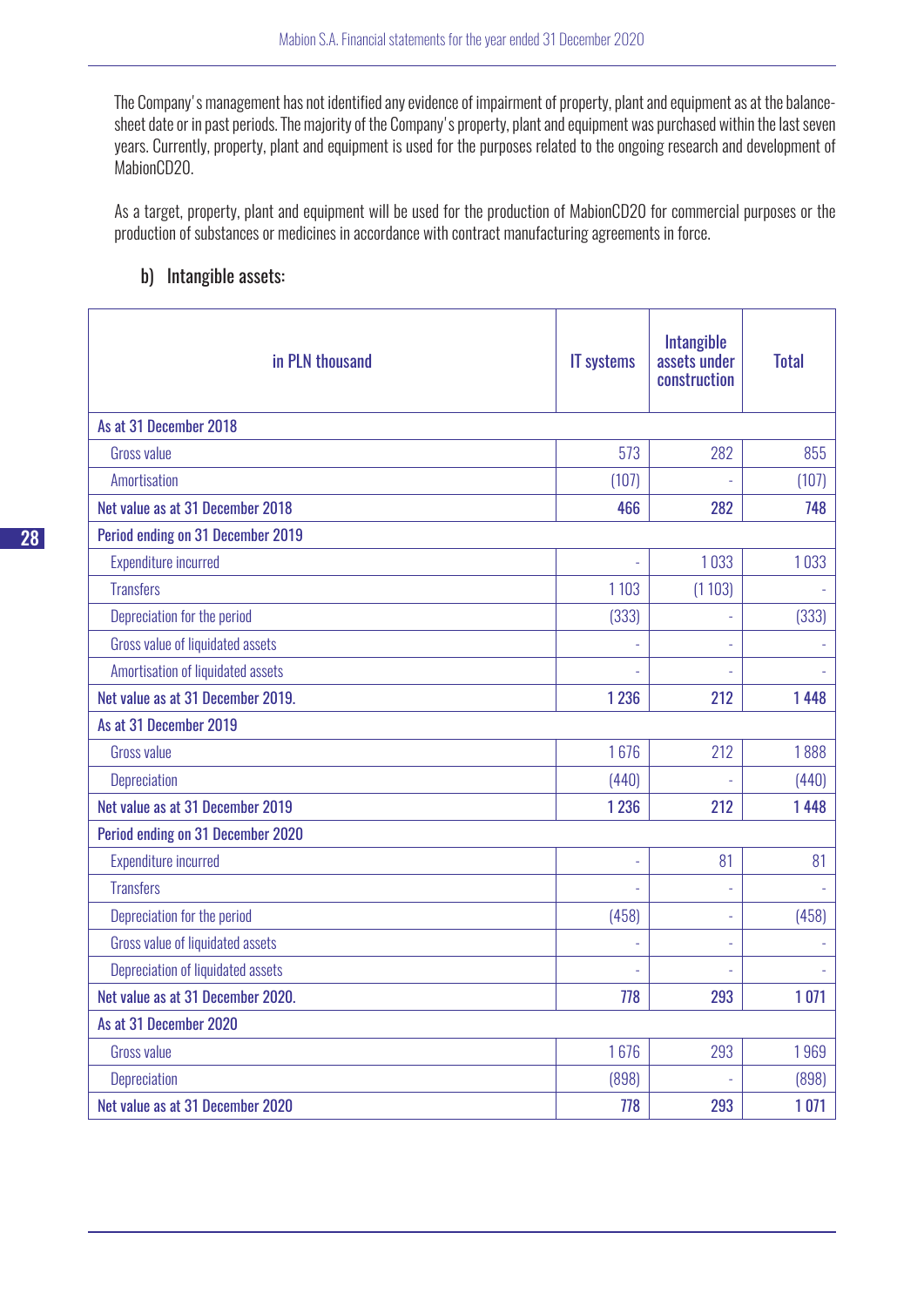#### 14. Inventories

The inventory balance includes only materials and as at 31 December 2020 amounted to PLN 5,976 thousand (as at 31 December 2019, it totalled PLN 8,806 thousand).

The value of used-up inventories disclosed in the costs of research and development in 2020 was PLN 10,881 thousand (PLN 15,108 thousand in 2019).

The change in the inventory balance at the end of 2020 is related to the consumption of materials in connection with the production carried out to complete the validation stage at the scale of 5 000 litres as part of the research and development work on MabionCD20, at the plant in Konstantynów Łódzki - among others, a preliminary study of the characterisation of the active substance at the scale of 5 000 litres for 4 batches was performed.

The Company has recognised PLN 11 thousand under other operating costs as an impairment loss on inventories of materials, which were established in accordance with the accounting policy.

#### 15. Trade and other receivables

| in PLN thousand                    | 31 December<br>2020 | 31 December<br>2019 |
|------------------------------------|---------------------|---------------------|
| <b>VAT receivables</b>             | 1840                | 2612                |
| <b>Trade receivables</b>           | ۰                   | 9                   |
| Advances on materials and services | 775                 | 60                  |
| <b>Deposits</b>                    | 22                  | 105                 |
| Other receivables                  | 4                   | 55                  |
| <b>Trade and other receivables</b> | 2641                | 2841                |

In 2020, no impairment allowances for trade receivables were recognised or reversed. As at 31 December 2020, there were no impairment allowances for trade receivables. The Company does not provide further information on credit risk and expected credit losses due to the immateriality of the trade receivable balance amount as at 31 December 2019 and the absence of trade receivables as at 31 December 2020.

As at 31 December 2018, there were impairment allowances in the amount of PLN 88 thousand due to the impairment of advance payments on materials and services. In 2019, impairment allowances on advance payments for materials and services were created in the amount of PLN 25 thousand. As at 31 December 2020, there were impairment allowances at the Company in the amount of PLN 120 thousand due to the impairment of advance payments on materials and services.

For further information on credit risk, see Note 23.

# 16. Cash and cash equivalents

| in PLN thousand                        | 31 December<br>2020 | 31 December<br>2019 |
|----------------------------------------|---------------------|---------------------|
| Cash on current accounts               | 2 3 9 5             | 035                 |
| <b>Deposits</b>                        | -                   | 26 935              |
| <b>Total cash and cash equivalents</b> | 2 3 9 5             | 27 970              |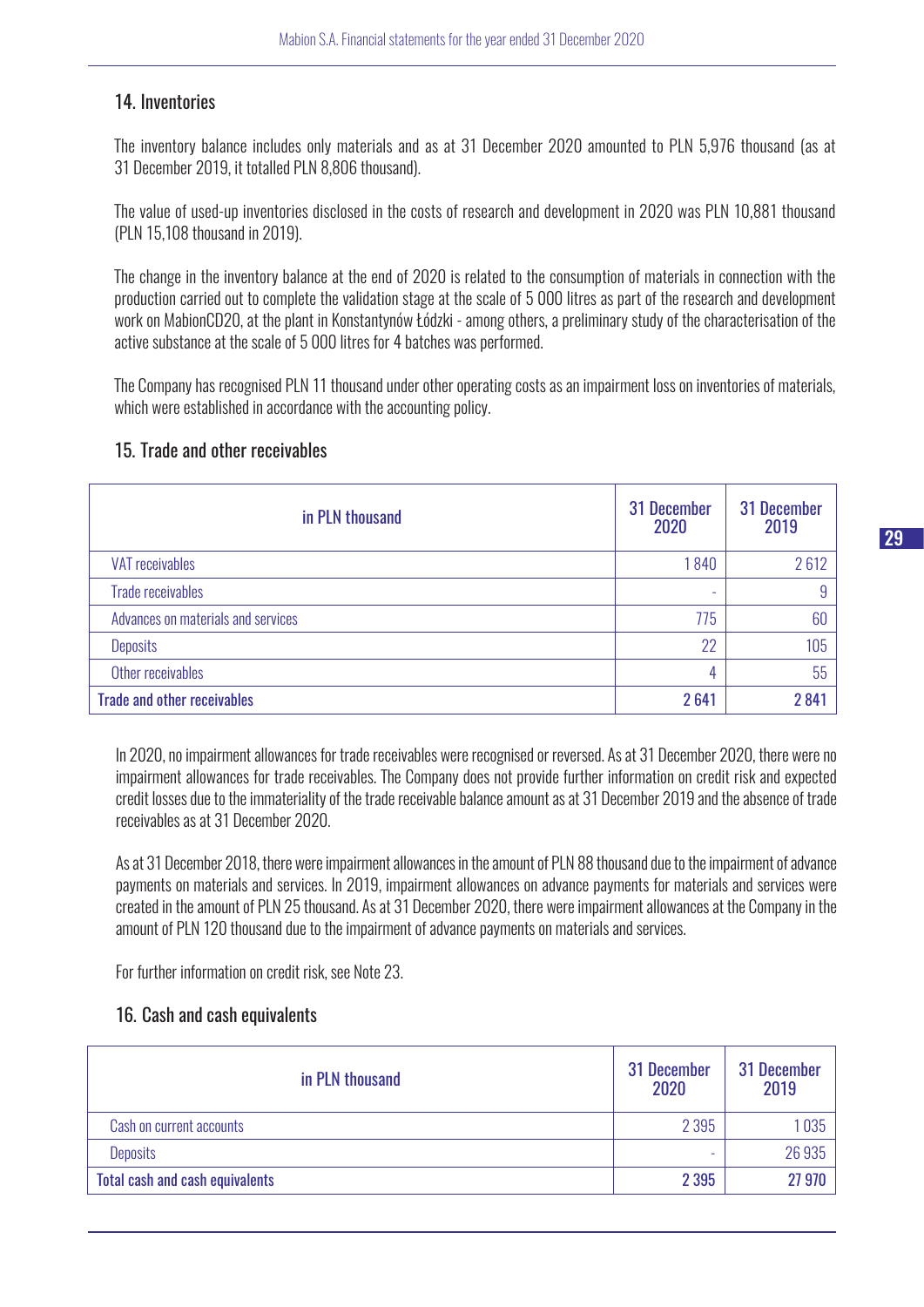#### 17. Capital management and equity

#### a) Capital management

The purpose of capital management by the Company is to ensure the ability to continue as a going concern in order to generate a return on capital for shareholders, and to maintain an optimal capital structure to optimise the cost of capital.

The Company is bound by the legal capital requirement under the Code of Commercial Companies (CCC), according to which the Company shall create supplementary capital to cover net losses in the amount of at least 8% of the profit for a given financial year for such capital, until the supplementary capital reaches at least one third of the share capital. As the Company generates losses, so far it has not been able to allocate profits to supplementary capital, and therefore the requirement to create supplementary capital equivalent to at least one third of the share capital is not met.

The Ordinary General Meeting of the Company, pursuant to Resolution No. 5/VI/2020 of 15 June 2020, decided to cover the loss of 2019 in the amount of PLN 63,738 thousand from future profit.

In order to maintain an optimal capital structure, the Company may issue new shares, take out loans from shareholders, swap debt for equity or increase its debt.

As at 31 December 2020, the Company's equity shows a loss exceeding the sum of its supplementary capitals and reserves and one third of the share capital. Due to the circumstances provided for in Article 397 of the Code of Commercial Companies, on 23 February 2021 the Extraordinary General Meeting of the Company (an event after the balance-sheet date) adopted Resolution No. 3/II/2021 concerning the Company's further existence.

#### b) Share capital and share premium

As at 31 December 2019, the Company's equity consisted of 12,150,772 ordinary bearer shares (series D and H to P) and 1,570,000 registered shares with additional voting rights (series A to C and E to G), i.e. each registered share entitles its holder to two votes at the General Meeting; there are no other differences between the indicated series of shares. The nominal value of all shares is PLN 0.10 per share.

On 18 November 2019, in connection with the implementation of the Incentive Scheme for 2018 adopted by Resolution No. 25/VI/2018 of the Ordinary General Meeting of the Company of 28 June 2018, the subscription of ordinary S series bearer shares carried out in connection with the exercise of rights carried by B series subscription warrants by eligible persons was completed. S series ordinary bearer shares were issued as part of a conditional share capital increase and therefore no allocation of shares took place. The eligible persons took up a total of 9,500 S series ordinary shares at an issue price equal to the nominal price of PLN 0.10 per share, with a total value of PLN 950. The S series ordinary bearer shares were taken up in exchange for a cash contribution made in full before releasing the shares. The shares were released on 29 January 2020. A total of 9,500 S series ordinary bearer shares of the Company with a nominal value of PLN 0.10 each were released. As at the date of publication of the financial statements for the financial year ended 31 December 2019, the increase in the share capital as a result of issuing the above-mentioned shares was not disclosed in the National Court Register, and therefore the shares are presented as "Issued but unregistered share capital".

On 29 November 2019, the Extraordinary General Meeting of the Company adopted Resolution No. 3/XI/2019 on the conditional increase of the share capital through the issue of 402,835 T series ordinary bearer shares with a nominal value of PLN 0.10 each, with a total nominal value not exceeding PLN 40,283.50. The conditional share capital increase was effected in order to grant rights to take up T series shares to the European Investment Bank in connection with signing, on 24 October 2019, a loan agreement for EUR 30,000 thousand. The right to take up T series shares may be exercised until 29 November 2029. All T series shares may be paid up only by contribution in cash. The issue price of T series shares is PLN 0.10 per share. As at the balance sheet date, the right to take up T series shares was not granted.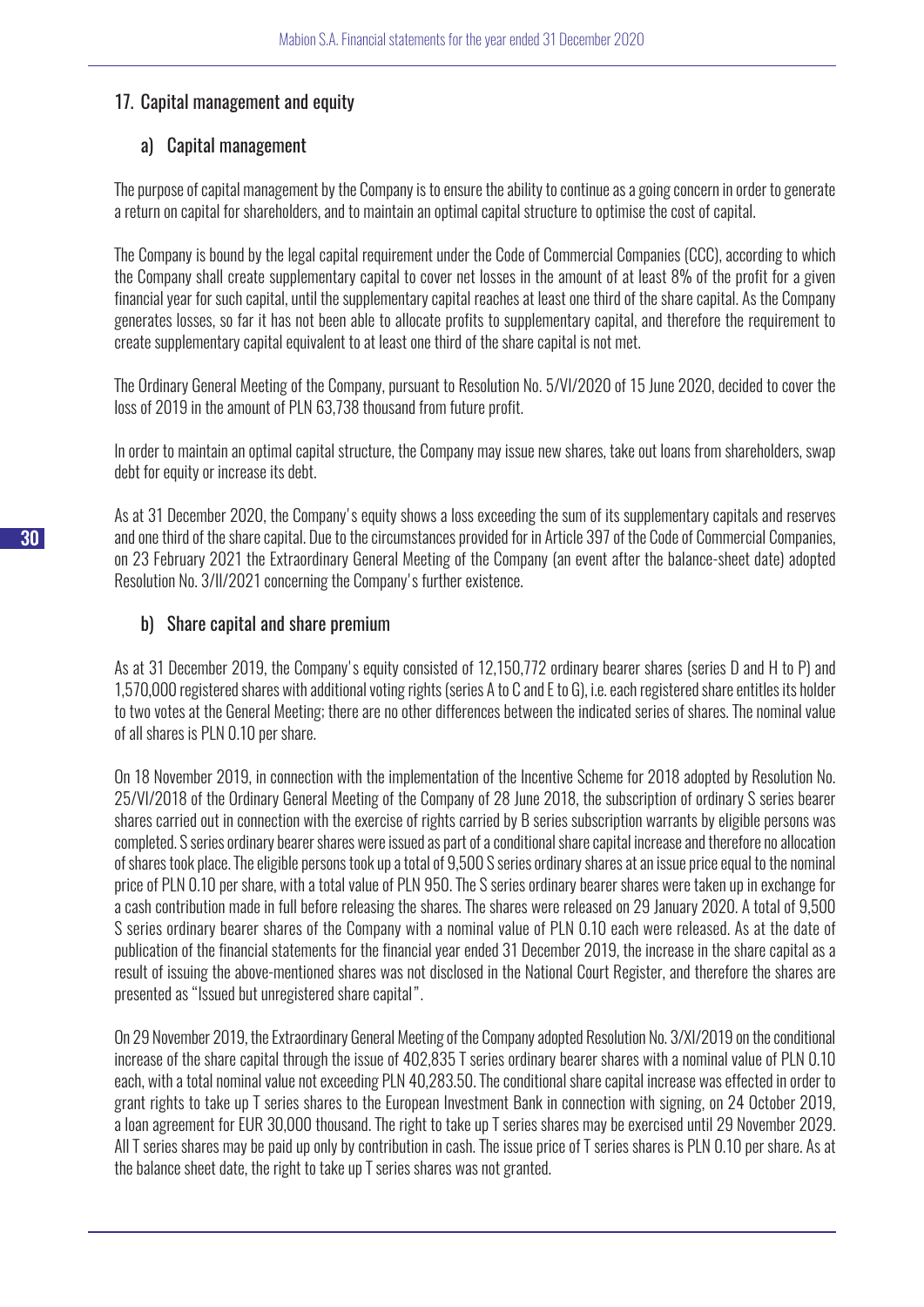As at 31 December 2020, the Company's equity consisted of 13,730,272 ordinary bearer shares (D series and H to S series shares) and 1,570,000 registered shares with additional voting rights (A to C and E to G series shares), i.e. each registered share entitles its holder to two votes at the General Meeting; there are no other differences between the indicated share series. The nominal value of all shares is PLN 0.10 per share.

On 23 June 2020, in connection with the implementation of the Incentive Scheme for 2019 adopted by Resolution No. 25/VI/2018 of the Ordinary General Meeting of the Company of 28 June 2018, the subscription of ordinary S series bearer shares carried out in connection with the exercise of rights carried by B series subscription warrants by eligible persons was completed. S series ordinary bearer shares were issued as part of a conditional share capital increase and therefore no allocation of shares took place. The eligible persons took up a total of 500 S series ordinary shares at an issue price equal to the nominal price of PLN 0.10 per share, with a total value of PLN 50. The S series ordinary bearer shares were taken up in exchange for a cash contribution made in full before releasing the shares. The shares were released on 18 January 2021 (an event after the balance-sheet date). A total of 500 S series ordinary bearer shares of the Company with a nominal value of PLN 0.10 each were released. As at the date of the financial statements for the financial year ended 31 December 2020, the increase in share capital as a result of the issue of the above mentioned shares was disclosed in the National Court Register on 2 April 2021, together with the registration of the increase in the Company's share capital through the issue of series U series shares.

On 16 February 2021 (an event after the balance-sheet date), the Management Board of the Warsaw Stock Exchange S.A. (WSE) adopted a resolution on the admission and introduction to exchange trading on the WSE Main Market of S series ordinary bearer shares of the Company. 500 S series ordinary bearer shares of the Company, having the nominal value of PLN 0.10 each, are admitted to trading on the main market. The amount raised in this issue is PLN 1 thousand. As of 18 February 2021, the aforementioned shares were introduced to trading on the WSE Main Market.

| in PLN thousand,<br>except for the number of shares | Number of<br>shares issued<br>and fully<br>paid up | <b>Share capital</b><br>(nominal value) | <b>Issued but</b><br>unregistered<br>share capital | <b>Share</b><br>premium |
|-----------------------------------------------------|----------------------------------------------------|-----------------------------------------|----------------------------------------------------|-------------------------|
| As at 31 December 2018                              | 13 720 772                                         | 1 3 7 2                                 | ٠                                                  | 108 923                 |
| Coverage of net loss for 2018                       |                                                    |                                         | $\overline{\phantom{a}}$                           |                         |
| S series share issue                                | 9500                                               |                                         |                                                    |                         |
| Costs of S series share issue                       | ٠                                                  |                                         | ٠                                                  |                         |
| As at 31 December 2019                              | 13 730 272                                         | 1 3 7 2                                 |                                                    | 108 923                 |
| Coverage of net loss for 2019                       |                                                    |                                         | ٠                                                  |                         |
| Registration of S series shares                     | ٠                                                  |                                         | (1)                                                |                         |
| As at 31 December 2020                              | 13 730 272                                         | 1 3 7 3                                 | ٠                                                  | 108 923                 |

The statement of changes in share capital and share premium is presented below:

# c) Share-based payments

In accordance with the Resolution no 25/VI/2018 of 28 June 2018, the Ordinary General Meeting authorised the Supervisory Board of the Company to issue no more than 125 000 A and B subscription warrants, granting eligible employees the right to acquire 114 000 R series ordinary shares and 11 000 S series ordinary shares, excluding the pre-emptive rights of the Company's current shareholders.

On 29 December 2018, on the basis of the mandate given in the Resolution No. 24/VI/2018 of the Company's Ordinary General Meeting, the Supervisory Board approved the Rules and Regulations for the Incentive Scheme for 2018-2021. The taking-up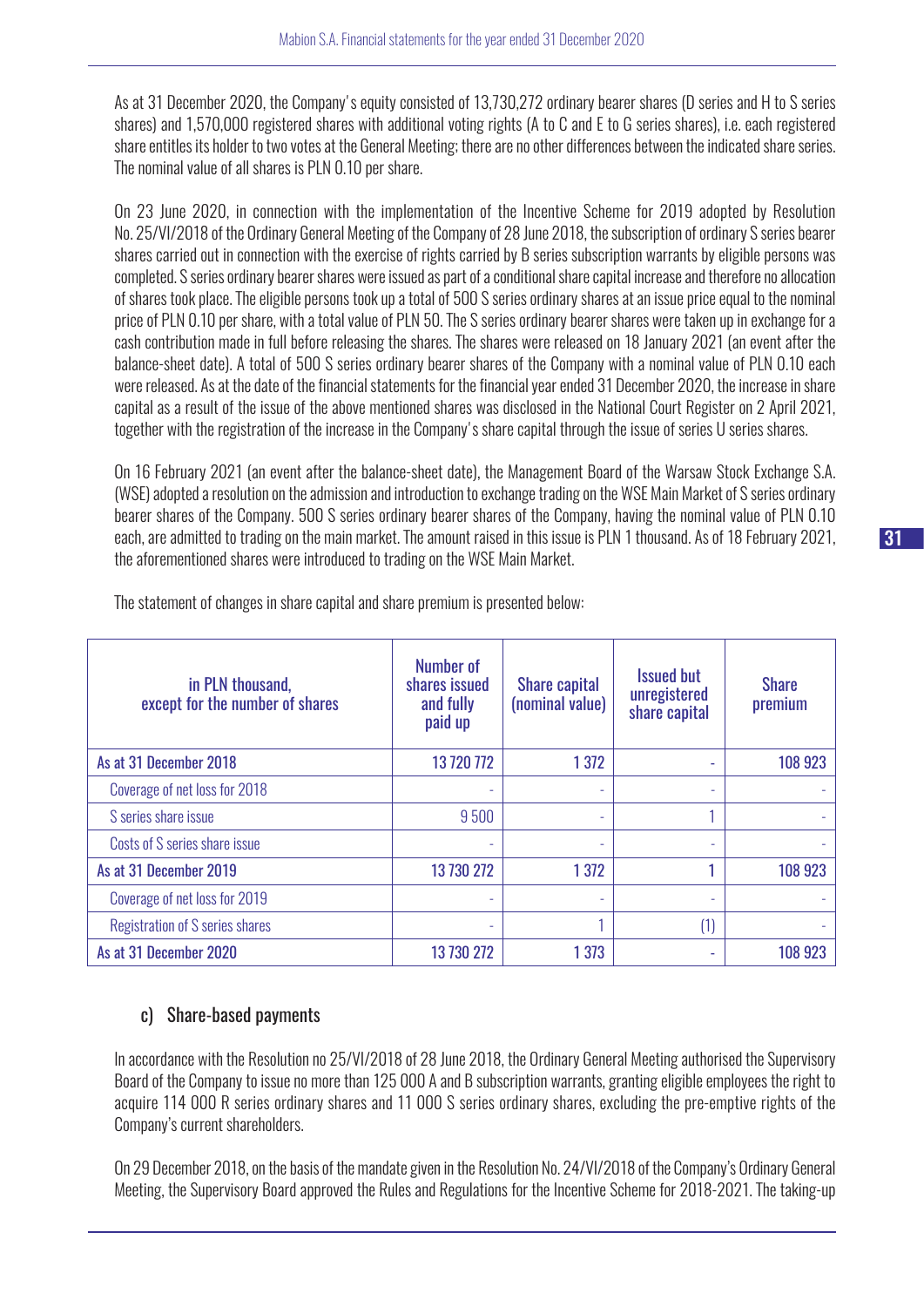of the shares and the exercise of rights carried by the warrants will be possible upon conditions listed in the Rules and Regulations. Alternatively, warrants may be purchased by the Company in order to be redeemed, but the Company has no intention of using cash settlement at this time.

On 12 February 2019, by passing appropriate Resolutions, the Supervisory Board approved the list of employees eligible to subscribe for A and B warrants for the years 2018 and 2019, and stated that the market condition (minimum price) for A warrants for the year 2018 has not been met. The Supervisory Board also confirmed that the employment condition for A and B warrants for the year 2018 were met. The A series warrants for 2019 were ultimately not exercised due to the failure to meet the market condition.

On 18 of November 2019, all B warrants granted for the year 2018 (9 500 warrants) were taken up by all eligible persons. On the same day, all eligible persons submitted declarations of subscription for all S series shares (9 500 shares) for which they were entitled due to warrants taken up. The shares were taken up by eligible person on the same day.

On 30 January 2020, by passing appropriate Resolutions, the Supervisory Board stated that the market condition (minimum price) for A warrants for the year 2019 has not been met. The Supervisory Board also confirmed that the employment condition for A and B warrants for the year 2019 were met. The A series warrants for 2019 were ultimately not exercised due to the failure to meet the market condition. On 27 February 2020, by passing appropriate Resolutions, the Supervisory Board accepted the list of employees eligible to subscribe for A and B warrants for the year 2020.

On 23rd June 2020, all B warrants granted for the year 2019 (500 warrants) were taken up by all eligible persons. On the same da,y all eligible persons submitted declarations of subscription for all S series shares (500 shares) for which they were entitled due to warrants taken up. The shares were taken up by eligible person on the same day.

On 25 January 2021, by passing appropriate Resolutions, the Supervisory Board stated that the market condition (minimum price) for A warrants for the year 2020 has not been met. The A series warrants for 2020 were ultimately not exercised due to the failure to meet the market condition.Until the date of approval of these statements, B series warrants for 2020 have not yet been exercised, too.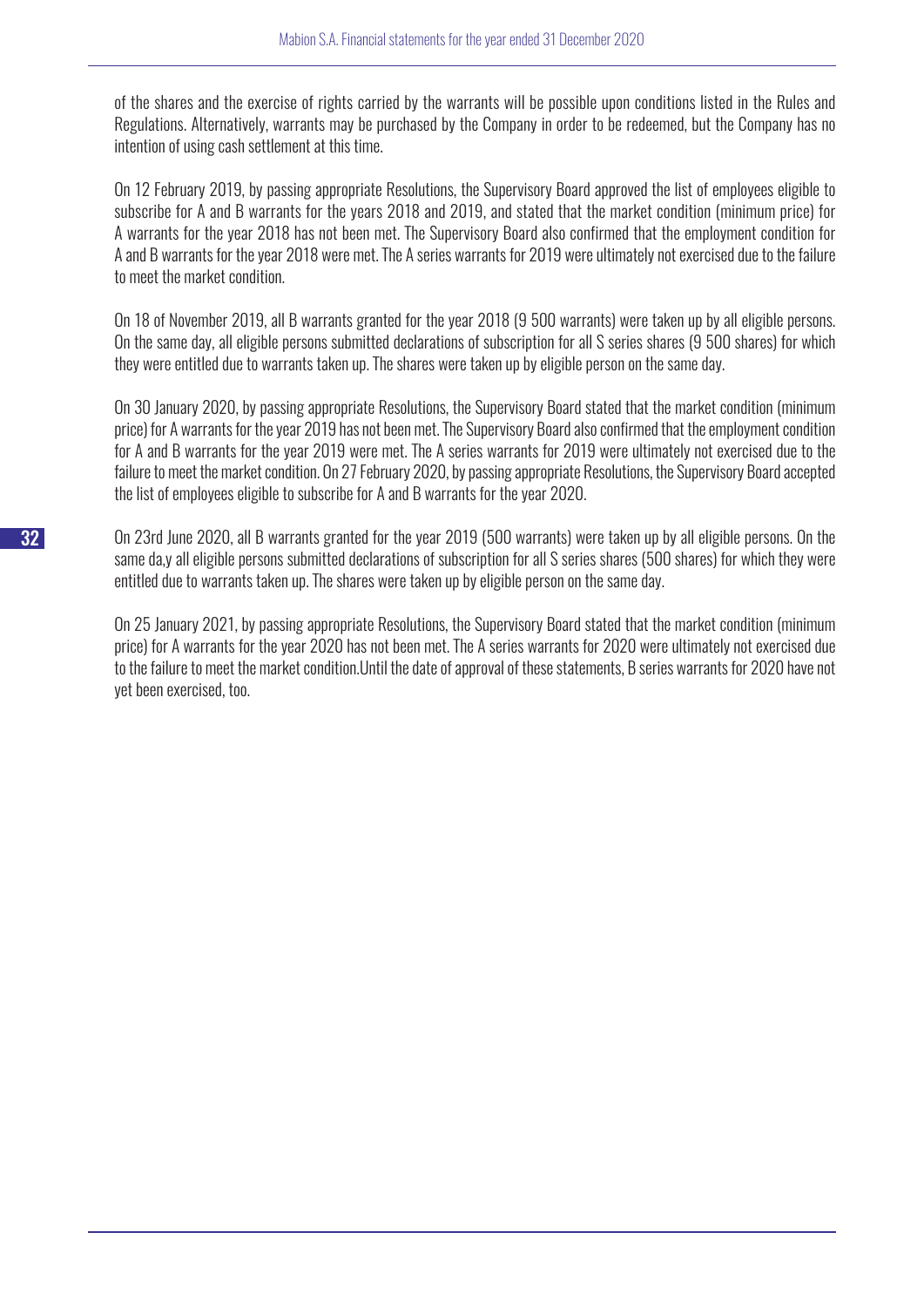The table below shows the details of the Scheme and its valuation as at 31 December 2019:

|                                                                                                                                         | <b>A Warrants</b>                                                                                                                                                      |                                                                                                                                                                                                                                                             |                                               | <b>B</b> Warrants                                                                                                                                                             |                                            |                                                         |
|-----------------------------------------------------------------------------------------------------------------------------------------|------------------------------------------------------------------------------------------------------------------------------------------------------------------------|-------------------------------------------------------------------------------------------------------------------------------------------------------------------------------------------------------------------------------------------------------------|-----------------------------------------------|-------------------------------------------------------------------------------------------------------------------------------------------------------------------------------|--------------------------------------------|---------------------------------------------------------|
| <b>Tranche for year</b>                                                                                                                 | 2019                                                                                                                                                                   | 2020                                                                                                                                                                                                                                                        | 2021                                          | 2019                                                                                                                                                                          | 2020                                       | 2021                                                    |
| Scheme's approval date (the<br>beginning of the vesting period)                                                                         |                                                                                                                                                                        |                                                                                                                                                                                                                                                             |                                               | 28 June 2018                                                                                                                                                                  |                                            |                                                         |
| <b>Grant date</b>                                                                                                                       | 12 February<br>2019                                                                                                                                                    | None                                                                                                                                                                                                                                                        | None                                          | 12 February<br>2019                                                                                                                                                           | <b>None</b>                                | <b>None</b>                                             |
| End of vesting period                                                                                                                   | 30 January<br>2020                                                                                                                                                     | 31 January<br>2021                                                                                                                                                                                                                                          | 31 January<br>2022                            | 30 January<br>2020                                                                                                                                                            | 31 January<br>2021                         | 31 January<br>2022                                      |
| Number of instruments granted                                                                                                           | 28 500<br>(including:<br>23,300 for<br>designated<br>eligible<br>persons and a<br>reserve<br>without<br>designated<br>eligible<br>persons in the<br>amount of<br>5,200 | 28 500<br>(no list of<br>eligible<br>persons)                                                                                                                                                                                                               | 28 500<br>(no list of<br>eligible<br>persons) | 500                                                                                                                                                                           | 500<br>(no list of<br>eligible<br>persons) | 500<br>(no list of<br>eligible<br>persons)              |
| <b>Exercise Price</b>                                                                                                                   | <b>PLN 91.00</b>                                                                                                                                                       | <b>PLN 91.00</b>                                                                                                                                                                                                                                            | <b>PLN 91.00</b>                              | <b>PLN 0.10</b>                                                                                                                                                               | <b>PLN 0.10</b>                            | <b>PLN 0.10</b>                                         |
| Share price as at 30 September 2019                                                                                                     | <b>PLN 77.00</b>                                                                                                                                                       | <b>PLN 77.00</b>                                                                                                                                                                                                                                            | <b>PLN 77.00</b>                              | <b>PLN 77.00</b>                                                                                                                                                              | <b>PLN 77.00</b>                           | <b>PLN 77.00</b>                                        |
| Market vesting condition                                                                                                                |                                                                                                                                                                        | Reaching a minimum price defined as the<br>arithmetic average of the stock prices of the<br>Company on the Warsaw Stock Exchange,<br>calculated on the basis of the daily average<br>prices weighted with trading volume,<br>in the last month of each year |                                               |                                                                                                                                                                               |                                            |                                                         |
| <b>Minimal price</b>                                                                                                                    | <b>PLN 190.00</b>                                                                                                                                                      | <b>PLN 280.00</b>                                                                                                                                                                                                                                           | <b>PLN 400.00</b>                             |                                                                                                                                                                               |                                            |                                                         |
| Non-market vesting condition                                                                                                            |                                                                                                                                                                        |                                                                                                                                                                                                                                                             |                                               | For the employee to maintain a business relationship or continuing to provide services for the<br>Company for a period of at least 183 days in a given year during the Scheme |                                            |                                                         |
| <b>Settlement</b>                                                                                                                       |                                                                                                                                                                        |                                                                                                                                                                                                                                                             |                                               | <b>Shares</b>                                                                                                                                                                 |                                            |                                                         |
| Expected volatility (based on the<br>historic volatility of the Company's<br>share prices in 24 months preceding<br>the Valuation Date) | 35.63%                                                                                                                                                                 | 44.50%                                                                                                                                                                                                                                                      | 44.50%                                        | 35.63%                                                                                                                                                                        | 44.50%                                     | 44.50%                                                  |
| First possible exercise date                                                                                                            | 14 February<br>2020                                                                                                                                                    | 14 February<br>2021                                                                                                                                                                                                                                         | 14 February<br>2022                           | 14 July<br>2020                                                                                                                                                               | 14 July<br>2021                            | 14 July<br>2022                                         |
| Last possible exercise date                                                                                                             | 31 July 2022                                                                                                                                                           |                                                                                                                                                                                                                                                             |                                               |                                                                                                                                                                               |                                            |                                                         |
| Risk-free rate                                                                                                                          | 1.50%-1.87%                                                                                                                                                            | 1.56%-1.84%                                                                                                                                                                                                                                                 | 1.56%-1.84%                                   | 1.50%-1.87%                                                                                                                                                                   | 1.56%-1.84%                                | 1.56%-1.84%                                             |
| Dividend rate                                                                                                                           |                                                                                                                                                                        |                                                                                                                                                                                                                                                             |                                               | 0%                                                                                                                                                                            |                                            |                                                         |
| Departure probability                                                                                                                   | 17.77% per annum                                                                                                                                                       |                                                                                                                                                                                                                                                             |                                               |                                                                                                                                                                               |                                            |                                                         |
| Warrant's fair value Valuation Date                                                                                                     | 12 February<br>2019                                                                                                                                                    | 31 December<br>2019                                                                                                                                                                                                                                         | 31 December<br>2019                           | 12 February<br>2019                                                                                                                                                           | 31 December<br>2019                        | 31 December<br>2019                                     |
| Warrant's fair value as at the<br><b>Valuation Date</b>                                                                                 | <b>PLN 0.07</b>                                                                                                                                                        | <b>PLN 0.38</b>                                                                                                                                                                                                                                             | <b>PLN 0.62</b>                               | <b>PLN 69.78</b>                                                                                                                                                              | <b>PLN 80.07</b>                           | <b>PLN 80.07</b>                                        |
| Scheme value (fair value of one<br>warrant x quantity of warrants)                                                                      | PLN 1 685.32                                                                                                                                                           | PLN 8 755.14                                                                                                                                                                                                                                                |                                               |                                                                                                                                                                               |                                            | PLN 14 476.57 PLN 34 889.70 PLN 40 035.46 PLN 40 035.49 |
| <b>Valuation model</b>                                                                                                                  |                                                                                                                                                                        |                                                                                                                                                                                                                                                             |                                               | <b>Binominal model</b>                                                                                                                                                        |                                            |                                                         |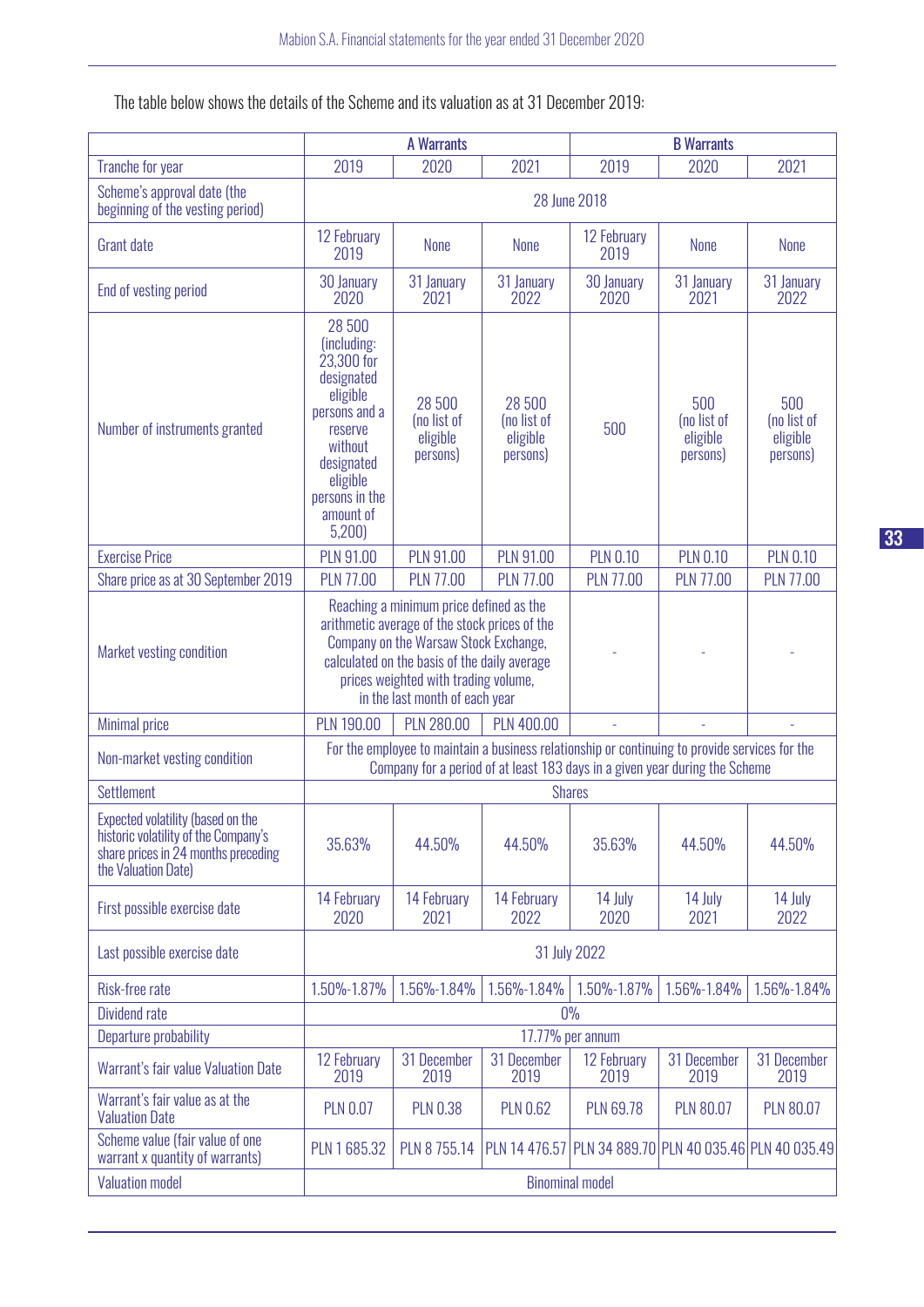The table below shows the details of the Scheme and its valuation as at 31 December 2020:

|                                                                                                                                                                                    |                                                                                                                                                                                  | <b>Warranty serii A</b>                                                                                                                                                                                                                                        | <b>Warranty serii B</b> |                                      |  |  |
|------------------------------------------------------------------------------------------------------------------------------------------------------------------------------------|----------------------------------------------------------------------------------------------------------------------------------------------------------------------------------|----------------------------------------------------------------------------------------------------------------------------------------------------------------------------------------------------------------------------------------------------------------|-------------------------|--------------------------------------|--|--|
| <b>Tranche for year</b>                                                                                                                                                            | 2020                                                                                                                                                                             | 2021                                                                                                                                                                                                                                                           | 2020                    | 2021                                 |  |  |
| Scheme's approval date<br>(the beginning of the vesting period)                                                                                                                    |                                                                                                                                                                                  |                                                                                                                                                                                                                                                                | 28 June 2018            |                                      |  |  |
| <b>Grant date</b>                                                                                                                                                                  | 27 February 2020                                                                                                                                                                 | Did not occur                                                                                                                                                                                                                                                  | 27 February 2020        | Did not occur                        |  |  |
| End of vesting period                                                                                                                                                              | <b>25 January 2021</b>                                                                                                                                                           | <b>31 January 2022</b>                                                                                                                                                                                                                                         | <b>25 January 2021</b>  | <b>31 January 2022</b>               |  |  |
| Number of instruments granted                                                                                                                                                      | 28 500                                                                                                                                                                           | 28 500 (no list of<br>eligible persons)                                                                                                                                                                                                                        | 500                     | 500 (no list of<br>eligible persons) |  |  |
| <b>Exercise Price</b>                                                                                                                                                              |                                                                                                                                                                                  | <b>PLN 91.00</b>                                                                                                                                                                                                                                               |                         | <b>PLN 0.10</b>                      |  |  |
| Share Price as at 30 September 2020                                                                                                                                                |                                                                                                                                                                                  |                                                                                                                                                                                                                                                                | <b>PLN 20.75</b>        |                                      |  |  |
| Market vesting condition                                                                                                                                                           |                                                                                                                                                                                  | Reaching a minimum price defined as<br>the arithmetic average of the stock<br>prices of the Company on the Warsaw<br>Stock Exchange, calculated on the basis<br>of the daily average prices weighted<br>with trading volume, in the last month<br>of each year |                         |                                      |  |  |
| <b>Minimal price</b>                                                                                                                                                               | <b>PLN 280.00</b><br><b>PLN 400.00</b>                                                                                                                                           |                                                                                                                                                                                                                                                                |                         |                                      |  |  |
| Non-market vesting condition                                                                                                                                                       | For the employee to maintain a business relationship or continuing to provide<br>services for the Company for a period of at least 183 days in a given year during<br>the Scheme |                                                                                                                                                                                                                                                                |                         |                                      |  |  |
| <b>Settlement</b>                                                                                                                                                                  |                                                                                                                                                                                  |                                                                                                                                                                                                                                                                | <b>Shares</b>           |                                      |  |  |
| Expected volatility (based on the historic volatility of the<br>Company's share prices in 24 months preceding the<br>Valuation Date) used in the option-based measurement<br>model | 55.22%<br>111.27%                                                                                                                                                                |                                                                                                                                                                                                                                                                | 55.22%                  | 111.27%                              |  |  |
| First possible exercise date                                                                                                                                                       | 14 February 2021                                                                                                                                                                 | 14 February 2022                                                                                                                                                                                                                                               | 14 July 2021            | 14 July 2022                         |  |  |
| Last possible exercise date                                                                                                                                                        | 31 July 2022                                                                                                                                                                     |                                                                                                                                                                                                                                                                |                         |                                      |  |  |
| Risk-free rate used in the option-based measurement<br>model                                                                                                                       | 1.23%-1.84%                                                                                                                                                                      | 0.15%-0.25%                                                                                                                                                                                                                                                    | 1.23%-1.84%             | 0.15%-0.25%                          |  |  |
| Dividend rate used in the option-based measurement<br>model                                                                                                                        | 0%                                                                                                                                                                               |                                                                                                                                                                                                                                                                |                         |                                      |  |  |
| Departure probability                                                                                                                                                              | 21.58% per annum                                                                                                                                                                 |                                                                                                                                                                                                                                                                |                         |                                      |  |  |
| Warrant's fair value Valuation Date                                                                                                                                                | 27 February 2020                                                                                                                                                                 | 31 December 2020                                                                                                                                                                                                                                               | 27 February 2020        | 31 December 2020                     |  |  |
| Warrant's fair value as at the Valuation Date                                                                                                                                      | <b>PLN 0.00</b>                                                                                                                                                                  | <b>PLN 0.28</b>                                                                                                                                                                                                                                                | <b>PLN 46.24</b>        | <b>PLN 23.04</b>                     |  |  |
| Scheme value<br>(fair value of one warrant x quantity of warrants)                                                                                                                 | <b>PLN 0.00</b>                                                                                                                                                                  | PLN 8 049.60                                                                                                                                                                                                                                                   | PLN 23 121.95           | PLN 11 520.75                        |  |  |
| <b>Valuation model</b>                                                                                                                                                             | Option measurement binominal model                                                                                                                                               |                                                                                                                                                                                                                                                                |                         |                                      |  |  |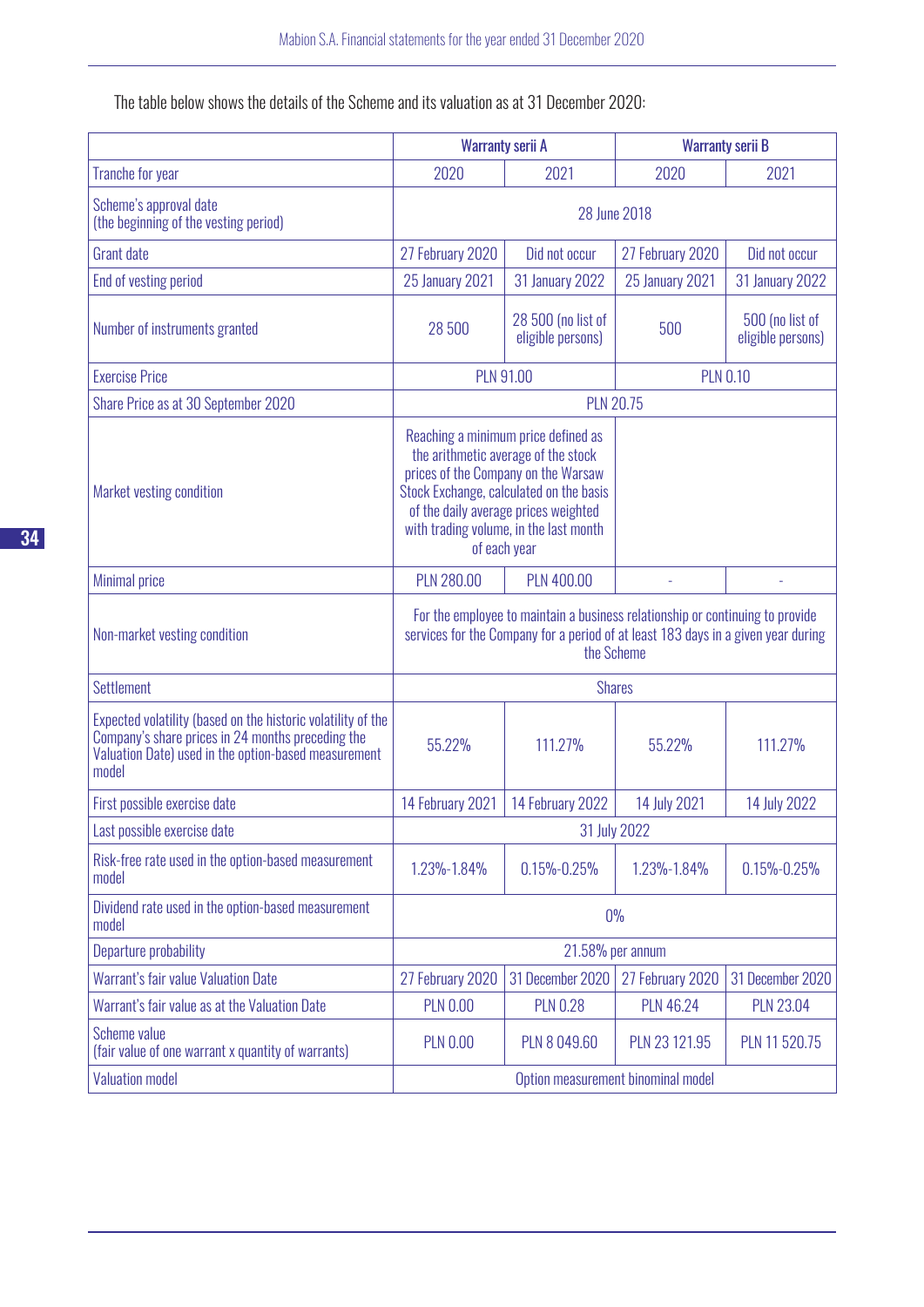The following table shows information about warrants in 2019:

|                                                                        | <b>A Warrants</b>        |             |                             | <b>B</b> Warrants                  |                             |                                   |           |
|------------------------------------------------------------------------|--------------------------|-------------|-----------------------------|------------------------------------|-----------------------------|-----------------------------------|-----------|
| <b>Tranche for year</b>                                                | 2019                     | 2020        | 2021                        | 2018                               | 2019                        | 2020                              | 2021      |
| <b>Exercise Price</b>                                                  | <b>PLN 91</b>            |             |                             | <b>PLN 0.10</b>                    |                             |                                   |           |
| Number of warrants                                                     |                          |             |                             |                                    |                             |                                   |           |
| <b>Period beginning</b>                                                | 28 500                   | 28 500      | 28 500                      | 9500                               | 500                         | 500                               | 500       |
| Redeemed in the period                                                 | $\overline{\phantom{a}}$ | ٠           | ٠                           | ٠                                  | ۰                           | ٠                                 |           |
| Exercised in the period                                                | ٠                        | ۰           |                             | 9500                               |                             | ۰                                 |           |
| Expired in the period                                                  | ٠                        | ٠           | ٠                           | ٠                                  |                             |                                   |           |
| Period end<br>(including those vested<br>as at the balance-sheet date) | 28 500<br>ŀ.             | 28 500<br>٥ | 28 500<br>$\left( -\right)$ | $\left(\frac{\cdot}{\cdot}\right)$ | 500<br>$\left(\cdot\right)$ | 500<br>$\left( \mathbf{-}\right]$ | 500<br>ŀ. |

The following table shows information about warrants in 2020:

|                                                                        | <b>A Warrants</b>      |                                    |                                      | <b>B</b> Warrants  |                        |                           |                  |
|------------------------------------------------------------------------|------------------------|------------------------------------|--------------------------------------|--------------------|------------------------|---------------------------|------------------|
| <b>Tranche for year</b>                                                | 2019                   | 2020                               | 2021                                 | 2018               | 2019                   | 2020                      | 2021             |
| <b>Exercise Price</b>                                                  |                        | <b>PLN 91</b>                      |                                      |                    |                        | <b>PLN 0.10</b>           |                  |
| Number of warrants                                                     |                        |                                    |                                      |                    |                        |                           |                  |
| Period beginning                                                       | 28 500                 | 28 500                             | 28 500                               |                    | 500                    | 500                       | 500              |
| Vested in the period                                                   | ٠                      | ٠                                  | ۰                                    | ٠                  | ٠                      | ٠                         | ۰                |
| Redeemed in the period (no<br>rights acquired)                         | 28 500                 | $\overline{\phantom{a}}$           | ٠                                    | ٠                  | ٠                      | ٠                         |                  |
| Exercised in the period                                                | ۰                      | ٠                                  | ۰                                    |                    | 500                    | ٠                         |                  |
| Expired in the period                                                  |                        | ٠                                  |                                      |                    |                        | ٠                         |                  |
| Period end<br>(including those vested as at the<br>balance-sheet date) | $\left( \cdot \right)$ | 28 500<br>$\left[ \text{-}\right]$ | 28 500<br>$\left( \mathsf{-}\right]$ | $(\textnormal{-})$ | $\left( \cdot \right]$ | 500<br>$(\textnormal{-})$ | 500<br>$(\cdot)$ |

On 27 February 2020, the Company's Supervisory Board approved the list of employees eligible to take up A and B warrants for the year 2020. Accordingly, the fair value measurement of the warrants was prepared as at 27 February 2020, which is the vesting date. As at 31 December 2020, only the expected number of warrants, to which the eligible persons will acquire rights based on the employment condition, was updated.

In case of A and B warrants for the year 2021, until the date of the financial statements for 2020, the list of the employees eligible to participate in the Scheme was not determined by the Company's Supervisory Board. Accordingly, the fair value valuation of these warrants (including the market condition) was carried out as at the balance-sheet date (i.e. 31 December 2020). The fair value measurement of these warrants will be updated as at every future balance-sheet date, until the list of employees eligible to participate in the Scheme for a given year (including the number of A and B warrants each person is entitled to) is determined (grant date). The final measurement of the warrants' fair value will be carried out as at the grant date. For following balance-sheet dates, only the expected number of warrants to be vested will be updated (based on the estimated probability of employees' departure until the end of the vesting period).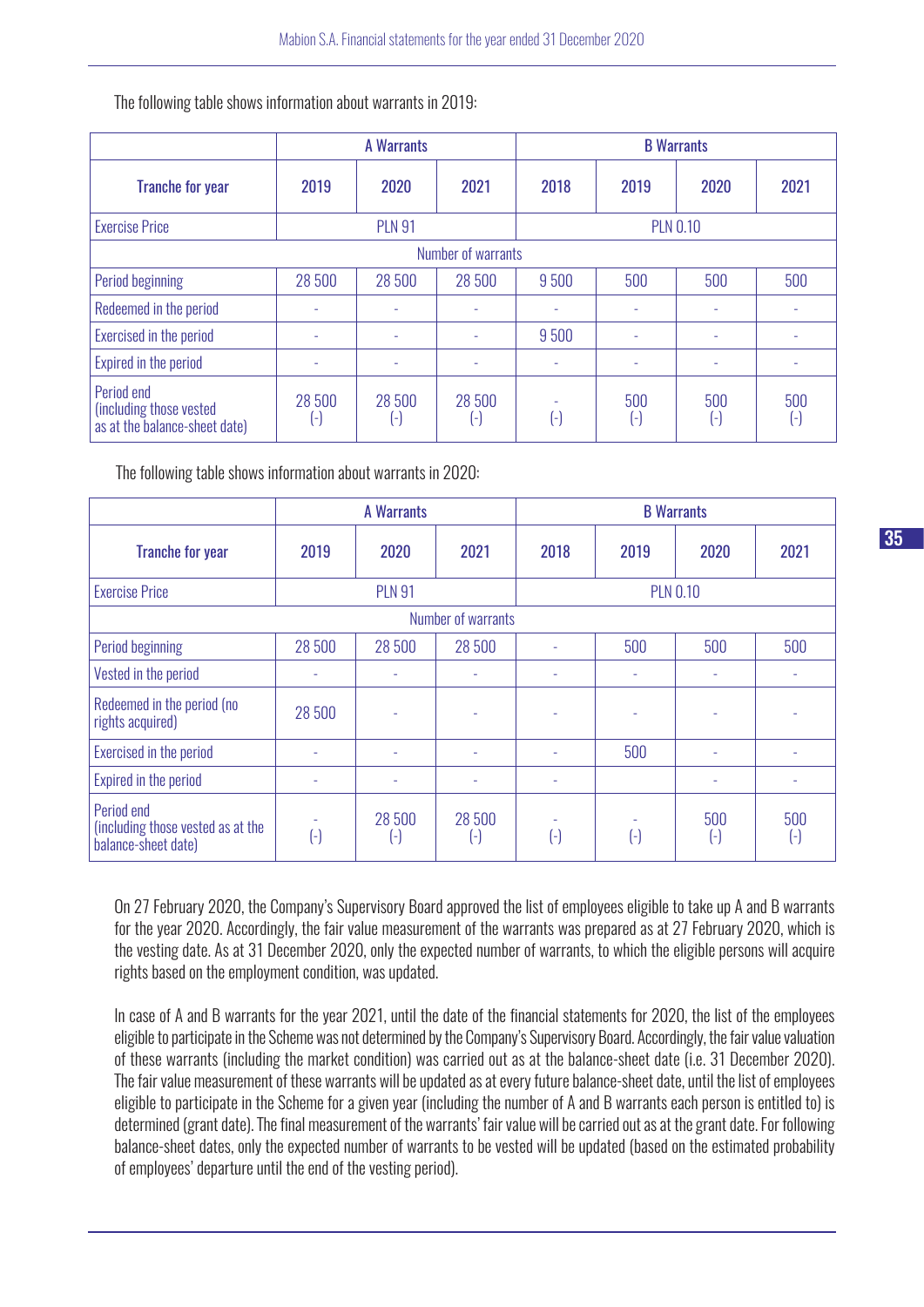The fair value of warrants has been determined based on the binominal stock option valuation model. For the valuation purposes, a share price tree was built as a representation of possible future paths the Company's share price can follow (monthly change in the share price), based on the historical volatility of the Company's share prices. The measurement was carried out using backward induction including the market condition (reaching the minimum price) and the possibility of an earlier execution of the option in line with the Rules and Regulations of the Scheme (based on the assumptions of eligible employees' expected minimum rate of return).

The total cost of the Scheme for different balance-sheet dates will be estimated based on the most current measurements of the fair value of the warrants and the probability of eligible employees' departure. The costs of the Scheme are settled over time from the date of vesting or from the date of commencement of work in exchange for these benefits (if earlier than the date of vesting) in proportion to the vesting period for each tranche of warrants.

If the market condition for A warrants for a given year is not met, the Supervisory Board may grant these warrants in future period when the market condition for a given year is met. Due to the uncertainty concerning the future decisions made by the Supervisory Board in this matter, the estimate of the Scheme's cost as at 31 December 2020 does not include the effect of rolling the warrants for which the market condition was not met. This does not exclude the possibility of these warrants being granted in the following years, as per the Rules and Regulations of the Scheme.

The amount recognised cumulatively in costs and in equity up to 31 December 2020 totals PLN 696 thousand and has decreased by PLN 36 thousand compared to the cumulative amount recognised by 31 December 2019, when it amounted to PLN 732 thousand. The decrease of the cost by PLN 36 thousand reduced the remuneration costs and other reserves. The scheme measurement amount shown in the table above differs from the amount recognised cumulatively in equity due to the realisation of part of the scheme before the end of 2019.

# d) Shareholding structure

As at 31 December 2020, the shareholding structure of Mabion S.A. was as follows (taking into account the S series shares which were subscribed for by the shareholders under the conditional capital increase of 18 November 2019, and released on 29 January 2020).

| Shareholder**                                             | <b>Registered office</b> | <b>Number of</b><br>shares | $\%$ of share in<br>the capital | % of votes held |
|-----------------------------------------------------------|--------------------------|----------------------------|---------------------------------|-----------------|
| Twiti Investments, Ltd.                                   | Nicosia, Cyprus          | 2 380 072                  | 17.33%                          | 19.44%          |
| Funds managed by Generali PTE S.A.                        | Warsaw, Poland           | 1515334                    | 11.04%                          | 9.90%           |
| Polfarmex S.A.                                            | Kutno, Poland            | 1437983                    | 10.47%                          | 12.55%          |
| <b>Funds managed</b><br>by Nationale Nederlanden PTE S.A. | Warsaw, Poland           | 1140600                    | 8.31%                           | 7.45%           |
| Fundusze zarządzane przez Investors TFI S.A.              | Warsaw, Polska           | 1102232                    | 8.03%                           | 7.20%           |
| Glatton Sp. Z o.o. *                                      | Łomianki, Polska         | 1006226                    | 7.33%                           | 6.58%           |
| Celon Pharma S.A. *                                       | Łomianki, Polska         | 620 350                    | 4.52%                           | 7.28%           |
| Holders below 5% of the capital                           | n.a.                     | 4 5 27 4 7 5               | 32.97%                          | 29.59%          |
| <b>Total</b>                                              |                          | 13 730 272                 | 100.00%                         | 100.00%         |

- of the Supervisory Board of Mabion S.A., from 28 June 2018 Chairman of the Supervisory Board of Mabion S.A., from 16 March 2020, Deputy Chairman of the Supervisory Board of Mabion S.A. )
- Shareholders with a share of more than 5% are listed separately.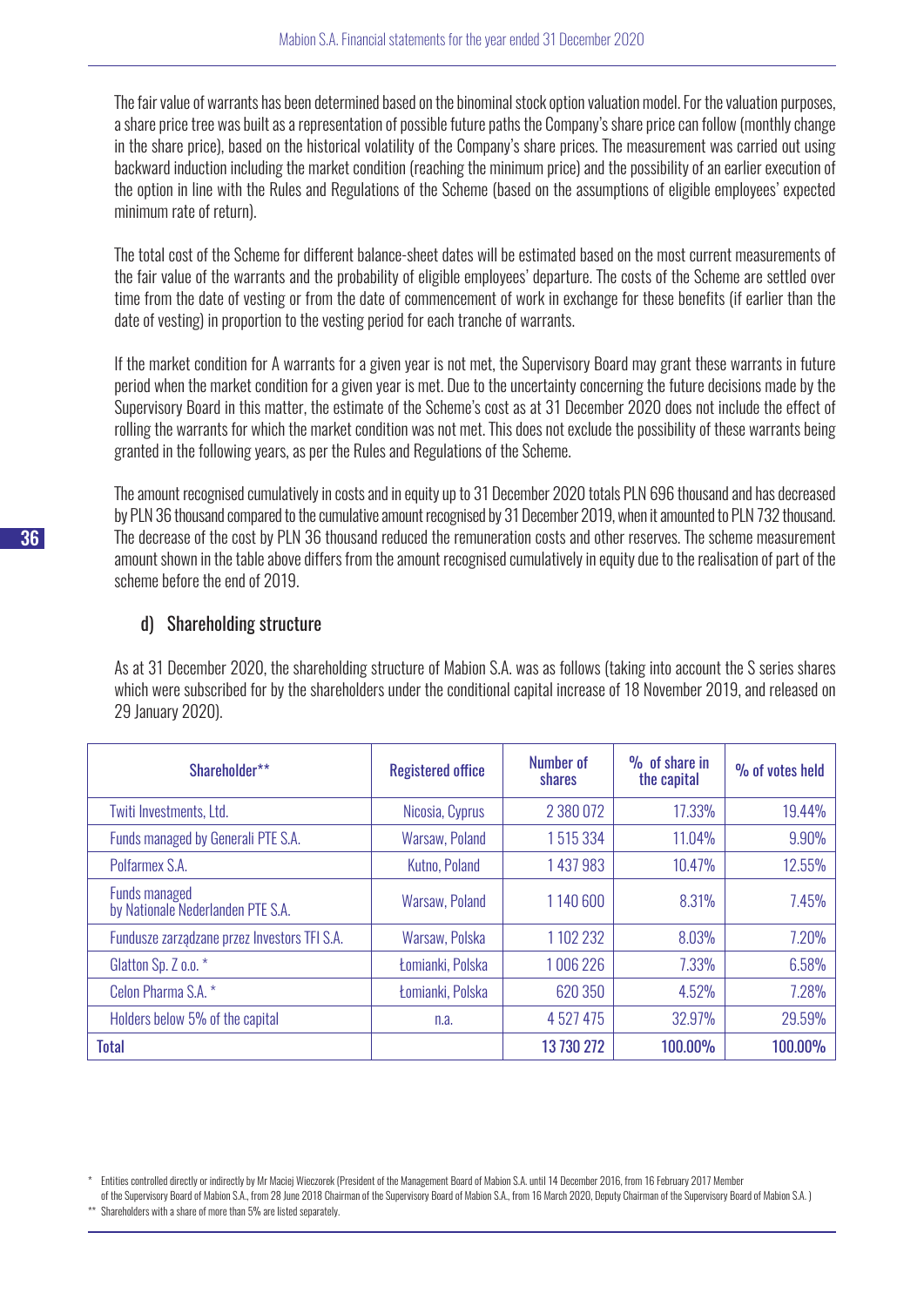# 18. Deferred income

| in PLN thousand                                                                                   | 31<br><b>December</b><br>2020 | 31<br><b>December</b><br>2019 | <b>January</b><br>2019 |
|---------------------------------------------------------------------------------------------------|-------------------------------|-------------------------------|------------------------|
| Grants on property, plant and equipment                                                           | 8886                          | 10 14 3                       | 12095                  |
| Grants on research and development costs                                                          | 26 373                        | 22 156                        | 8511                   |
| Customer contract liabilities, incluing:                                                          | 15 597                        | 15 5 97                       | 15 5 97                |
| Advance payment from Mylan for distribution rights to MabionCD20                                  | 14 007                        | 14 007                        | 14 007                 |
| Advance payment from Celon Pharma for services (development of antibody<br>production technology) | 1590                          | 1590                          | 1590                   |
| Deferred income (long- and short-term)                                                            | 50 856                        | 47896                         | 36 203                 |

The balance of the advance from Mylan relates to the portion of the advances received from Mylan for future exclusive distribution rights for MabionCD20 that were previously recognised as repayable advances on distribution rights and became non-repayable in 2018 as a result of meeting the conditions of the Agreement with Mylan. The non-refundable advances for the distribution rights, received from Mylan, will form part of the total transaction price to be recognised as revenue in accordance with accounting policy presented in Note 4(c); the revenue recognition will commence no sooner than Mabion has obtained the marketing authorisation for MabionCD20. Under the agreement signed with Mylan, the total transaction price has not yet been determined at this stage and will be subject to negotiation between the parties at a later stage when work on the medicine is more advanced. The only amounts resulting from the agreement in force are the advance payments already received, shown in Note 18 and in Note 19.

As for the agreement with Celon Pharma – the advance payment of PLN 1,590 thousand will be recognised as revenue when there are further orders placed by Celon Pharma for drug development services or drug prototypes. At the present stage, the exact schedule of cooperation has not been determined and will be subject to further arrangements between the parties.

Neither in the reporting period nor in the comparative period was any income recognised in respect of amounts that were included in the opening balance sheet as advances (deferred income).

# **Grants**

In the past, the Company financed part of its operations with grants from the European Regional Development Fund managed by the following government institutions in Poland: the Regional Development Agency of Łódź (ŁARR), the Polish Agency for Enterprise Development (PARP) and the National Centre for Research and Development (NCBR).

These were three projects to fund R&D and/or implementation of MabionCD20, a technology to produce analogues of human hormone insulin (double cutting technology), and MabionHER2 medicine, which have been completed.

In June 2018, the Company signed an agreement with the Minister of Investment and Economic Development (at present: Ministry of Funds and Regional Policy) for co-financing of the project entitled "Expansion of the Research and Development Centre of Mabion S.A. – research on a new generation of medicines" (CBR) under Measure 2.1 Support for investment in R&D infrastructure of enterprises of the Operational Programme Intelligent Development 2014–2020 co-financed by the European Regional Development Fund. The total cost of the Project was set at PLN 172,880 thousand. The Company received the first tranche of payments under this programme.

With regard to the grants, the Company has fulfilled certain conditions resulting from the applicable agreements on co-financing, completed the scope of the project, incurred expenditures for specific purposes, and achieved the assumed results. The expenses incurred are subject to verification by the above-mentioned institutions – the Company is obliged to meet the sustainability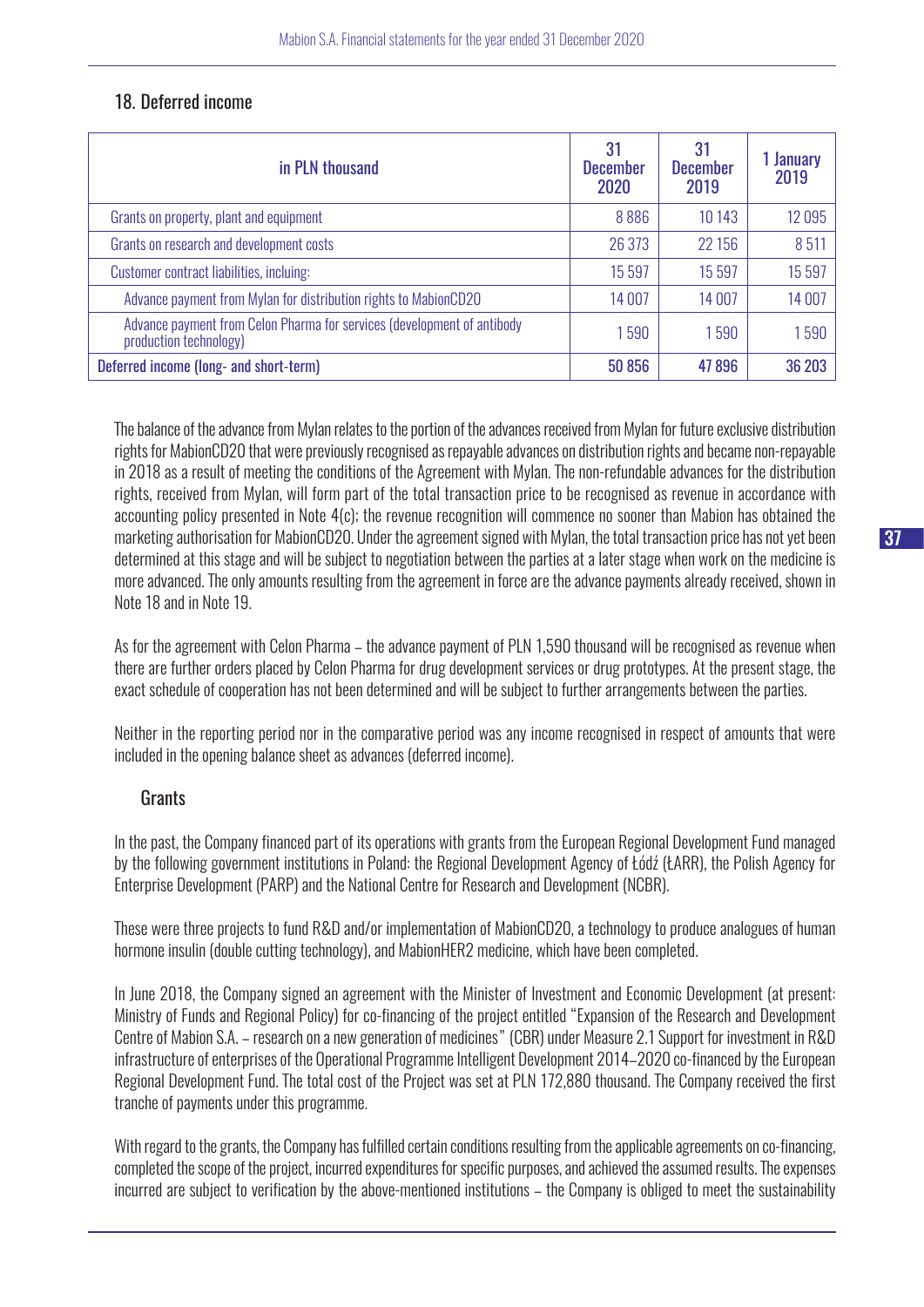criteria within three years from the completion of the project, during which it has to continue the subsidised activities without significant changes and within the original geographical boundaries.

As a result of an audit, the funds could also potentially be reimbursed, but the Company does not assess this risk as material.

These projects are described in more detail in the table below.

| Name / project description                                                                                                                                                                                                                                                                                                                             | Name of the<br>grant<br>scheme                                                                                                         | <b>Total</b><br>amount of<br>grant<br>awarded<br>(in PLN<br>thousand) | <b>Total</b><br>amount of<br>the grant<br>received<br>until<br>31.12.2020<br>(in PLN<br>thousand) | <b>Total amount</b><br>of the grant<br>expected<br>until<br>completion<br>of the project<br>(in PLN<br>thousand) | Project<br>period and<br>status                                                  |
|--------------------------------------------------------------------------------------------------------------------------------------------------------------------------------------------------------------------------------------------------------------------------------------------------------------------------------------------------------|----------------------------------------------------------------------------------------------------------------------------------------|-----------------------------------------------------------------------|---------------------------------------------------------------------------------------------------|------------------------------------------------------------------------------------------------------------------|----------------------------------------------------------------------------------|
| Innovative technology for the production of therapeutic<br>monoclonal antibodies used in lymphoma therapy<br>(MabionCD20). The aim of the project was to create an<br>innovative drug in the form of biosimilar humanized<br>monoclonal antibody CD20, including the construction of a<br>special biotechnology plant for the production of medicines. | <b>Operational</b><br>Programme<br>Innovative<br>Economy<br>2007-2013                                                                  | 39 655                                                                | 35 896                                                                                            |                                                                                                                  | 1 July 2010<br>$-29$ May<br>2015<br>Status:<br>Project<br>completed              |
| Innovative "double cutting" technology for obtaining<br>modern analogues of human insulin hormone. The aim<br>of the project was to develop an innovative, universal<br>"double cutting" technology leading to obtaining insulin<br>and its analogues, and their production.                                                                           | <b>Operational</b><br>Programme<br>Innovative<br>Economy<br>2007-2013                                                                  | 24 087                                                                | 9492                                                                                              |                                                                                                                  | 1 May 2011<br>- 31 December<br>2017<br>Status:<br>Project<br>completed           |
| Clinical development and registration of a humanized<br>monoclonal antibody binding to HER2 receptor used in<br>the therapy of breast cancer (MabionHER2). The project<br>concerned research and development activities and the<br>implementation of clinical trials.                                                                                  | <b>INNOMED</b>                                                                                                                         | 10 000                                                                | $16*$                                                                                             |                                                                                                                  | 1 June 2014<br>- 15 November<br>2018<br>Status:<br>Project<br>completed          |
| Development and scaling of an innovative process of<br>manufacturing a therapeutic recombinant monoclonal<br>antibody to enable industrial implementation of the first<br>Polish biotech drug for oncological and autoimmune<br>therapies (MabionCD20).                                                                                                | <b>Operational</b><br>Programme<br>Intelligent<br><b>Development</b><br>$2014 - 2020$<br>"Fast Track"                                  | 27094                                                                 | 23 4 97                                                                                           | 1400                                                                                                             | 1 November<br>2016<br>- 29 December<br>2020<br>Status:<br>Project<br>completed** |
| Development of a biotech drug by developing an<br>innovative monoclonal antibody of IgG1 subclass with a<br>reduced content of unfavourable glycosides against the<br>reference drug - against EGFR. The project concerns<br>research and development.                                                                                                 | <b>Operational</b><br>Programme<br>Intelligent<br><b>Development</b><br>2014 - 2020,<br><b>InnoNeuroPharm</b><br>sectoral<br>programme | 28 3 54                                                               | 2876                                                                                              | 25 377                                                                                                           | 1 August 2017<br>$-31$ July 2022<br>Status:<br><b>Project in</b><br>progress     |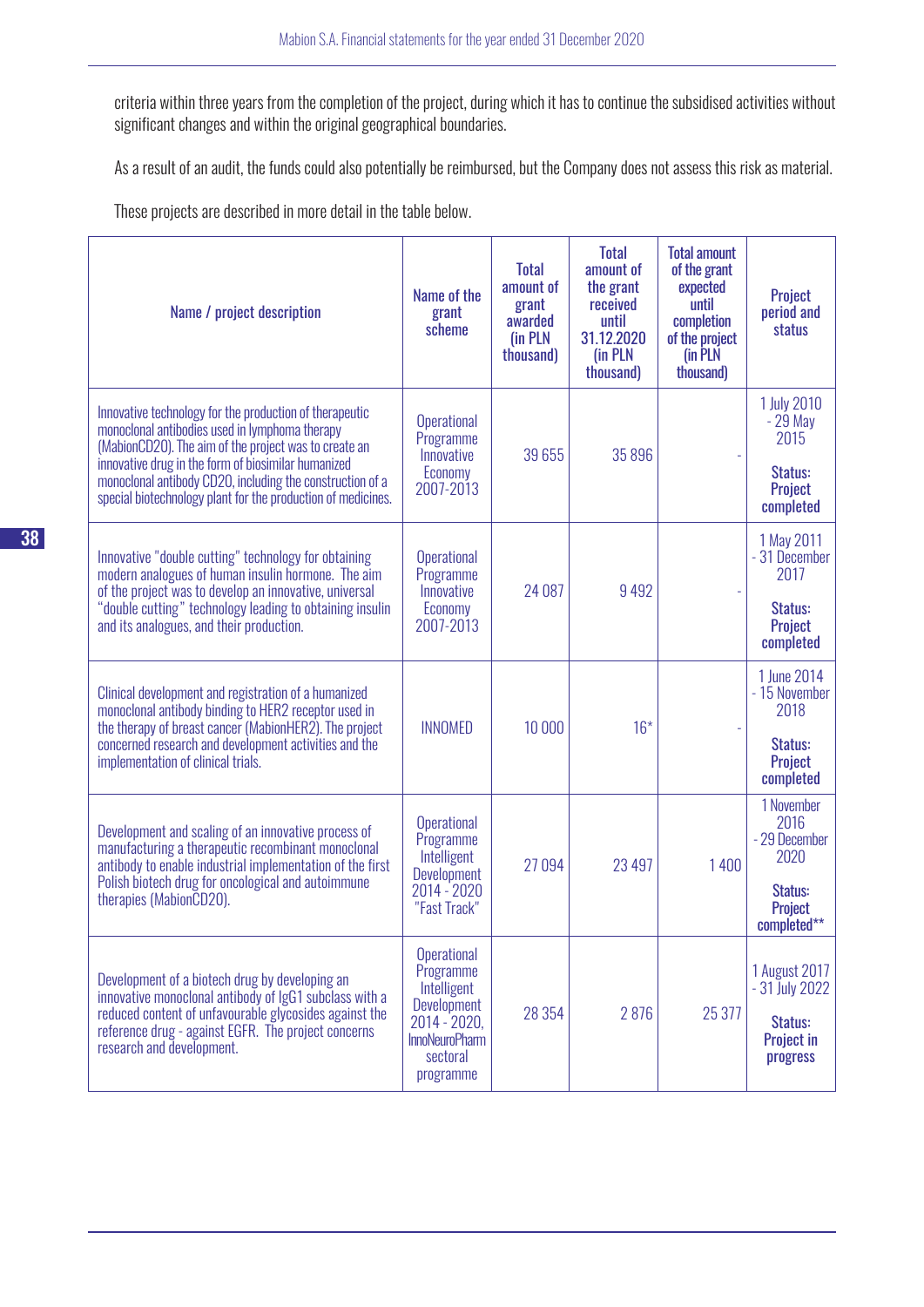| Name / project description                                                                                                                                                                                                                                                                                                                                                                                                                                                  | Name of the<br>grant<br>scheme                                                        | <b>Total</b><br>amount of<br>grant<br>awarded<br>(in PLN<br>thousand) | <b>Total</b><br>amount of<br>the grant<br>received<br>until<br>31.12.2020<br>(in PLN<br>thousand) | <b>Total amount</b><br>of the grant<br>expected<br>until<br>completion<br>of the project<br>(in PLN<br>thousand) | Project<br>period and<br>status                                                                         |
|-----------------------------------------------------------------------------------------------------------------------------------------------------------------------------------------------------------------------------------------------------------------------------------------------------------------------------------------------------------------------------------------------------------------------------------------------------------------------------|---------------------------------------------------------------------------------------|-----------------------------------------------------------------------|---------------------------------------------------------------------------------------------------|------------------------------------------------------------------------------------------------------------------|---------------------------------------------------------------------------------------------------------|
| Expansion of the Research and Development Centre of<br>Mabion S.A. - research on the new generation of<br>medicines. The aim of the project is to extend the<br>Company's research and development facilities by<br>preparing the necessary infrastructure: the building of<br>the Research and Development Centre and the purchase<br>of research equipment to conduct research on<br>innovative drugs (the latest generation of biotech drugs,<br>monoclonal antibodies). | <b>Operational</b><br>Programme<br>Intelligent<br><b>Development</b><br>$2014 - 2020$ | 63 247                                                                | 338                                                                                               | 62 909                                                                                                           | 20 January<br>$2018 - 31$<br><b>December</b><br>2021<br>Status:<br><b>Project in</b><br><b>progress</b> |

Grants are recognised when the Company has sufficient certainty that it will be able to meet the conditions for grant use and that it will receive them.

In 2020, the Company did not conclude any new grant agreements.

The table below shows changes in grants in the years covered by these financial statements:

| in PLN thousand                  | Grants on property,<br>plant and<br>equipment | <b>Research and</b><br>development<br>grants | <b>Grants under</b><br>the LSEZ -<br>development<br>vouchers | <b>Total grants</b> |
|----------------------------------|-----------------------------------------------|----------------------------------------------|--------------------------------------------------------------|---------------------|
| As at 31 December 2018           | 12 095                                        | 8511                                         | ۰                                                            | 20 606              |
| <b>Inflows</b>                   | ۰                                             | 13664                                        | 78                                                           | 13742               |
| Return                           | ٠                                             | (19)                                         | $\sim$                                                       | (19)                |
| Included in the financial result | (1952)                                        |                                              | (78)                                                         | (2030)              |
| As at 31 December 2019           | 10 143                                        | 22 156                                       | ٠                                                            | 32 299              |
| <b>Inflows</b>                   | 338                                           | 4 2 1 7                                      | ٠                                                            | 4555                |
| Return                           | (24)                                          |                                              | ٠                                                            | (24)                |
| Included in the financial result | (1571)                                        |                                              | ٠                                                            | (1571)              |
| As at 31 December 2020           | 8886                                          | 26 373                                       | ٠                                                            | 35 25 9             |

Due to the fact that government grants involve audit requirements imposed by intermediary institutions, and there is uncertainty as to the effects of project finalisation and completion dates, the company generally defers recognition of the related grant as income until any post-project audit requirements have been met.

The grants on fixed assets were related to the MabionCD20 project (that is a grant for the construction of a production plant for MabionCD20), while the R&D grants concerned the double cutting technology development project, the MabionHER2 project, MabionCD20 scaling up, and the MabionEGFR project.

ncludes reimbursement of grants in 2020 due to financial corrections

 $^{\circ}$  the project remains at the stage of verification of the final payment application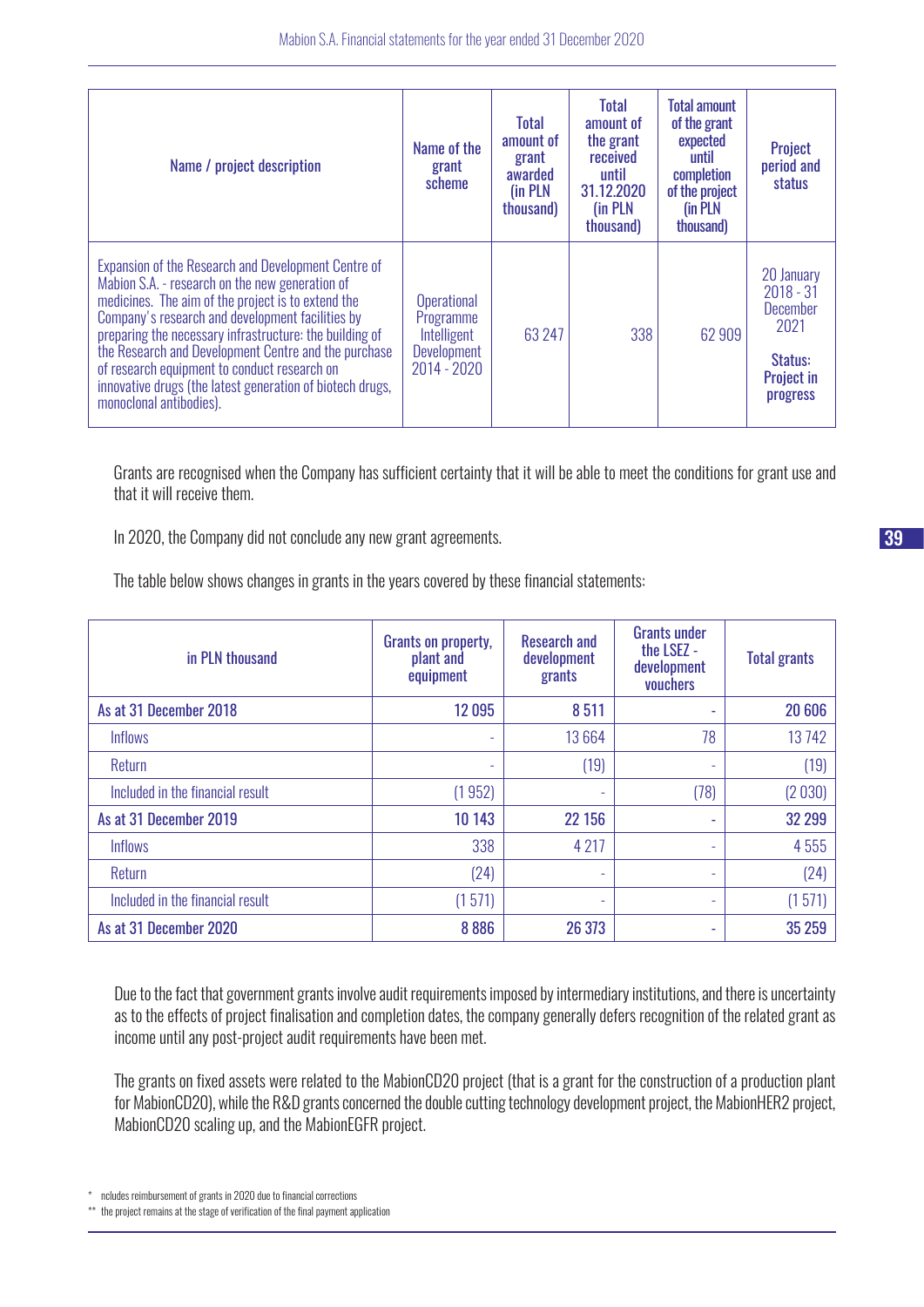Fixed assets for which the grant was obtained were put into use in 2015 and their depreciation started at that date. The related part of deferred income (grants) was also included in the financial result (as other operating income) in parallel with the depreciation of these assets.

In 2020, the Company received further grant payments for R&D and property, plant and equipment costs under the Operational Programme Intelligent Development 2014-2020:

- » InnoNeuroPharm sector programme in the amount of PLN 2,283 thousand,
- » "fast track" MabionCD20 sector programme in the amount of PLN 1,934 thousand,
- » CBR sector programme in the amount of PLN 338 thousand.

In 2020, the Company returned a grant of PLN 24 thousand due to incorrect classification of certain expenses identified during audits in connection with the INNOMED project completed in November 2018, which concerned clinical development and registration of a humanised monoclonal antibody binding to the HER2 receptor used in breast cancer therapy.

Except for the above events, there have been no significant changes to the grants received by the Company.

The current portion of deferred income is the portion that the Management Board expects to be able to qualify as income within 12 months from the balance-sheet date. This applies in particular to:

- a) grants for investments in fixed assets, which will be recognized as income in proportion to the value of depreciation writeoffs on property, plant and equipment financed by the grants;
- b) the advance payment received from Celon Pharma S.A. on account of remuneration for services related to the development of the production process of drugs or drug prototypes to be used by Celon Pharma S.A., to be provided by the Company.

The item of long-term deferred income includes the portion which is expected by the Management Board to be classified as income more than 12 months after the balance-sheet date. This applies in particular to:

- a) grants for investments in fixed assets, which will be recognised as income in proportion to the value of depreciation writeoffs on property, plant and equipment financed by the grants;
- b) grants to cover the costs of research and development work, which will be recognised as income once the Company has sufficient certainty that it will be able to satisfy the conditions for using the grant;
- c) advance payments for distribution rights received from Mylan, in the amount of PLN 14,007 thousand, which according to the terms of the agreement with Mylan is not repayable, and which will be recognised as income after Mabion has obtained the marketing authorisation for MabionCD20.

# 19. Repayable advances on distribution rights

The table below shows a list of all cooperation agreements signed, together with the amounts of advance payments received and the target sales markets covered by each agreement: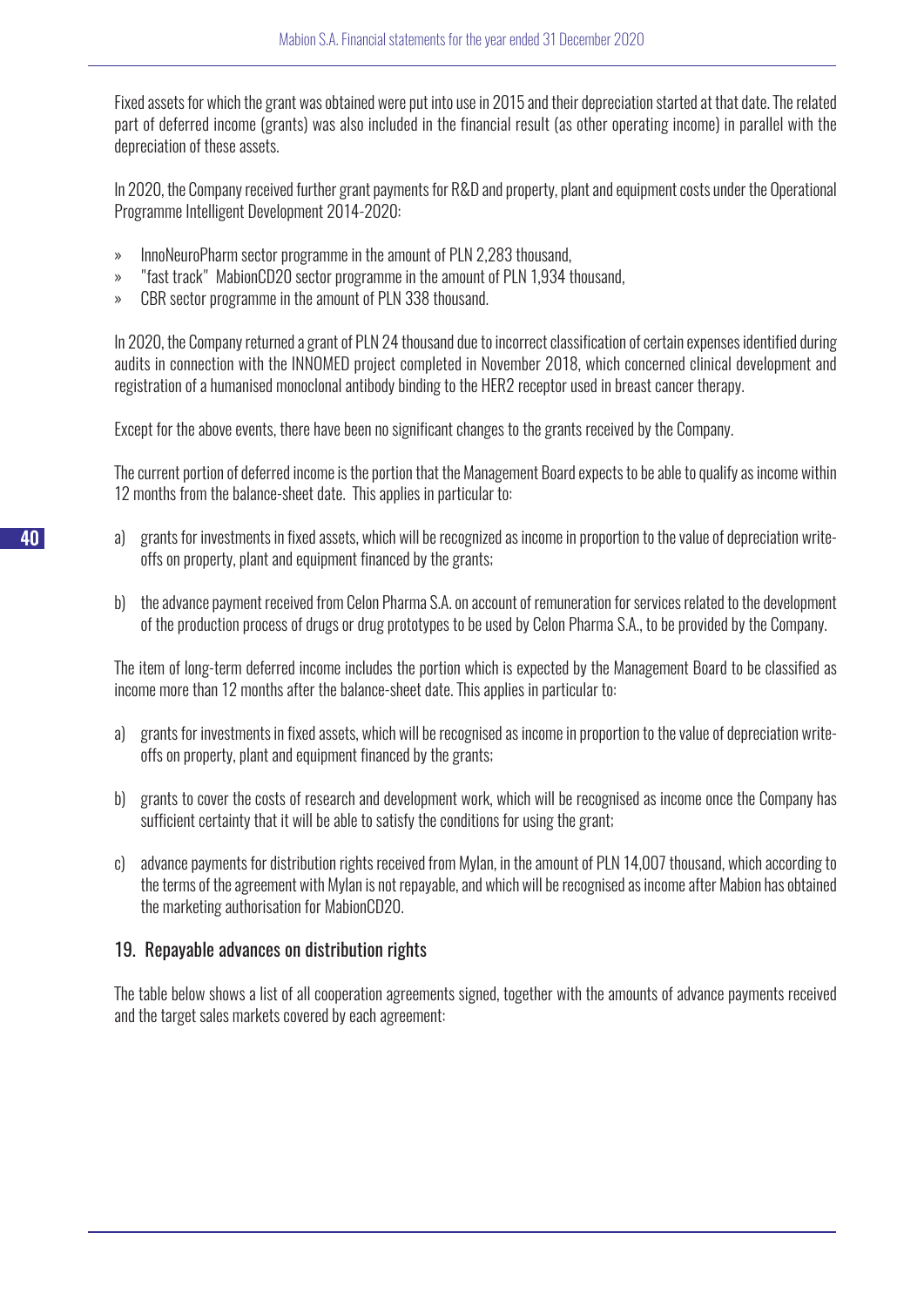| in PLN thousand         |                                                                                                                                                                                                                                                                                                                                                                                                 |                            |                     |
|-------------------------|-------------------------------------------------------------------------------------------------------------------------------------------------------------------------------------------------------------------------------------------------------------------------------------------------------------------------------------------------------------------------------------------------|----------------------------|---------------------|
| <b>Partner</b>          | <b>Market</b>                                                                                                                                                                                                                                                                                                                                                                                   | <b>31 December</b><br>2020 | 31 December<br>2019 |
| Mylan                   | Albania, Austria, Belgium, Bulgaria, Bosnia and Herzegovina, Croatia,<br>Cyprus, Czech Republic, Denmark, Estonia, Finland, France, Germany,<br>Greece, Hungary, Ireland, Italy, Latvia, Lithuania, Luxembourg, Macedonia,<br>Malta, Montenegro, Netherlands, Poland, Portugal, Romania, Serbia,<br>Slovakia, Slovenia, Spain, Sweden, United Kingdom, Switzerland, Norway<br>and Liechtenstein | 42 28 2                    | 42724               |
| <b>FARMAK</b>           | Ukraine, Armenia, Azerbaijan, Belarus, Georgia, Kazakhstan, Kyrgyzstan,<br>Moldova, Tajikistan, Turkmenistan, Uzbekistan                                                                                                                                                                                                                                                                        | 1154                       | 1065                |
| ONKO                    | <b>Turkey</b>                                                                                                                                                                                                                                                                                                                                                                                   | 507                        | 468                 |
| Sothema<br>Laboratories | Morocco, Algeria, Tunisia                                                                                                                                                                                                                                                                                                                                                                       | 106                        | 98                  |
| Lyfis                   | <b>Iceland</b>                                                                                                                                                                                                                                                                                                                                                                                  | 28                         | 26                  |
| <b>VMG</b>              | Costa Rica, El Salvador, Nicaragua, Panama, Honduras, Belize, Trinidad and<br><b>Tobago, Dominican Republic</b>                                                                                                                                                                                                                                                                                 | ٠                          |                     |
| Total                   |                                                                                                                                                                                                                                                                                                                                                                                                 | 44 077                     | 44 381              |

The changes in the value of repayable advances on distribution rights in 2020 are due to changes in exchange rates as all the advances were denominated in foreign currencies (EUR or USD).

No advance payments were reimbursed in 2019 or 2020.

Advances received by the Company are repayable in the case of an event beyond the Company's control (i.e. failure to complete clinical trials conducted as part of development work and/or failure to issue a marketing authorisation for a specific market by a regulatory body), and have therefore been classified as financial liabilities. Since the moment of occurrence or non-occurrence of the above mentioned event is also beyond the Company's control, the liability is measured at the amount payable on demand and classified under short-term liabilities.

In November 2016, the Company signed a strategic, long-term cooperation agreement with Mylan, a world leader in the production and distribution of medicines. Under the agreement, the Company received an amount of USD 15,000 thousand from Mylan for further development of MabionCD20. In exchange for the funds and strategic development support, Mylan will receive, after approval of the medicine, distribution rights in Europe for contractually defined countries. During the reporting period and previous periods, the Company pursued, with the support of Mylan, a strategy of registering its product in the European Union and EEA countries with the European Medicines Agency ("EMA") based on a small batch production. On 29 April 2021, the Company signed an annex to the cooperation agreement with Mylan (Annex), under which the parties decided that the Company will reimburse to Mylan part of the advances, in an amount lower than the advance payments received by the Company under the agreement in force before the date of the Annex, constituting repayable advances for distribution rights stated in this Note.

With respect to sales of the drug in the US market, a potential partner of Mabion is Mylan, which has a priority right to conclude an agreement with Mabion for the sales of MabionCD20 on the US market. While Mabion may engage in discussions with other potential partners, it is allowed to start cooperation with other partner than Mylan only if the latter waives its right of priority. Moreover, in the years 2012-2015 the Company concluded a number of distribution agreements. On the basis of these agreements, individual contractors obtained the right of exclusive distribution of Mabion CD20 in the indicated target markets. Under these agreements, the Company received advance payments for their implementation, repayable in the event of a negative result of the drug registration process on a specific market. All such amounts were shown as financial liabilities.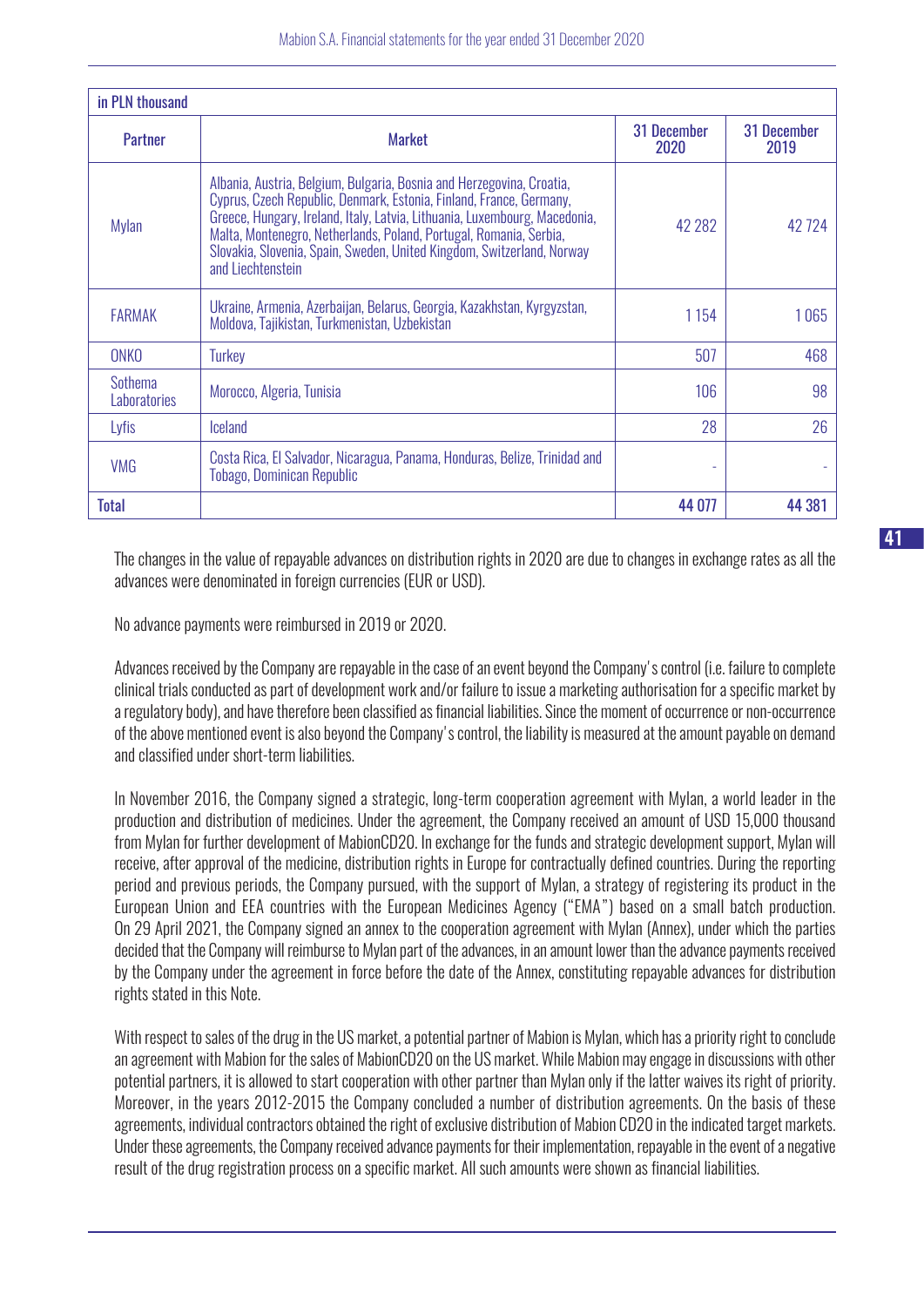#### 20. Loans and borrowings

The structure of loans and borrowings is presented in the table below:

| in PLN thousand                          | 31 December<br>2020 | 31 December<br>2019 |
|------------------------------------------|---------------------|---------------------|
| Loans and borrowings                     | 30 389              | 15 000              |
| Unpaid interest and debt on credit cards | -                   |                     |
| Loans secured on assets                  | 991                 | 1 388               |
| <b>Total loans and borrowings</b>        | 31 380              | 16 390              |

# a) Bank loans

On 17 July 2018, the Company concluded with Santander Bank Polska S.A. (formerly: Bank Zachodni WBK S.A.) an agreement for a revolving credit facility to finance the Company's operating activities, for a period of two years from the date of the agreement. The amount of the loan granted is PLN 30,000 thousand, while an amount of PLN 15,000 thousand may be disbursed after the fulfilment of formal and legal conditions and establishment of collaterals, and a further amount beyond PLN 15,000 thousand could be disbursed after the Company obtains a positive decision of the European Medicines Agency concerning registration ofMabionCD20. The interest rate on the Loan is variable and based on WIBOR 1M plus the Bank's margin determined on arm's length. The collateral for the Loan is a first-rank contractual mortgage up to an amount not exceeding PLN 45,000 thousand established on the Company's ownership right to the real estate in Konstantynów Łódzki and an assignment of receivables to the Bank under an insurance agreement for the buildings/structures on that real estate, a statement on submission to enforcement by way of a notarial deed pursuant to art. 777 § 1 (5) of the Code of Civil Procedure each time up to an amount constituting 150% of the amount of Loan, as well as sureties and other forms of collaterals granted by entities related to the Company (main shareholders of the Company). The agreement stipulates numerous obligations of the Company towards the Bank as well as situations constituting a breach of the agreement resulting, among others, in the possibility of its termination by the Bank. All collateral for the Loan was provided during the period specified in the Loan Agreement. The termination date of the agreement and repayment of the Loan was 17 July 2020 and on that date, the loan was repaid in full.

On 24 October 2019, the Company concluded with the European Investment Bank (EIB) an unsecured loan agreement for financing the implementation of investment and research and development projects, including the development of the Company's research and development infrastructure and production capacity, for a maximum period of 5 years from the date of disbursement of individual tranches. The amount of the Loan is EUR 30,000 thousand and will be disbursed in three tranches once specific conditions are met, which include the achievement of registration and commercialisation milestones for MabionCD20. The interest rate on the Loan is fixed at a maximum of 2.7% per annum. The drawing period of the Loan is 36 months from the date of the Financing Agreement. The Agreement contains numerous obligations of the Company towards the EIB and stipulates situations constituting a breach of the Agreement resulting, inter alia, in the possibility of its termination by the EIB. Taking into account the change in MabionCD20's regulatory strategy, the Company has taken steps to adapt the existing agreement to the Company's current strategy, including in particular agreeing on new conditions for releasing individual tranches as well as their timing.

On 29 November 2019, the Extraordinary General Meeting of the Company adopted Resolution No. 3/XI/2019 on the conditional increase of the share capital through the issue of 402,835 T series ordinary bearer shares with a nominal value of PLN 0.10 each, with a total nominal value not exceeding PLN 40,283.50. The conditional share capital increase was effected in order to grant rights to take up T series shares to the European Investment Bank in connection with signing, on 24 October 2019, a loan agreement for EUR 30,000 thousand. The right to take up T series shares may be exercised until 29 November 2029. All T series shares may be paid up only by contribution in cash. The issue price of T series shares is PLN 0.10 per share.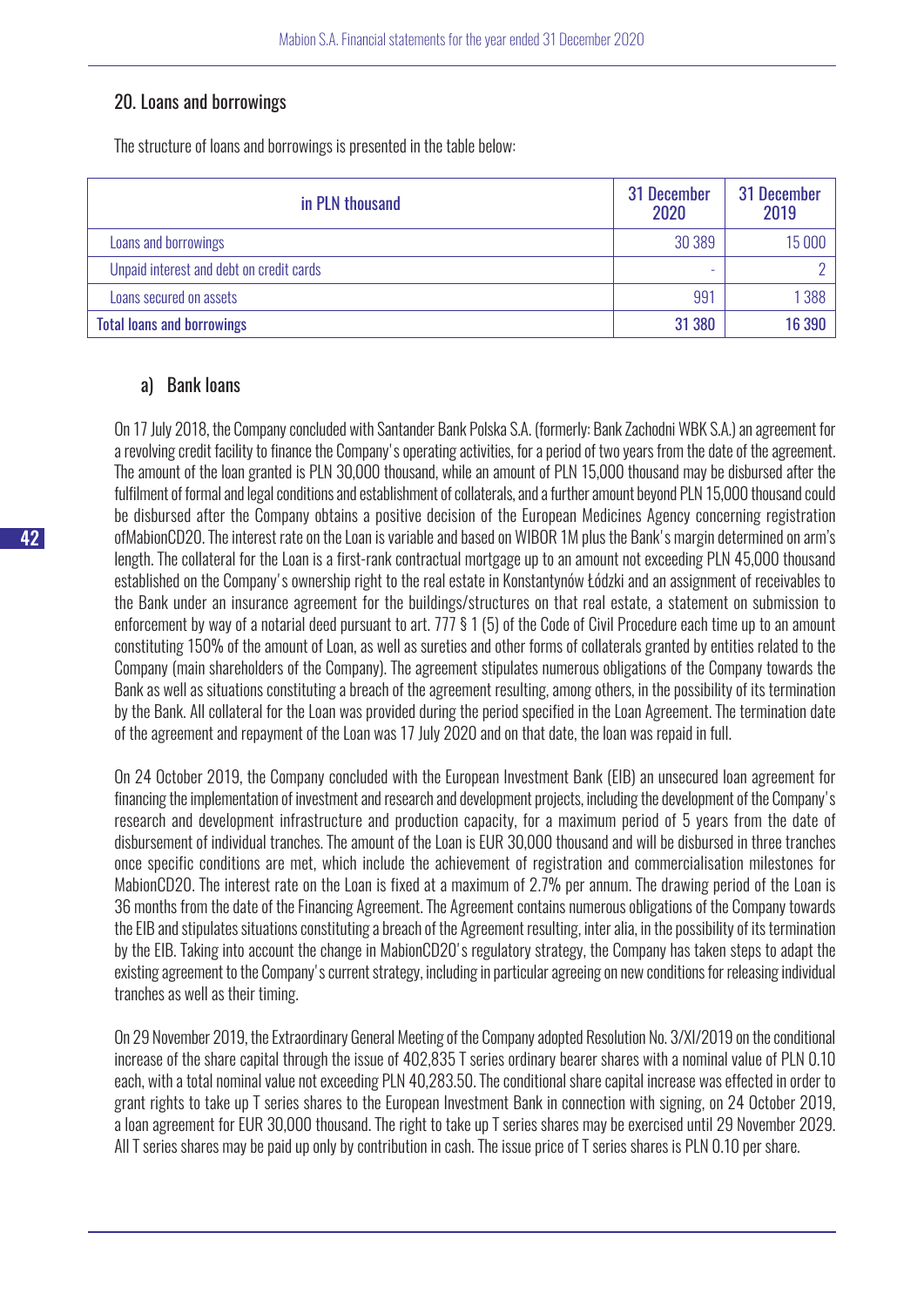As at 31 December 2019, the Company has not drawn any tranche of the EIB loan and its debt on this account is PLN 0 (zero).

As at the balance-sheet date, the Company also did not issue any subscription warrants in connection with the implementation of this agreement.

#### b) Borrowings from shareholders

On 15 July 2020, the Company entered into a borrowing agreement with Glatton Sp. z o.o. (a related party and shareholder holding directly and indirectly a total of 11.85% of the Company's share capital), for the amount of PLN 15,000 thousand ("Borrowing") to refinance the revolving credit facility granted to the Company in 2018 by Santander Bank Polska S.A. ("Loan" and "Bank", respectively). The Company utilised the amount of PLN 15,000 thousand under the Loan. The Borrowing Agreement became effective on 16 July 2020. The Supervisory Board of the Company has approved the conclusion of the Borrowing Agreement. The Borrowing constituted additional financing not included in the financing declared on 16 March 2020 by the main shareholders of the Company. Pursuant to the borrowing agreement, the Company was obliged to repay the Borrowing by 31 December 2020, with the parties allowing for the possibility of extending the aforementioned term. The interest rate on the Borrowing was agreed upon on an arm's length basis as a variable interest rate based on WIBOR 3M plus margin. The collateral for the repayment of the Borrowing would consists of: mortgage on real property located in Konstantynów Łódzki up to the amount of PLN 45 000 thousand (first rank entry in the mortgage register) with priority right over other possible mortgage creditors, and statement on submission to execution in the form of notarial deed. Subject to the mortgage referred to above, the nominal value of the collateral in favour of the Lender was to be in aggregate at least 150% or more of the Borrowing amount.

On 10 December 2020, the parties e concluded an Annex to the Agreement, pursuant to which the repayment date of the Borrowing was extended to 31 December 2021.

On 12 August 2020, the Company concluded borrowing agreements with Twiti Investments Ltd. and Glatton Sp. z o.o. up to the total amount of PLN 15,000 thousand. The conclusion of the agreements represented the implementation of the Company's shareholders' declaration of 16 March 2020 regarding the recapitalisation of Mabion S.A. The borrowings could be disbursed by the Lenders to the Borrower in 2020 in tranches, in amounts and on dates agreed by the parties in separate disbursement schedules, with the Lenders required to disburse each tranche upon written request by the Borrower. The interest rate on the borrowings, the same for each of the Agreements, was agreed on an arm's length basis as a variable interest rate based on WIBOR 3M plus a margin.

As at 31 December 2020, the Company has used the entire amount of PLN 30,000 thousand of the limit granted under the agreements on the above borrowings.

The borrowings will be repaid by way of conversion into U series shares to be issued under the terms and conditions set out in Resolution No. 28 of the Ordinary General Meeting of Mabion S.A. of 15 June 2020 (share subscription agreements in accordance with the OGM resolution should be concluded no later than 15 December 2020) or repaid in cash no later than 31 March 2021, as decided by the borrower. The number of shares to be released upon exercise of the conversion right is variable and based on the market price of the shares. After the balance-sheet date, borrowings in the amount of PLN 15,000 thousand were converted into equity through the issue of U series shares:

» The entire issue price of 90,909 U Series Shares taken up by Glatton in the amount of PLN 5,000 thousand was paid by way of offsetting, on 15 March 2021 (an event after the balance-sheet date), the claim of the Company against Glatton for payment of the issue price with the claim of Glatton against the Company in the amount of PLN 5,000 thousand (principal amount) under the borrowing agreement concluded by the Company and Glatton on 12 August 2020 ("Glatton's claim").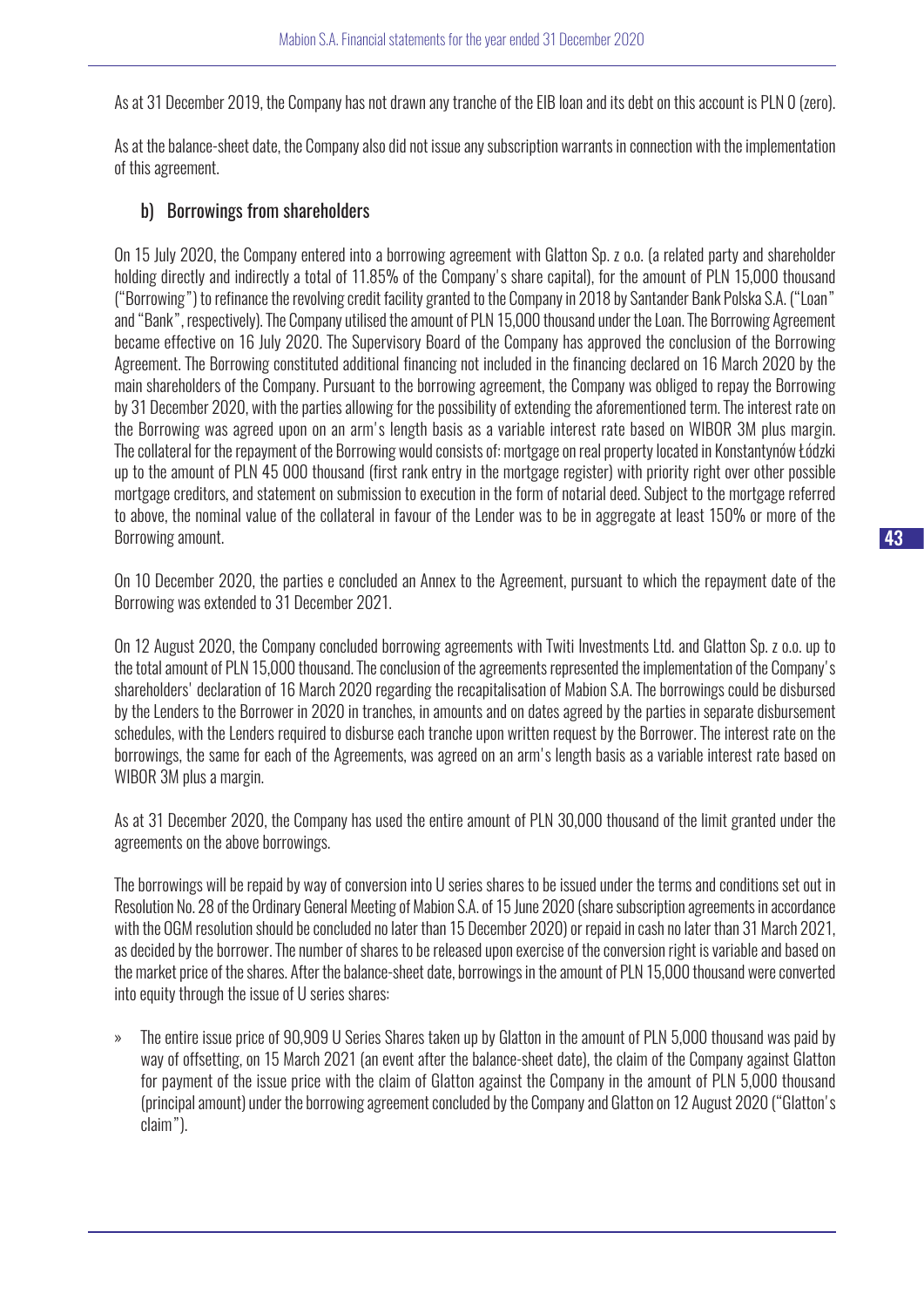» The issue price of 203,636 U Series Shares taken up by Twiti in the amount of PLN 11,200 thousand was paid by way of offsetting, on 15 March 2021 (an event after the balance-sheet date), the claim of the Company against Twiti for payment of the issue price of 203,636 U Series Shares with the claim of Twiti against the Company in the amount of PLN 10,000 thousand (principal amount) under the borrowing agreement concluded by the Company and Twiti on 12 August 2020 ("Twiti's claim"), and part, equal to PLN 1,200 thousand, of Twiti's receivables from the Company in the total amount of PLN 3,500 thousand (principal receivable) under the borrowing agreement up to the maximum amount of PLN 10,000 thousand concluded by the Company and Twiti on 5 February 2021.

The debt conversion is of fixed amount (i.e. the carrying amount of the debt) but with a variable number of shares (the Company's Management Board, having completed, on 9 March 2021, the accelerated book-building process for the U Series Shares, determined that the issue price is PLN 55.00 per share). Due to the fact that, under the terms of the borrowing agreement, the borrowing payable to Glatton and Twiti may be settled in cash or by issuing a variable amount of the Company's equity instruments - the above borrowings have been classified at initial recognition and at the balance-sheet date as a financial liability rather than an equity instrument. The debt-for-equity swap option is an embedded derivative that is separated from the master agreement (i.e. the debt agreement) and is measured at fair value with a fair value of nil because the exercise of the conversion right is performed at the fair value of the shares; the master agreement is measured at amortised cost. At the date of exercising the right to convert debt into equity, the carrying amount of the borrowing liability is transferred to equity; the exercise of the right affects profit/loss for the period in which the conversion is effected.

# c) Loans secured on assets

The Company is a party to leaseback agreements to finance the purchase of laboratory equipment, which are treated as loans due to the fact that the purchases of equipment financed in this way was first fully paid for by the Company, and the lease agreements contain irrevocable offers to buy back the equipment being the subject of the agreement at the end of the lease period. These agreements are valid for a period from 3 to 4 years and are secured with blank promissory notes. The lessor has the right to fill in a promissory note up to the amount equivalent to all due but unpaid receivables to which the lessor is entitled under a given lease agreement, in particular receivables from lease payments, damages, contractual penalties or reimbursement of costs, including due interest, in case the Company fails to pay any of these receivables on the due date.

In January and June 2018, the Company drew the funds from two loans granted by Idea Getin Leasing S.A. in the amounts of PLN 208 thousand and PLN 93 thousand, respectively, to purchase computer hardware that the Company will use in connection with new IT systems implemented in the Company. Both loans are concluded for 2-year periods and are were repaid in January and May 2020, respectively.

In October 2020, the Company entered into a loan agreement with Idea Getin Leasing S.A. for PLN 35 thousand for a period of 4 years to purchase laboratory equipment, which was commissioned in January 2021. A registered pledge has been established on the loan.

As at 31 December 2020, the total value of outstanding loans secured on assets was PLN 991 thousand.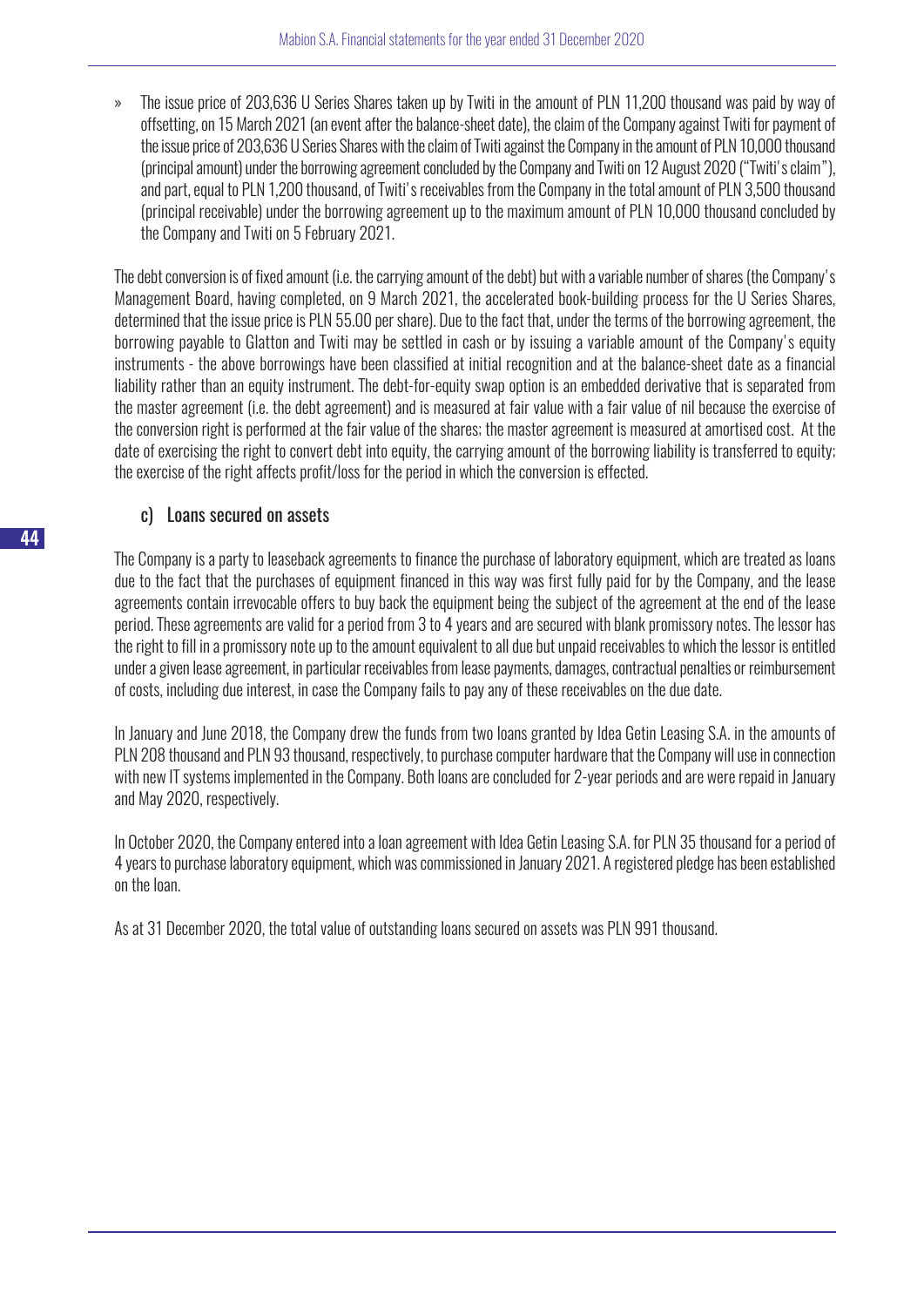# 20a. Debt reconciliation

The following table shows an analysis of debt evolution for each of the periods presented.

| (in PLN thousand)                         | <b>Bank loans</b>        | <b>Borrowings</b> | <b>Lease liabilities</b> | <b>Total debt</b> |
|-------------------------------------------|--------------------------|-------------------|--------------------------|-------------------|
| As at 01.01.2019                          |                          | 2 2 7 2           | 3 3 5 1                  | 5623              |
| Proceeds from financing received          | 15 000                   |                   |                          | 15 000            |
| Debt repayments                           |                          | (882)             | (1653)                   | (2535)            |
| Interest paid                             | (46)                     | (116)             | (299)                    | (461)             |
| <b>Conclusion of lease agreements</b>     | ۰                        |                   | 4038                     | 4038              |
| Measurement of future lease payments      | $\overline{\phantom{a}}$ |                   | (186)                    | (186)             |
| Exchange differences accrued              | ٠                        |                   |                          |                   |
| Interest accrued                          | 46                       | 116               | 299                      | 461               |
| As at 31.12.2019                          | 15 000                   | 1 3 9 0           | 5 5 5 0                  | 21 940            |
| Proceeds from financing received          |                          | 30 000            |                          | 30 000            |
| Debt repayments                           | (15000)                  | (434)             | (1934)                   | (17367)           |
| Interest paid                             | (265)                    | (75)              | (326)                    | (666)             |
| <b>Conclusion of lease agreements</b>     | ٠                        |                   | 1227                     | 1227              |
| <b>Conclusion of borrowing agreements</b> | ٠                        | 36                |                          | 36                |
| Interest accrued                          | 265                      | 463               | 513                      | 1241              |
| Exchange differences accrued              | ÷,                       |                   | 271                      | 271               |
| As at 31.12.2020                          | ۰                        | 31 380            | 5 3 0 1                  | 36 681            |

# 21. Leases

The Company is a user of cars and laboratory equipment under lease agreements.

On 17 December 2019, the Company entered into a lease agreement for office space in Łódź for the years 2020–2023 and recognised a lease as at 31 December 2019. At the same time, in connection with the conclusion of a lease agreement for office space for a period of 4 years, the Company recognised the amount of PLN 1,854 thousand in assets. The total value of fees during the term of the agreement will amount to PLN 2,194 thousand.

The lease agreements concluded by the Company provide for a 3 to 5-year lease period (the Company did not enter into shortterm or low-value lease agreements). They are secured by blank promissory notes. The lessor has the right to fill in a promissory note up to the amount equivalent to all due but unpaid receivables to which the lessor is entitled under a given leasing agreement, in particular receivables under lease payments, compensations, contractual penalties or reimbursement of costs, including due interest, in the event that the Company fails to pay any of these receivables on the due date.

Changes in the interest rate as part of the calculation of the lease instalment amount are the reason for changes in the amount of lease instalments (there are no additional variable parts of the lease payments that are not included in the lease liability). All lease agreements, except for office space lease, include an option to purchase the leased item after the end of the lease period. In the vast majority of cases, the Company has determined that it will exercise its option to purchase the leased asset and has recognised the purchase amount in the measurement of the lease liability.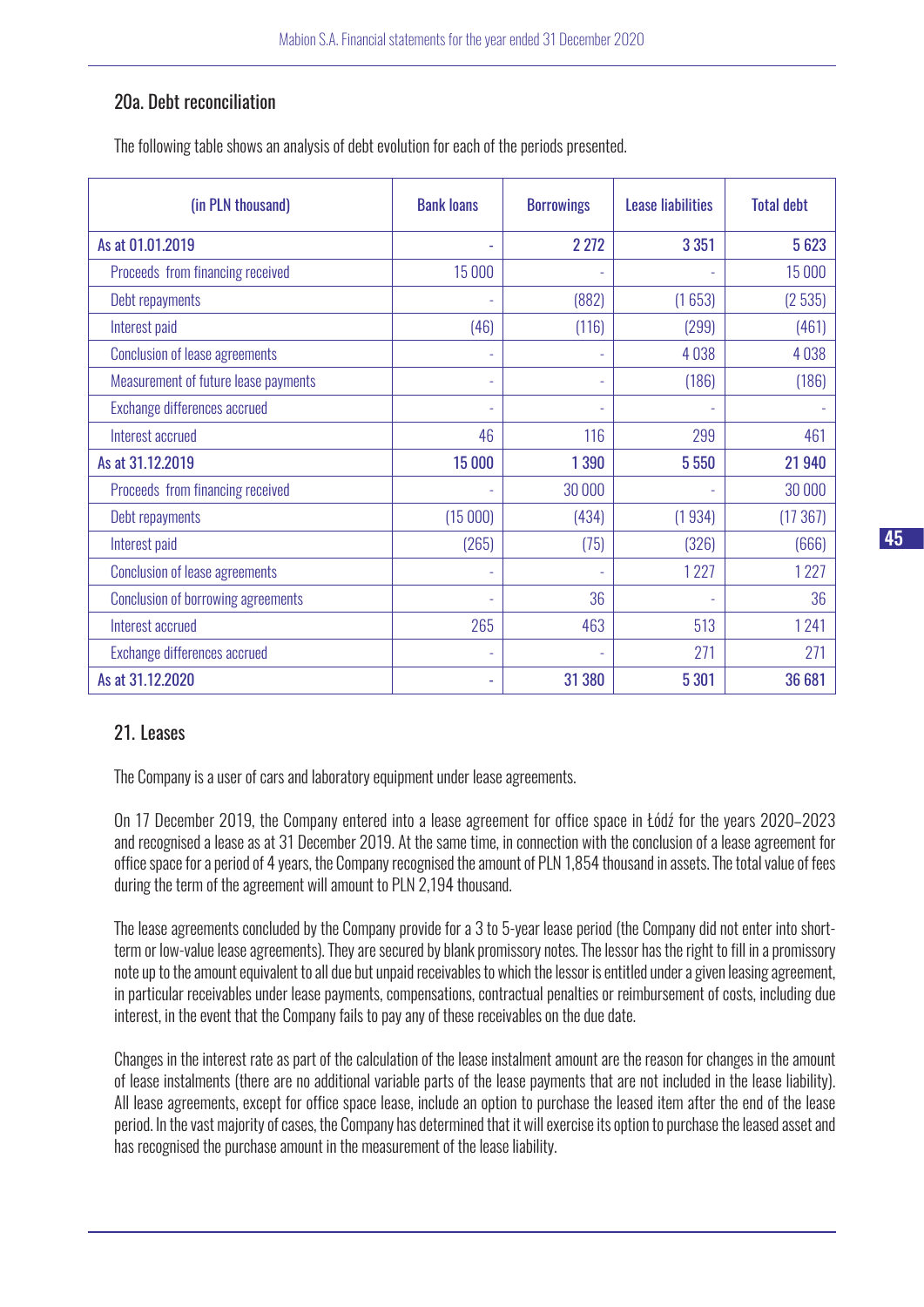In the period covered by these financial statements, the Company concluded several new lease agreements, as a result of which it recognised items of property, plant and equipment worth PLN 904 thousand (2019: PLN 4,038 thousand) and a finance lease liability of PLN 1,227 thousand (2019: PLN 4,038 thousand). Due to the ongoing COVID-19 pandemic, one item of property, plant and equipment was not commissioned due to inability to qualify it. The lease liability incurred for its purchase amounts to PLN 325 thousand.

The depreciation of leased assets was PLN 2,514 thousand in 2020 and the interest on the lease amounted to PLN 325 thousand (in 2019, the depreciation amounted to PLN 1,731 thousand and the interest to PLN 299 thousand).

| <b>PLN thousand</b>                                                                                                                    | 31 December<br>2020 | 31 December<br>2019 |
|----------------------------------------------------------------------------------------------------------------------------------------|---------------------|---------------------|
| Group 1 – buildings and premises and the cooperative right to commercial premises<br>and the cooperative right to residential premises | 463                 |                     |
| Group 4 – Machinery, equipment and apparatus for general use                                                                           |                     |                     |
| Group 5 – Machinery, equipment and specialised apparatus                                                                               | 35                  |                     |
| Group 7 – means of transport                                                                                                           | 236                 | 203                 |
| Group 8 – tools, instruments, movable property and equipment, not elsewhere classified                                                 | 1773                | 1516                |
| Depreciation of leased assets by asset class in total                                                                                  | 2 5 1 4             | 1 731               |

Depreciation of leased property, plant and equipment by asset group:

The total carrying amount of finance leases as at 31 December 2020 and 31 December 2019 was as follows: PLN 6,537 thousand and PLN 8,791 thousand, respectively.

Summary of leased assets at carrying value by asset group:

| <b>PLN</b> thousand                                                                                                                    | 31 December<br>2020 | 31 December<br>2019 |
|----------------------------------------------------------------------------------------------------------------------------------------|---------------------|---------------------|
| Group 1 – buildings and premises and the cooperative right to commercial premises<br>and the cooperative right to residential premises | 1 3 9 1             | 1854                |
| Group 4 – Machinery, equipment and apparatus for general use                                                                           | 14                  |                     |
| Group 5 - Machinery, equipment and specialised apparatus                                                                               | 225                 | 84                  |
| Group 7 – means of transport                                                                                                           | 826                 | 817                 |
| Group 8 – tools, instruments, movable property and equipment, not elsewhere classified                                                 | 4081                | 6015                |
| Leased fixed assets - in total                                                                                                         | 6537                | 8791                |

The table below presents information on the amount of future minimum lease payments and the current value of minimum lease payments as at 31 December 2020 and 31 December 2019.

| in PLN thousand   | <b>Future minimum</b><br>lease payments as<br>at 31 December<br>2020 | <b>Current value of</b><br>minimum lease<br>payments<br>as of 31 December<br>2020 | <b>Future minimum</b><br>lease payments as<br>at 31 December<br>2019 | <b>Present value of</b><br>minimum lease<br><b>payments</b><br>as of 31 December<br>2019 |
|-------------------|----------------------------------------------------------------------|-----------------------------------------------------------------------------------|----------------------------------------------------------------------|------------------------------------------------------------------------------------------|
| Up to 1 year      | 2421                                                                 | 2 3 5 8                                                                           | 2 3 2 1                                                              | 2115                                                                                     |
| From 1 to 5 years | 3 1 9 8                                                              | 2943                                                                              | 4041                                                                 | 3435                                                                                     |
| <b>Total</b>      | 5619                                                                 | 5 3 0 1                                                                           | 6 3 6 2                                                              | 5550                                                                                     |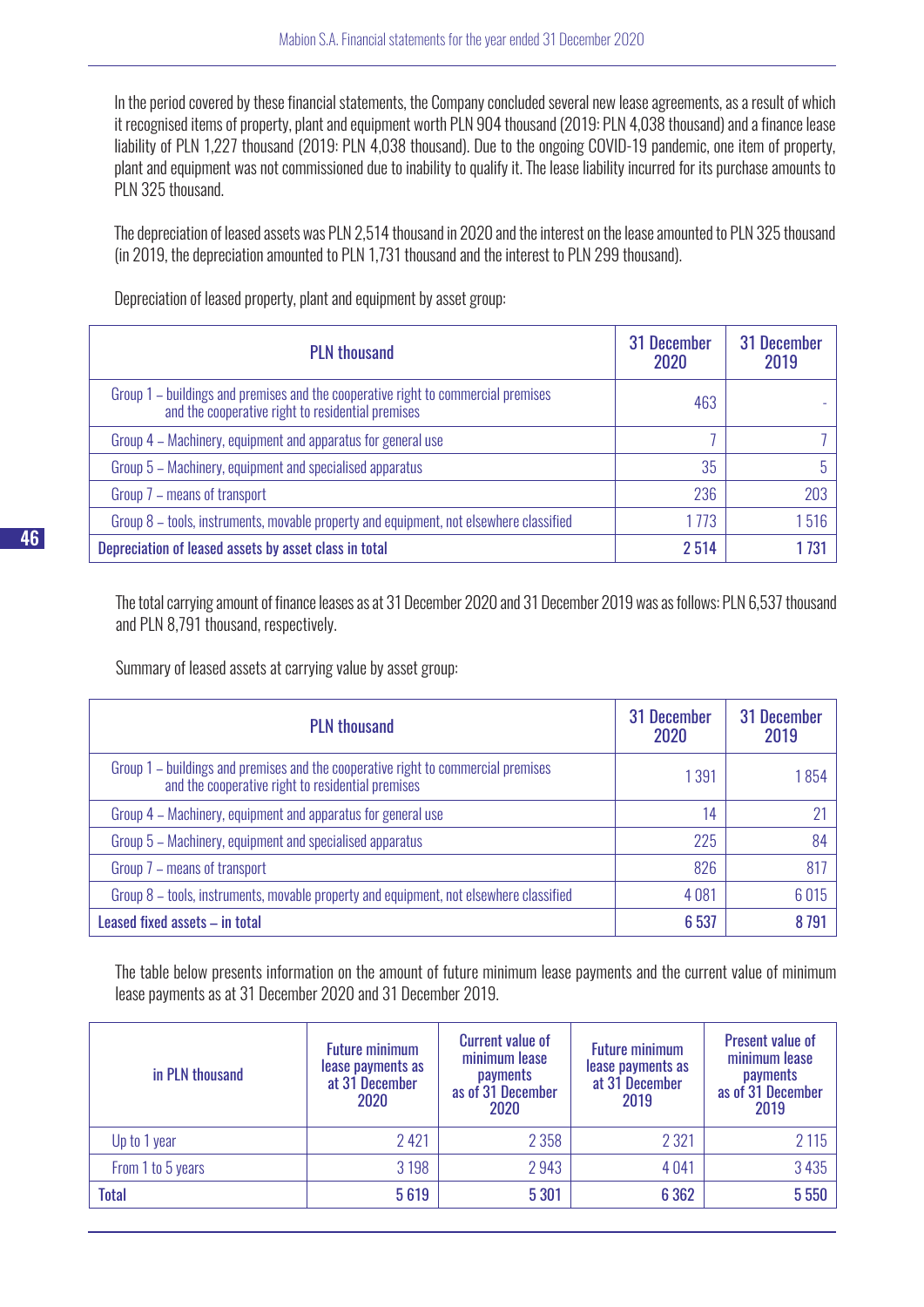#### 22. Trade and other liabilities

| in PLN thousand                          | 31 December<br>2020 | 31 December<br>2019 |
|------------------------------------------|---------------------|---------------------|
| <b>Trade liabilities</b>                 | 18 124              | 15914               |
| Social insurance and income tax on wages | 1598                | 943                 |
| Provision for unused leave               | 541                 | 576                 |
| <b>Payroll liabilities</b>               | 3 1 6 8             | 1985                |
| Other liabilities                        | 557                 | 1475                |
| <b>Company Social Benefits Fund</b>      | 107                 | 15                  |
| <b>Total trade and other liabilities</b> | 24 095              | 20 908              |

The Management Board of Mabion S.A., by Resolution No. 1/XII/2018 of 10 December 2018 adopted the Rules and Regulations for the Company Social Benefits Fund, effective from 1 January 2019, while by Resolution No. 8/V/2020 of 28 May 2020, it decided that in the period from 12 June to 31 December 2020, the Company shall not establish the Company Social Benefits Fund. The costs of the write-off for the Company Social Benefits Fund for 2020 were estimated at PLN 163 thousand.

#### 23. Financial risk management

The Company's activity is exposed to a number of financial risks, such as: market risk (in particular the risk of changes to the exchange rates and the risk of changes to cash flows as a result of interest rate changes), credit risk and liquidity risk, and non financial risks: risk associated with registering Mabion CD20 and risk associated with the coronavirus pandemic.

The supervision and management of particular risks is the responsibility of Company's management. The Company does not have a formalized financial risk management system in place. The Company's management carries out the risk management process continuously in all major areas of the Company's activity. Due to the dynamic market situation, the Company's management manages the process of monitoring, auditing and revising potential risks on an ongoing basis, which consists of several stages:

- » anticipating and identifying the potential risk groups, examining the risk in depth to actively prevent it;
- » continuously monitoring and controlling the existing risk;
- » avoiding the risk refraining from certain high-risk activities;
- » taking preventive actions developing action plans and relevant procedures to be implemented immediately if a potential risk arises;
- » keeping the risk within the predetermined limits or implementing risk minimization plans;
- » reporting the identified risk and its nature;;
- » adhering to "Code of Best Practice for WSE Listed Companies".

This Note presents information on the Company's exposure to particular risks arising from the financial instruments held by the Company, as well as the objectives, policies and processes used to measure and manage those risks.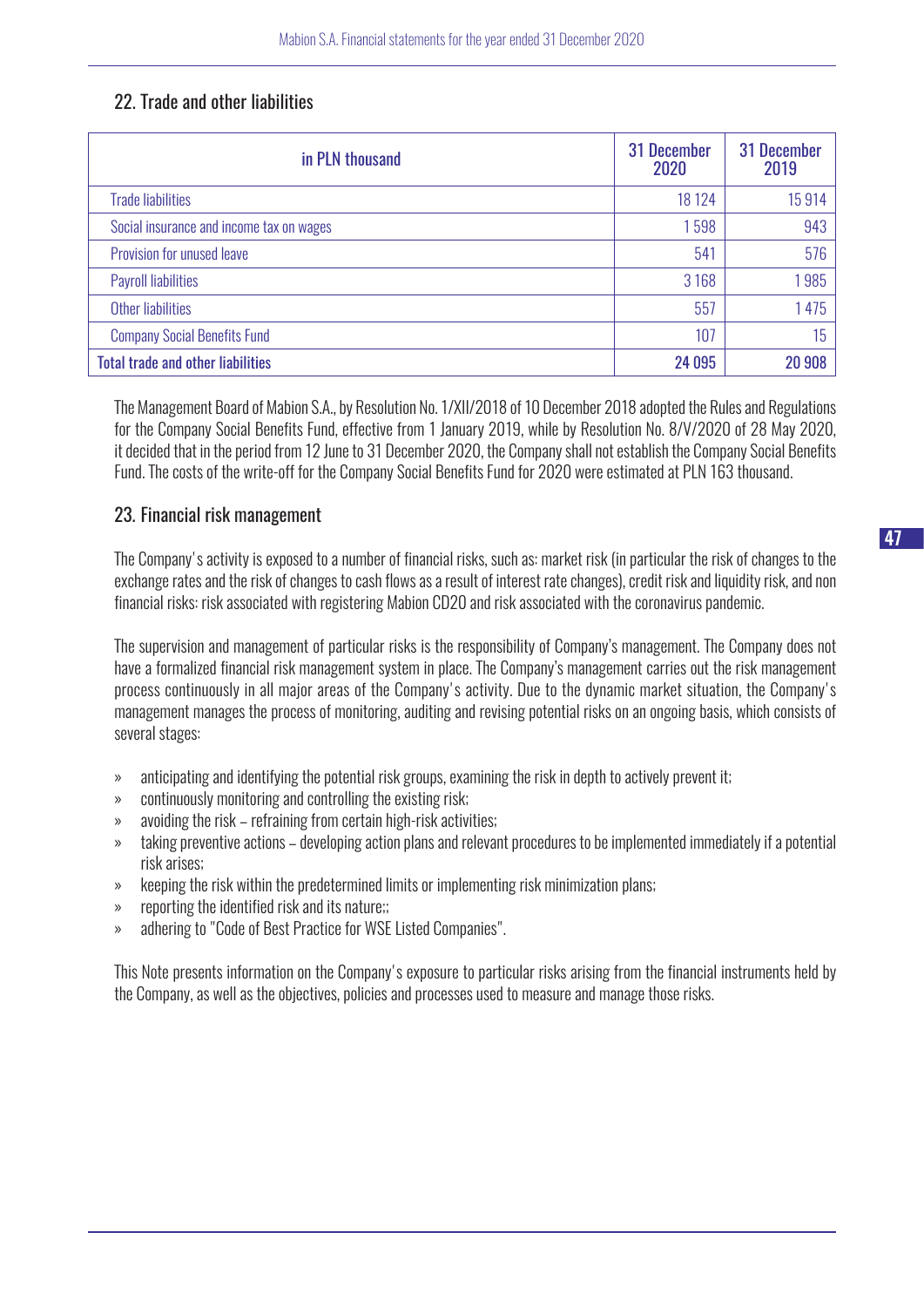| in PLN thousand                                   | 31 December<br>2020 | <b>31 December</b><br>2019 |
|---------------------------------------------------|---------------------|----------------------------|
| Financial assets measured at amortised cost       |                     |                            |
| Long-term receivables                             | 195                 | 110                        |
| <b>Trade receivables</b>                          | ۰                   | 9                          |
| Cash and cash equivalents                         | 2 3 9 5             | 27 970                     |
| <b>Total financial assets</b>                     | 2590                | 28 089                     |
| Liabilities measured at amortised cost            |                     |                            |
| Repayable advances on distribution rights         | 44 077              | 44 381                     |
| <b>Trade liabilities</b>                          | 18 124              | 15914                      |
| Accrued costs of clinical trials                  | ٠                   |                            |
| Loans and borrowings                              | 31 380              | 16 390                     |
| <b>Total financial liabilities</b>                | 93 581              | 76 685                     |
| Financial liabilities outside the scope of IFRS 9 |                     |                            |
| Lease liabilities                                 | 5 3 0 1             | 5 5 5 0                    |

The table below shows the financial instruments held by the Company and their classification according to IFRS 9:

# a) Foreign exchange risk

Repayable advances on distribution rights (funds received from distribution partners)are denominated in foreign currencies which creates a foreign exchange risk exposure until funds are utilized (i.e. returned or transferred to deferred income depending on the outcome of uncertain future events).

Part of laboratory equipment and reagents for research and development is purchased by the Company in foreign currencies, mostly in EUR and USD. Adverse currency exchange rate changes (weakening of the PLN against foreign currencies) may affect the level of the Company's investment outlays and increase the cost of research and development which may have a negative impact on the Company's financial results. The Company intends to sell its drugs in international markets (mostly in euros and US dollars), therefore the risk connected with exchange rate fluctuations is expected to be limited in the future once the drugs are commercialised.

The Company analyses the level of foreign exchange risk and the potential impact of the above changes on the results of the period on an ongoing basis. The Company's management did not deem it necessary to purchase any instruments limiting the impact of the changes arising from temporary exchange rate fluctuations on the financial results and equity.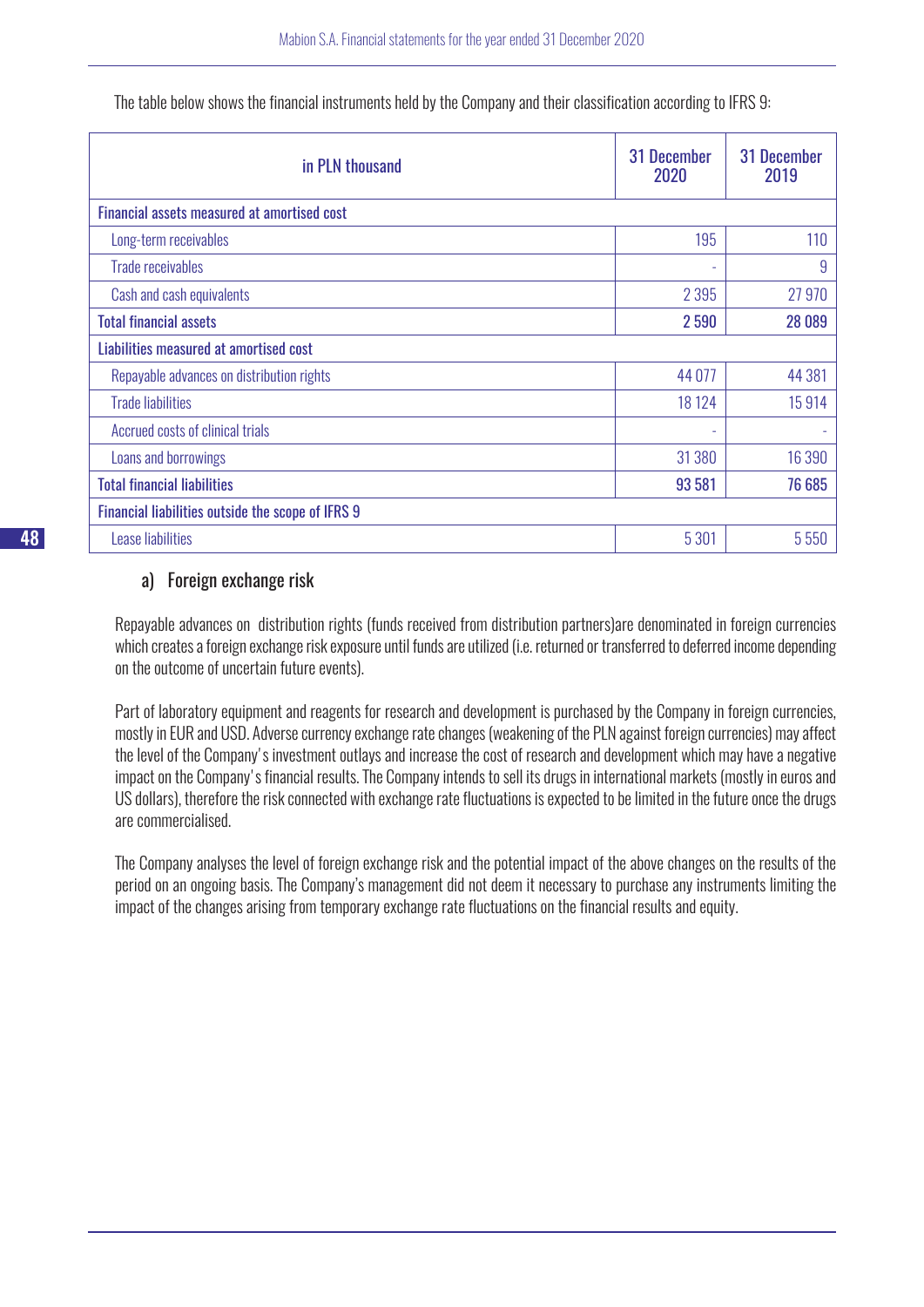|                                           | Denominated in the following foreign currencies (after translation into PLN) |            |            |                                           |  |
|-------------------------------------------|------------------------------------------------------------------------------|------------|------------|-------------------------------------------|--|
| in PLN thousand                           | <b>Total</b>                                                                 | <b>EUR</b> | <b>USD</b> | <b>Other foreign</b><br><b>currencies</b> |  |
| As at 31 December 2019                    |                                                                              |            |            |                                           |  |
| Trade receivables                         | $\theta$                                                                     | 0          | 0          | 0                                         |  |
| Cash and cash equivalents                 | 14 009                                                                       | 14         | 13979      | 16                                        |  |
| Repayable advances on distribution rights | (44381)                                                                      | (1657)     | (42724)    | 0                                         |  |
| <b>Trade liabilities</b>                  | (3385)                                                                       | (2606)     | (339)      | (440)                                     |  |
| Net exposure - assets / (liabilities)     | (33 757)                                                                     | (4249)     | (29084)    | (424)                                     |  |
| As at 31 December 2020                    |                                                                              |            |            |                                           |  |
| Trade receivables                         | 0                                                                            | O          | 0          | 0                                         |  |
| Cash and cash equivalents                 | 536                                                                          | 14         | 506        | 16                                        |  |
| Repayable advances on distribution rights | (44077)                                                                      | (1795)     | (42282)    | 0                                         |  |
| <b>Trade liabilities</b>                  | (4267)                                                                       | (3560)     | (696)      | (10)                                      |  |
| Net exposure - assets / (liabilities)     | (47808)                                                                      | (5341)     | (42 472)   | 6                                         |  |

The table below presents the Company's exposure to the risk of foreign exchange differences:

A fluctuation in foreign currency/PLN exchange rates of +/-5% was assumed to calculate the resulting increase/(decrease) in net loss. The analysis does not factor in concurrent changes of other variables, such as interest rates.

|                     |         | Denominated in the following foreign currencies (translated into PLN) |            |                                              |              |            |            |                                              |  |
|---------------------|---------|-----------------------------------------------------------------------|------------|----------------------------------------------|--------------|------------|------------|----------------------------------------------|--|
|                     | 2020    |                                                                       |            |                                              |              |            | 2019       |                                              |  |
| in PLN thousand     | Total   | <b>EUR</b>                                                            | <b>USD</b> | <b>Other</b><br>foreign<br><b>currencies</b> | <b>Total</b> | <b>EUR</b> | <b>USD</b> | <b>Other</b><br>foreign<br><b>currencies</b> |  |
| Rate increase by 5% | (2390)  | (267)                                                                 | (2124)     |                                              | (1687)       | (212)      | (1454)     | (21)                                         |  |
| Rate decrease by 5% | 2 3 9 0 | 267                                                                   | 2 1 2 4    |                                              | 687          | 212        | 1454       | 21                                           |  |

# b) Risk of cash flow changes as a result of interest rate changes

The Company has exposure to the risk of interest rate changes with respect to borrowings at variable interest rates and leases at variable interest rates. The Company regularly analyses the level of the risk of interest rate changes in order to estimate the impact of specific interest rate changes on the financial results. The Company does not have any instruments limiting the impact of changes in interest rates on its cash flows and financial results.

The table below shows the exposure to the risk of changes in cash flows due to changes in interest rates:

| in PLN thousand                       | 31 December<br>2020 | 31 December<br>2019 |
|---------------------------------------|---------------------|---------------------|
| Cash on bank accounts                 | 2 3 9 5             | 27 970              |
| Loans and borrowings                  | (31380)             | (16 390)            |
| Lease                                 | (5301)              | (5550)              |
| Net exposure - assets / (liabilities) | (34 286)            | 6 0 30              |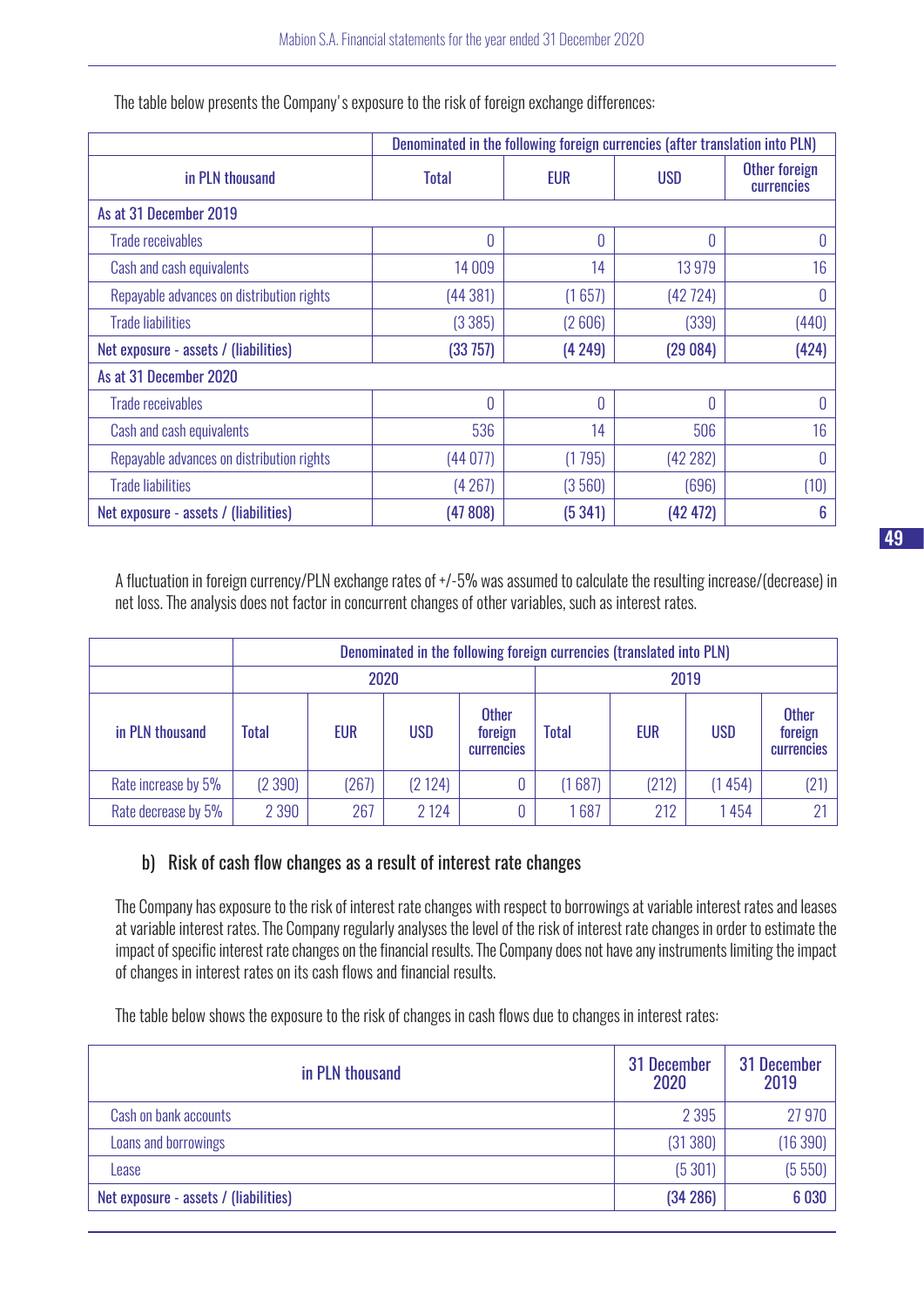The table below presents the analysis of sensitivity to the risk of interest rate changes, which the Company believes would be reasonably possible as at the balance-sheet date:

| in PLN thousand                                              | 2020  | 2019 |
|--------------------------------------------------------------|-------|------|
| Increase/(decrease) in profit/loss and equity as a result of |       |      |
| increase in interest rates by 100 bps                        | (343) |      |
| decrease in interest rates by 100 bps                        | 343   | (60) |

# c) Credit risk

Credit risk is the risk of the Company suffering financial losses because of a failure on the part of a customer or supplier who is a party to a financial instrument to fulfil their contractual obligations. The Company's credit risk mostly results from cash and cash equivalents on bank accounts. The Company's management assessed that the credit risk connected with the portfolio of trade receivables and other receivables, both being financial assets, is marginal due to the relatively low level of these balances as of each reporting date.

The table below shows the exposure to credit risk:

| in PLN thousand          | 31 December<br>2020 | 31 December<br>2019 |
|--------------------------|---------------------|---------------------|
| Long-term receivables    | 195                 | 110                 |
| <b>Trade receivables</b> | ۰                   | 9                   |
| Cash on bank accounts    | 2 3 9 5             | 27 970              |
| <b>Total exposure</b>    | 2590                | 28 089              |

Cash and cash equivalents are deposited with in Santander Bank Polska SA, a financial institution with a BBB+ Long-term Issuer Default Rating ("IDR") by Fitch Ratings with a stable outlook, and Alior Bank SA, a financial institution with a BB Long-term Issuer Default Rating ("IDR") by Fitch Ratings with a stable outlook. The Company has considerable concentration of credit risk for cash and cash equivalents, i.e. usually at least 80%-90% of the balance is held in one financial institution. However, the Company's management believes that depositing cash at banks with a stable rating considerably limits the exposure to credit risk.

Impairment losses on cash and cash equivalents have been determined individually for each balance relating to a specific financial institution. External bank ratings were used to assess credit risk. The analysis showed that these assets carried low credit risk as at the reporting date. The Company has used the simplification allowed under the standard and the impairment loss has been determined based on 12-month credit losses. The allowance calculation showed an immaterial amount of impairment loss. The entire balance of cash and cash equivalents is classified under Level 1 of the impairment model.

# d) Liquidity risk

The Company does not generate current income, and until now its operations have been financed with funds obtained from the issue of shares, shareholder loans and private offers, state grants and EU funds, and from the sales of research and development services. In addition, the Company has obtained funds to finance its operations from the sales of rights to distribute MabionCD20 (Note 19). In 2018, the Company entered into a revolving credit facility agreement for the amount of PLN 30,000 thousand (details of the agreement are described in Note 20) and as at the balance-sheet date, used PLN 15,000 thousand. The termination date of the agreement and repayment of the Loan was 17 July 2020 and on that date, the loan was repaid in full.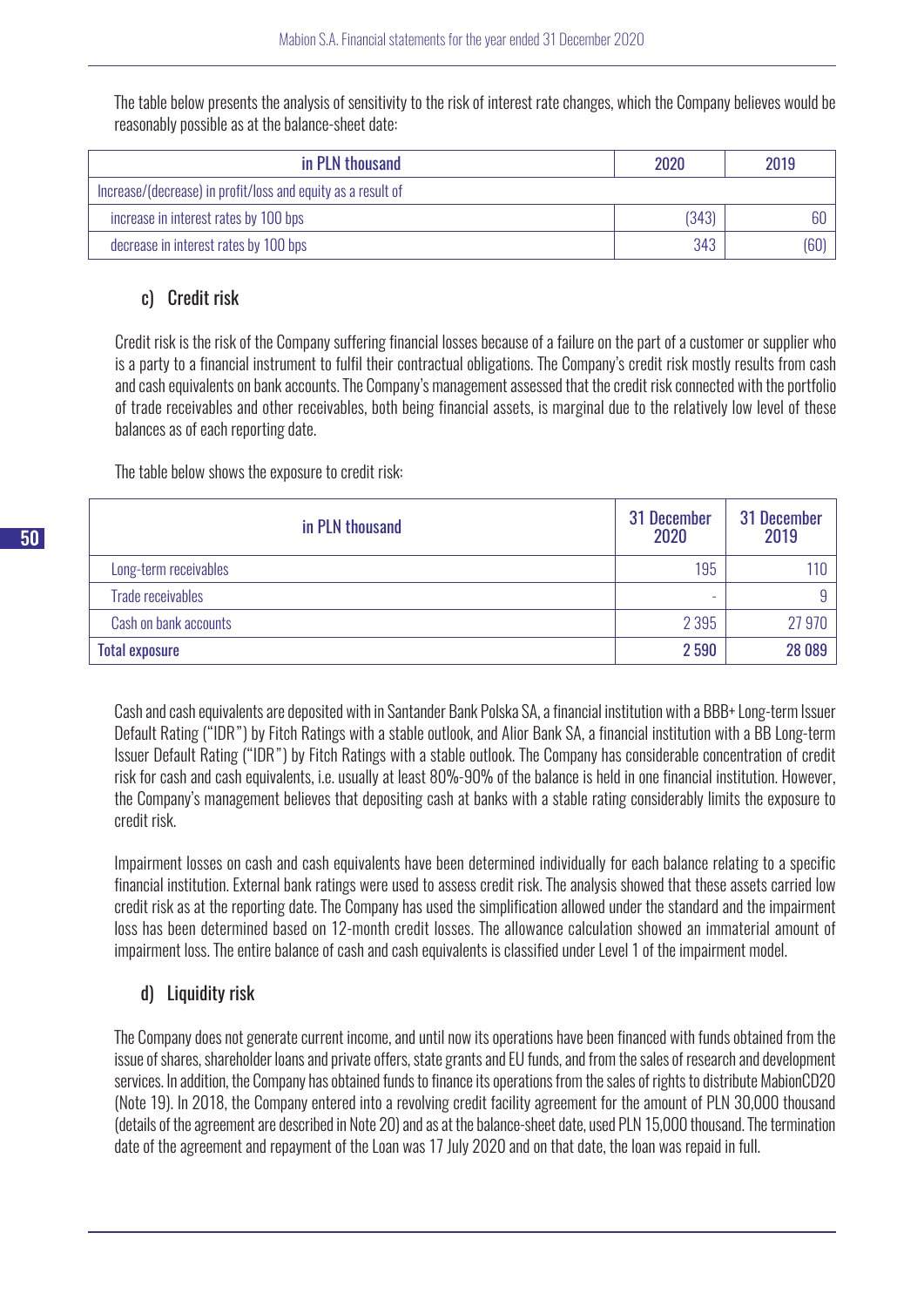On 24 October 2019, the Company entered into a loan agreement with the European Investment Bank to fund the implementation of investment and R&D projects, including the development of the Company's R&D infrastructure and production capacity, for a maximum period of 5 years from the date of disbursement of individual tranches. The amount of the Loan is EUR 30,000 thousand and may be disbursed in three tranches once certain conditions are met. The Company has taken steps to adapt the applicable agreement to the Company's current strategy for registration of the key drug, MabionCD20, including in particular the conditions for disbursing the individual tranches, as well as the schedule.

The Company actively monitors its environment as part of the prospects for obtaining new financing opportunities to cover expenses related to its basic R&D and investment activities. In particular, current activities are focused on leveraging support from the National Centre for Research and Development in the planned bridging clinical trial.

The Company's management monitors current forecasts for the Company's liquid assets and liabilities based on projected cash flows. The risk related to limited access to funding due to the global liquidity situation or the Company's financial position and the assessment of the potential for registration of the key drug MabionCD20 cannot be excluded. One should indicate here the risk related to the impossibility of changing the terms of the existing loan agreements, including with regard to the possibility of releasing individual financing tranches or further changes in the terms of the agreement with Mylan. In particular, the current situation resulting from the pandemic and its impact on capital markets should be borne in mind, as this may cause significant restrictions on sources of funding, including equity funding.

| in PLN thousand                              | <b>Carrying</b><br>amount | <b>Total</b> | <b>Under</b><br>6 months | $6 - 12$<br>months | $1 - 2$ years | $2 - 5$ years |
|----------------------------------------------|---------------------------|--------------|--------------------------|--------------------|---------------|---------------|
| As at 31 December 2019                       |                           |              |                          |                    |               |               |
| Repayable advances on<br>distribution rights | 44 381                    | 44 381       | 44 381                   | ٠                  | ٠             |               |
| <b>Trade liabilities</b>                     | 15914                     | 15914        | 15914                    |                    | ٠             |               |
| Loans and borrowings                         | 16 390                    | 17527        | 385                      | 15814              | 1328          |               |
| Lease                                        | 5 5 5 0                   | 6 3 6 3      | 1 1 0 5                  | 1216               | 1863          | 2 1 7 9       |
| <b>Total</b>                                 | 82 235                    | 84 185       | 61 785                   | 17030              | 3 1 9 1       | 2 1 7 9       |
| As at 31 December 2020                       |                           |              |                          |                    |               |               |
| Repayable advances on<br>distribution rights | 44 077                    | 44 0 77      | 44 077                   |                    | ۰             |               |
| <b>Trade liabilities</b>                     | 18 124                    | 18 124       | 17937                    | ٠                  | ٠             | 187           |
| Loans and borrowings                         | 31 380                    | 32 1 28      | 16 118                   | 15786              | 208           | 16            |
| Lease                                        | 5 3 0 1                   | 5619         | 1218                     | 1203               | 1612          | 1586          |
| <b>Total</b>                                 | 98 882                    | 99 948       | 79 350                   | 16 989             | 1820          | 1789          |

The table below presents undiscounted amounts of financial liabilities by their contractual maturities:

# e) Fair value of financial instruments measured at amortised cost

The Company does not have any financial instruments measured at fair value. For the purpose of the disclosure of the fair values in relation to the financial instruments measured at amortized cost, the Company has used the method based on the discounted cash flow.

The main items of financial instruments measured at amortized cost are: short-term bank borrowings, refundable prepayments for distribution rights, shareholders loan and secured borrowings.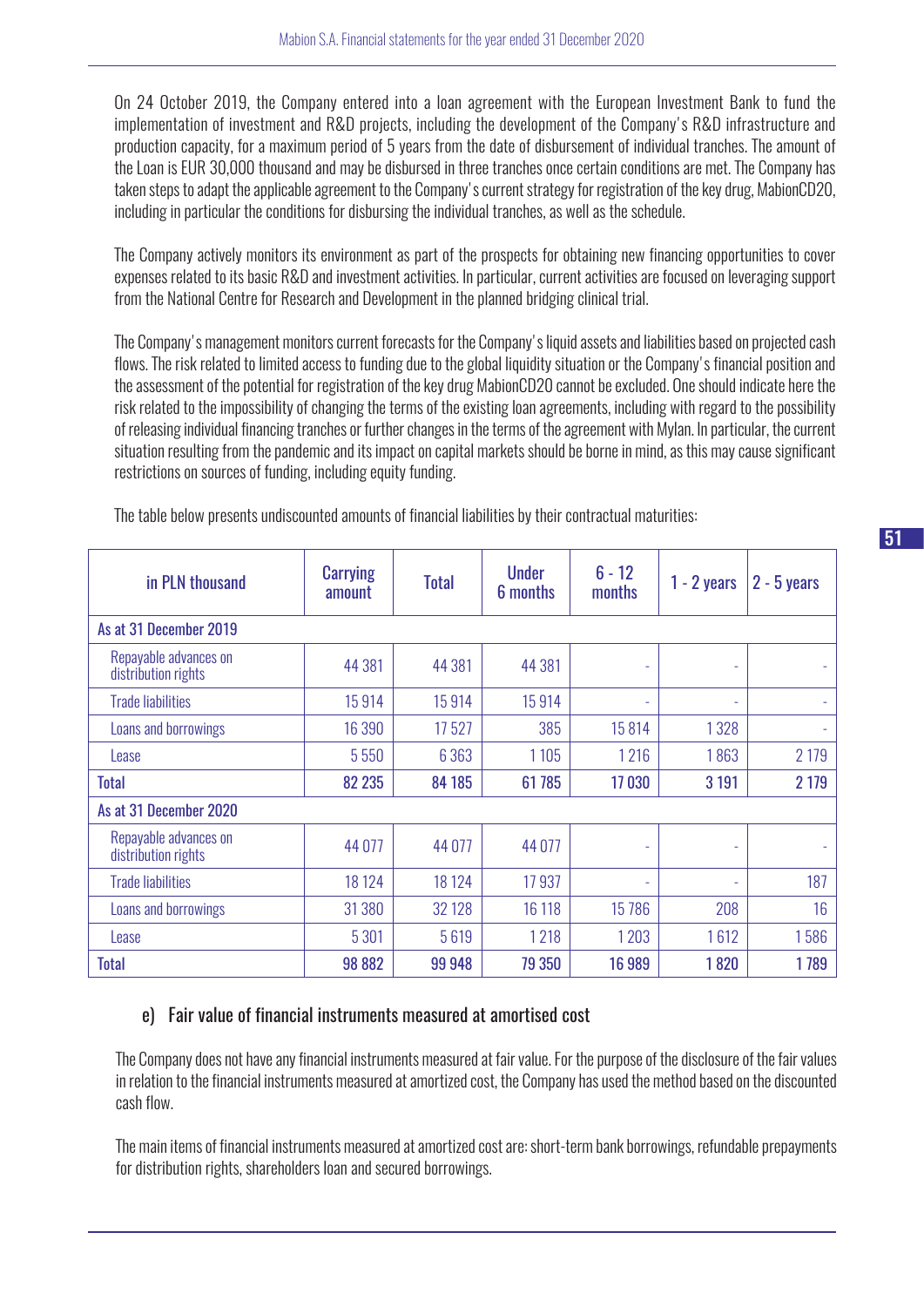The Company's management assessed that the fair value of these items approximates or equals their carrying values. The fair value measurements are classified into the level 2 fair value hierarchy (i.e. inputs other than quoted prices that are observable either directly or indirectly). The main input used to determine fair value of the bank borrowing is the current market interest rate of similar instruments of 3.92%. The fair value of the liability resulting from the repayable advances on distribution equal the carrying amount which is an amount payable on demand.

# f) Risk related to the registration of Mabion CD20

Each case of registration of a biosimilar medicine is considered individually by market regulators, so the scope of requirements for technology, documentation, analysis and clinical development is not strictly defined. Therefore, it is not possible to precisely predict the scope and course of the research and development process and to accurately estimate the cost of development.

It cannot be ruled out that the actual costs of manufacturing and marketing of developed drugs (including MabionCD20) will be significantly higher than currently assumed. A significant increase in the costs of production and introduction of the developed drugs to the market may adversely affect the financial results achieved by the Company.

Industry dynamics, both in respect of the regulations which are being formed and the technologies which arise and are constantly being enhanced, may lead, among other things, to the following direct reasons for underestimating the costs of medicine development and launch, which applies also to MabionCD20:

- » amendments to the regulations concerning the production of medicines and the need to use more expensive technological solutions or creating entirely new ones;
- » increase in the costs of purchase of raw materials and materials used to manufacture medicines, following from the market conditions or new guidelines;
- » amendments to regulations concerning the scope of analyses needed to characterise the product, e.g. the need to perform additional costly analyses or develop new analytical methods or tools;
- » increasing requirements concerning registration documentation, e.g. the need to perform additional trials or studies.

The company, while developing its regulatory strategy for MabionCD20 on a 500L scale, from the very beginning had identified numerous risks that may affect the registration process and, consequently, the deadline for marketing MabionCD20 in Europe. Such factors include regulatory issues (e.g. misinterpretation of guidelines), organisational issues (e.g. inability to respond to the regulator within a specific timeframe, lack of specific data and analytical or manufacturing results, etc.) or quality issues (failure to achieve specific quality parameters for the drug). The ongoing monitoring and preventive actions undertaken by the Company were aimed at minimising the risk factors indicated.

The original regulatory strategy was to obtain a marketing authorisation for the drug produced in a small-scale process (500L), and then to submit a variation to change it to a large, commercial scale authorisation. On 16 March 2020, the regulatory strategy was changed to a new one, to obtain a marketing authorisation for a drug directly as part of a large commercial scale. The scope and format of the new applications will be first consulted with representatives of the EMA under the scientific advice procedure, in order to adapt them to the Agency's expectations, which will streamline the registration procedure of the large, target scale application. In the opinion of the Company's Management Board, the change in the strategy is the most optimal path in terms of both cost and time for the registration of the product coming from the large-scale process and the possibility of commercialising MabionCD20 in the European Union.

Although the registration process is carried out in accordance with the adopted regulations and in line with specific guidelines, the regulators (both the EMA and the FDA) have a number of tools at their disposal which provide them with considerable decision-making freedom and the possibility of individual adaptation of solutions to the needs occurring in the regulator's assessment in a given registration procedure. The process of registration and authorisation of a medicine is multi-stage, which the final position of the regulator being developed throghout the whole process. Even if the regulator provides guidance and guidelines on the shape and scope of the data currently required, it cannot be ruled out that additional requirements for product approval may arise in the future.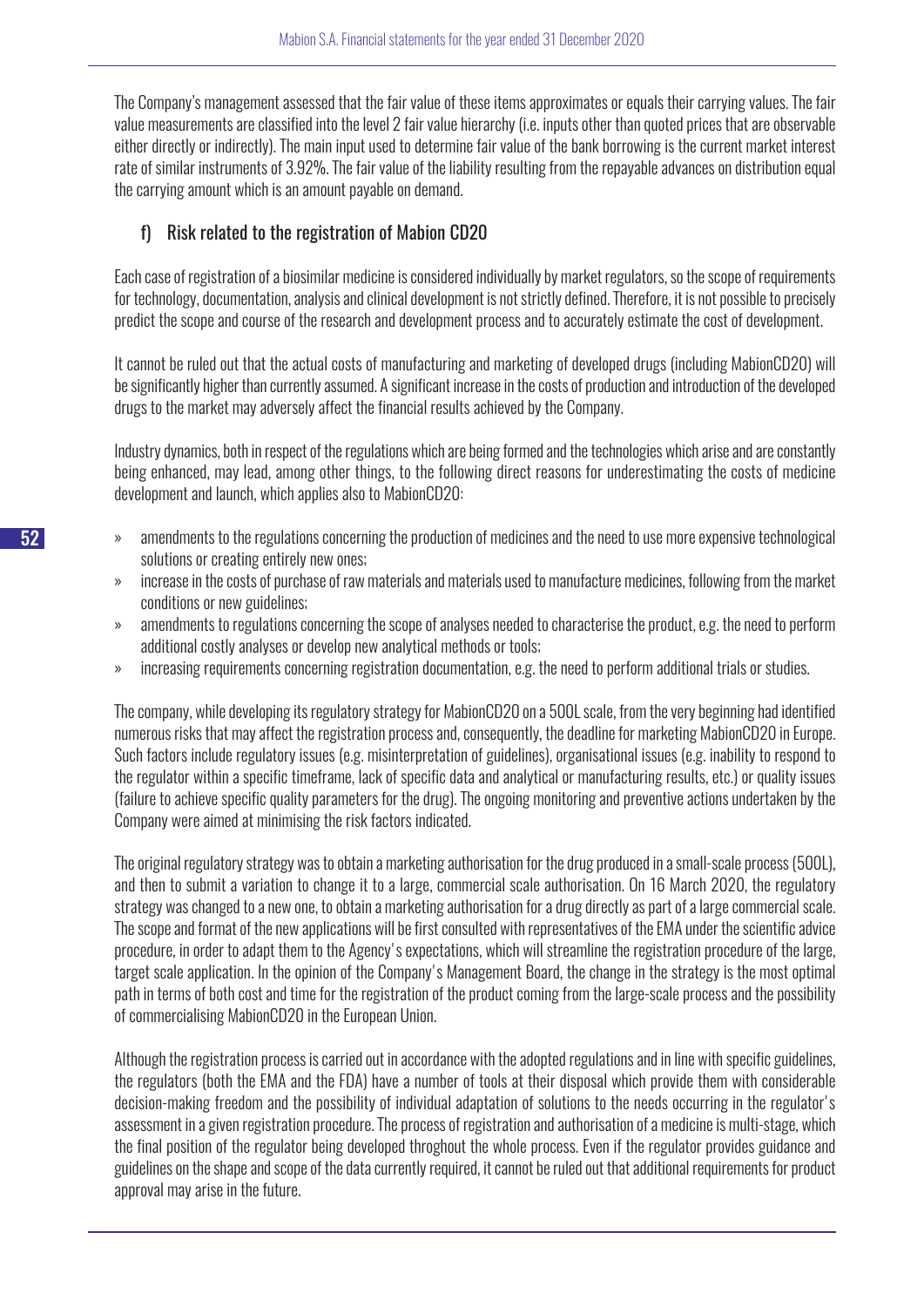# g) Risk related to COVID-19 pandemic

In connection with the WHO (World Health Organization) announcement of the COVID-19 coronavirus pandemic worldwide, additional financial risks have been identified in relation to the liquidity disruption in the markets resulting from the spread of the COVID-19 virus and the consequent possible restriction of the Company's access to funding. In addition, potential shifts in administrative processes cannot be ruled out, including both in the area of decisions of the authorities regulating the authorisation of medicinal products and in the area of decisions of public authorities awarding and accounting for grants and subsidies or VAT refunds. At the time of submission of the statements, no information on the changes in the ongoing processes was received from these authorities.

In view of the persistent pandemic, there may be a risk of delays or suspension of work for an indefinite period of time resulting from the actual or potential constraints and restrictions indicated below:

- » limited staff availability (quarantine, childcare in the event of school closures, risk of illness);
- » limited mobility of the Company's employees suspension of the participation of the Company's representatives in meetings and conferences, both foreign and domestic;
- » suspension of meetings with external companies, including consultants;
- » delays in deliveries resulting in the inability to conduct certain processes in the Company;
- » possibility of plant closure in order to limit the possible virus spread.

All the above mentioned phenomena may have a direct impact on the financial situation of the Company.

At the time of publication of these statements, this work is proceeding smoothly, according to the schedules, and there were no delays in delivery of components, materials, machinery or equipment.

The above-mentioned risks in individual areas remain particularly relevant in view of the third wave of the epidemic. To prevent or minimise the above-mentioned risks, the Company's Management Board has continuously monitored and continues to monitor both the global situation and the course of cooperation with counterparties as well as the Company's internal situation, trying to adapt the Company's plans and strategy to the epidemic situation and the risks and their evolution occurring in the areas described above. In the event of significant new circumstances related to SARS-CoV-2 coronavirus pandemic and affecting the operations, the Company will introduce appropriate solutions, also complying with all applicable administrative decisions.

# 24. Related party transactions

The shareholders' structure is disclosed in Note 17. There is no direct or ultimate controlling party in the Company.

In the period covered by these financial statements the Company has not recorded neither sales to nor purchases from the related parties on conditions other than arm's length terms.

Services contracted previously with Celon Pharma S.A. related to the development of a drug production process or drug prototypes for use by Celon Pharma S.A. has been deferred by mutual consent into future periods due to extraordinary workload relating to completion of research and development of MabionCD20. The amounts of advances received from Celon Pharma S.A. for the performance of the service are shown in Note 18. Neither in the financial year nor in the comparative period was any revenue recognised for the provision of services to Celon Pharma S.A.

In 2020, the Company incurred borrowings from shareholders and related parties. The balance of borrowings from shareholders and related parties as at 31 December 2020 is PLN 30,389 thousand – the principal: PLN 30,000 thousand, interest: PLN 389 thousand). In 2019, the Company did not incur any borrowings from shareholders and related parties – the balance of borrowings from shareholders and related parties as at 31 December 2019 was PLN 0.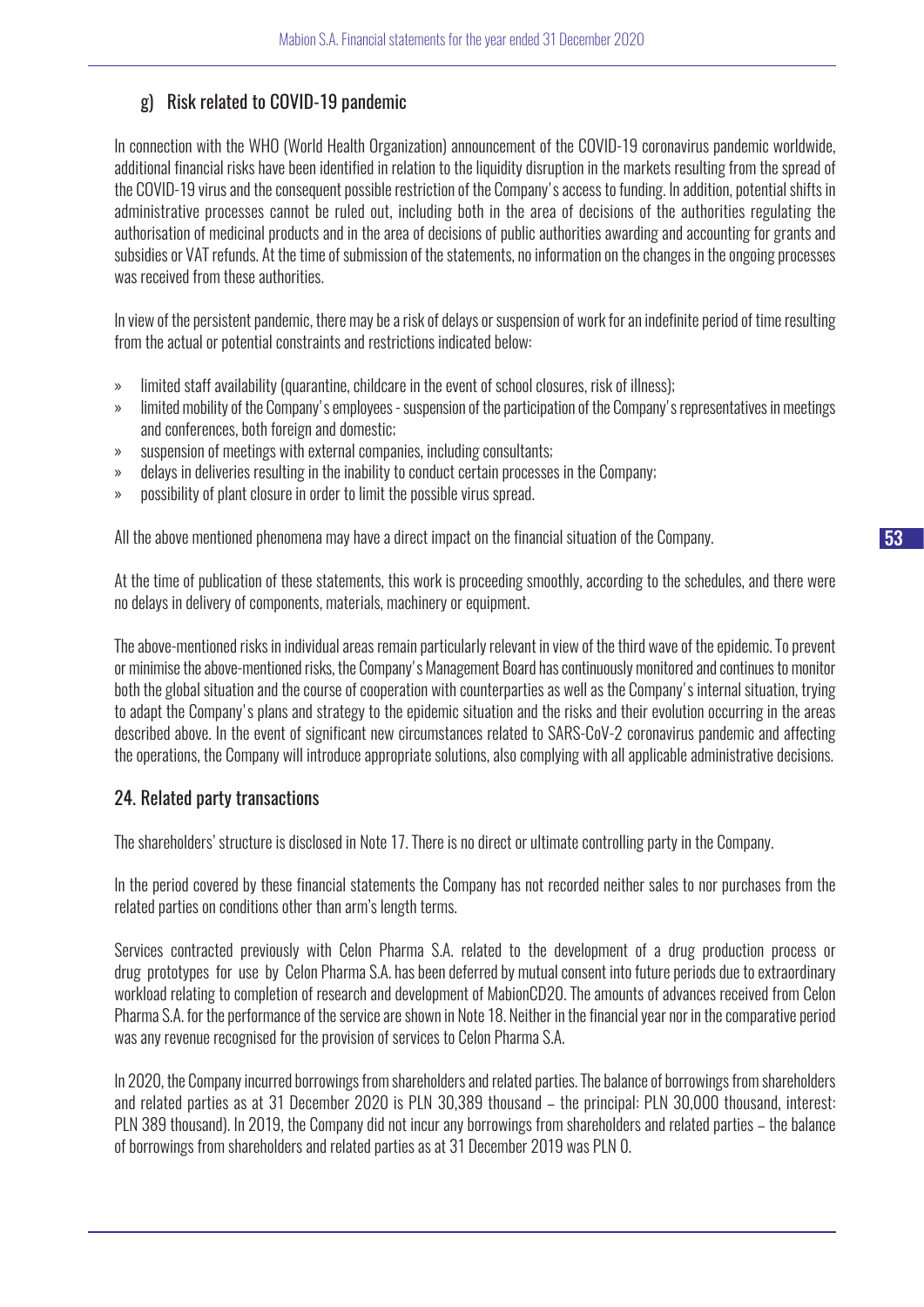In the reporting period ended 31 December 2019, the free of charge surety granted by Glatton Sp. z o.o. to the Company in 2018, in the amount up to PLN 45,000 thousand, was in force. The surety relates to the revolving credit agreement of 17 July 2018 concluded with Santander Bank Polska S.A. (formerly Bank Zachodni WBK S.A.) for a period of two years, to finance the Company's operations. In 2020, the Company signed an agreement on market terms which governs the rules for the repayable nature of the surety granted. The consideration for Glatton Sp. z o.o. providing collateral for the loan in the form of a guarantee amounted to PLN 245 thousand and was recognised as costs for the reporting period. As the loan granted by Santander Bank Polska has been repaid, the surety agreement ceased to be in force on 16 July 2020.

#### Key management remuneration (including share-based payment and remuneration)

The remuneration of members of the key management staff of the Company and its Supervisory Board is presented below:

In the item "Remuneration of Management Board members", the Company presents both remuneration under employment contracts and appointment.

| in PLN thousand                                  | 2020                     | 2019 |
|--------------------------------------------------|--------------------------|------|
| <b>Remuneration of Supervisory Board members</b> | 455                      | 483  |
| <b>Remuneration of Management Board members</b>  | 1804                     | 1446 |
| Share-based payments                             | (16)                     | 5    |
| Severance pay                                    | ۰                        | 135  |
| Awards                                           |                          | 200  |
| <b>Compensation for non-competition</b>          | $\overline{\phantom{a}}$ | 290  |
| Provisions for awards                            | 52                       | 218  |
| <b>Total short-term compensation</b>             | 2 2 9 5                  | 2777 |

On 16 March 2020, Mr. Dirk Kreder tendered his resignation as Member of the Supervisory Board of the Company, and at the same time the Supervisory Board of the Company adopted a resolution on that day to appoint him as President of the Management Board of the Company as of 16 March 2020. On the same day, Mr. Maciej Wieczorek tendered his resignation from the position of Chairman of the Company's Supervisory Board. Mr. Maciej Wieczorek continues to serve as Member of the Supervisory Board. Simultaneously, the Supervisory Board of the Company adopted a resolution to elect Mr. Krzysztof Kaczmarczyk as Chairman of the Supervisory Board. Furthermore, on that day Mr. Józef Banach tendered his resignation from the position of Deputy Chairman of the Supervisory Board. Mr. Józef Banach continues to act as Member of the Supervisory Board. At the same time, the Company's Supervisory Board adopted a resolution to elect Mr. Maciej Wieczorek as Deputy Chairman of the Supervisory Board.

On 15 June 2020, the Ordinary General Meeting of the Company adopted resolutions on the appointment of following persons as Members of the Supervisory Board for the second joint term of office: Mr. Józef Banach, Mr. David John James, Mr. Krzysztof Kaczmarczyk, Mr. Robert Koński, Mr. Jacek Nowak, Mr. Tadeusz Pietrucha, Mr. Adam Pietruszkiewicz and Mr. Maciej Wieczorek. The resolutions came into force on 16 June 2020.

On 31 August 2020, Mr. Jarosław Walczak submitted a statement of resignation from the position of Member of the Company's Management Board as of the date of submission. Mr. Jarosław Walczak did not indicate reasons for his resignation. The Company informed that the resignation of Mr. Jarosław Walczak was part of the reorganization of work in the Management Board of the Company initiated in March 2020 and consisting in delegation of responsibilities in the area of supervision of the regulatory area (pharmaceutical regulations, clinical trials regulations, supervision of drug registration) within the Management Board directly to the President of the Management Board, Mr. Dirk Kreder.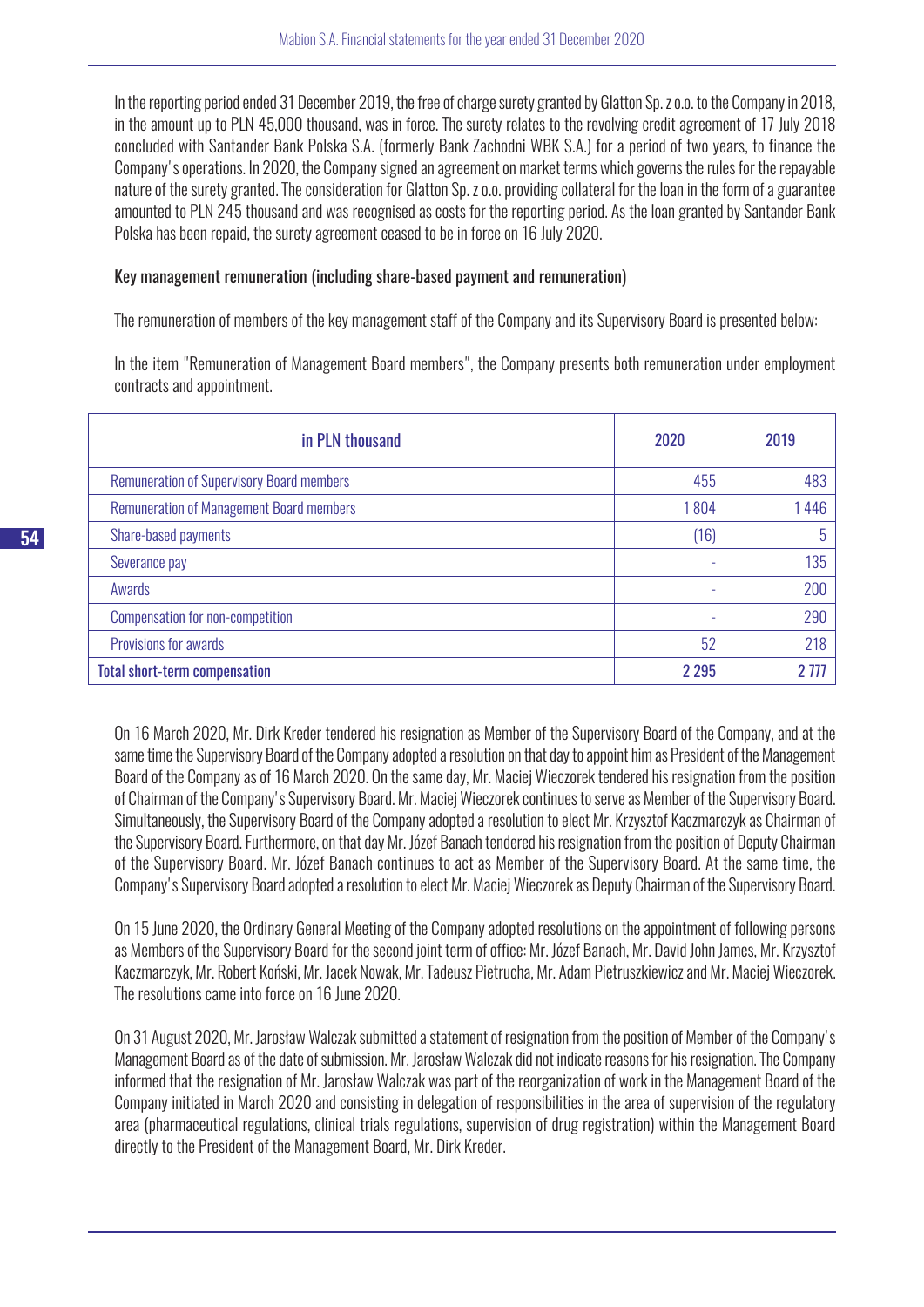On 16 September 2020, the Supervisory Board of the Company adopted a resolution to delegate a Member of the Supervisory Board, Mr. Adam Pietruszkiewicz, to perform duties of Member of the Management Board. The period of delegation specified in the Supervisory Board resolution was from 17 September 2020 to 17 December 2020.

On 25 January 2021 (an event after the balance-sheet date), the Supervisory Board of the Company adopted another resolution on delegating a Member of the Supervisory Board, Mr. Adam Pietruszkiewicz, to perform duties of Member of the Management Board of the Company. The period of delegation specified in the resolution of the Supervisory Board was from 25 January 2021 to 25 April 2021. On 3 March 2021, Mr. Adam Pietruszkiewicz tendered his resignation from the membership of the Supervisory Board of the Company. Simultaneously, on the same day the Supervisory Board of Mabion S.A. adopted a resolution to appoint Mr. Adam Pietruszkiewicz as Member of the Management Board of the Company effective as of 3 March 2021.

On 9 February 2021 (an event after the balance-sheet date), Mr. Tadeusz Pietrucha tendered his resignation as Member of the Company's Supervisory Board with effect as of 23 February 2021. On 23 February 2021, the Extraordinary General Meeting of the Company adopted a resolution on dismissal of Mr. Jacek Nowak from the composition of the Supervisory Board of the Company and a resolution on appointing Mr. Wojciech Wośko and Mr. Sławomir Kościak to the Supervisory Board of the Company for the second joint term of office. The resolutions of the Extraordinary General Meeting of the Company came into force on the date of their adoption.

# 25. Earnings / (Loss) per share

Basic earnings/loss per share are calculated by dividing the Company's result by the weighted average number of ordinary shares issued during the year, including shares issued but not yet registered.

|                                                                  | 2020        | 2019    |
|------------------------------------------------------------------|-------------|---------|
| Net loss in PLN thousand                                         | $(55\,772)$ | (63738) |
| Weighted average number of ordinary shares issued (in thousands) | 13722       | 13722   |
| Basic loss per 1 share (in PLN per 1 share)                      | (4,06)      | (4,64)  |

The weighted average number of shares used to calculate diluted earnings per share the same as for the basic earnings per share, as there are no diluted shares.

# 26. Contingent liabilities and contractual obligations

# a) Contractual obligations

As at 31 December 2020 (and as at 31 December 2019), there exists a contractual obligation of the Company regarding the acquisition of property, plant and equipment, towards IMA S.p.A. with its registered office in Italy (IMA) arising from the performance of certain conditions provided for in the agreement, pursuant to which IMA undertakes to manufacture for the Company a packaging line - a device intended for the purposes of the "Expansion of the Research and Development Centre of Mabion S.A. – research on a new generation of medicines" (CBR) under Measure 2.1 Support for investment in R&D infrastructure of enterprises of the Operational Programme Intelligent Development 2014-2020 co-financed by the European Regional Development Fund. The value of the liability as at the balance-sheet date amounts to EUR 1,373 thousand (as at 31 December 2019, it amounted to EUR 1,373 thousand).

# b) Contingent liabilities

The Company was not a party to any litigation, regulatory actions or arbitration which is expected by management to have a material adverse effect on the Company's financial position or operations and/or cash flow.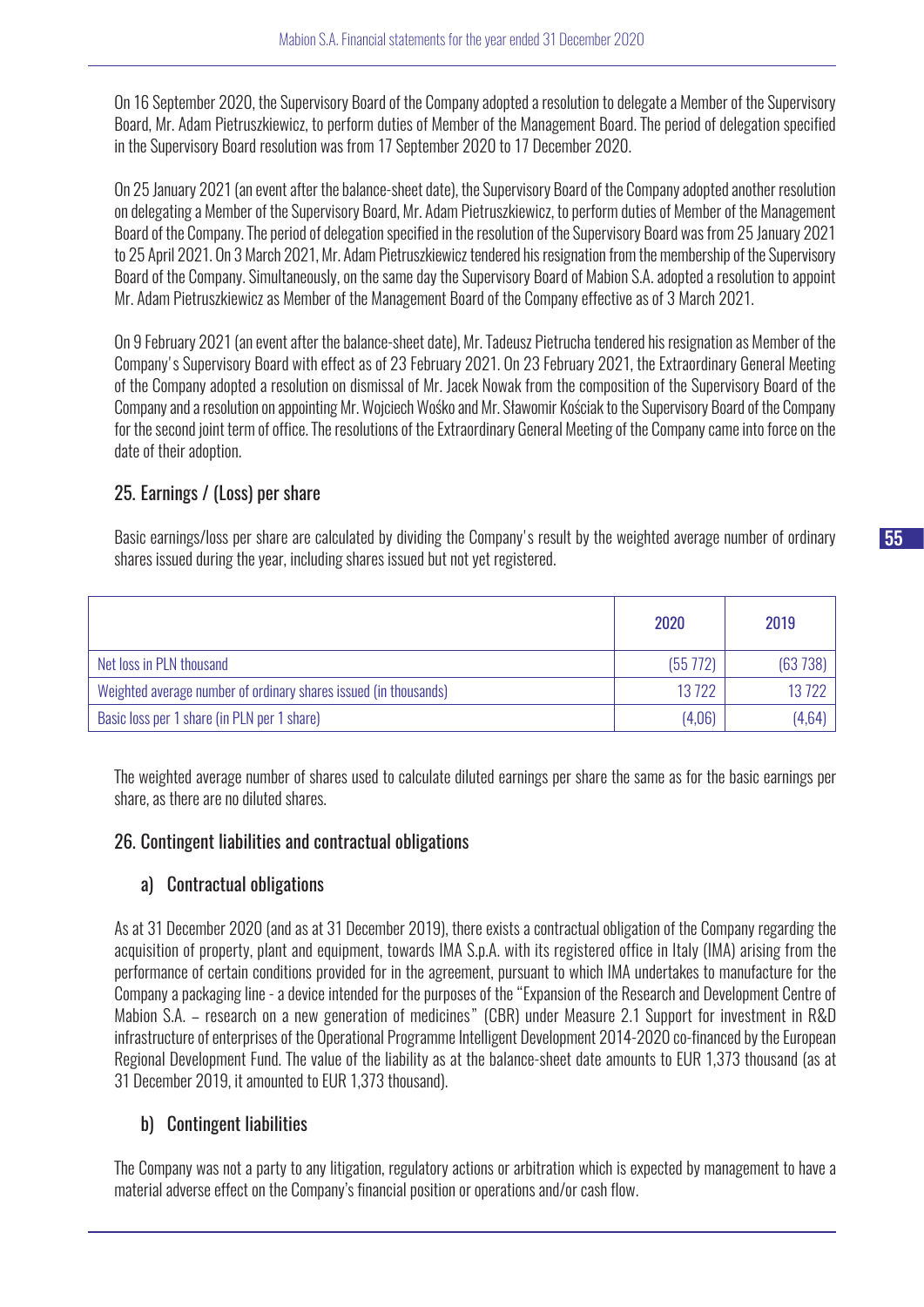# 27. Events after the balance sheet date

On 25 January 2021, the Supervisory Board of the Company adopted a resolution to delegate a Member of the Supervisory Board, Mr. Adam Pietruszkiewicz, to act as Member of the Management Board of the Company. The period of delegation specified in the resolution of the Supervisory Board was to last from 25 January 2021 to 25 April 2021.

On 27 January 2021, on the basis of an in-depth analysis of the needs and estimated benefits for the Company, the Company's Management Board adopted a new long-term strategy for financing the Company's operations. The strategy covers the Company's overall capital needs which has to be fulfilled in order to carry out all activities which, in the opinion of the Company's Management Board, are necessary to complete the registration of MabionCD20 with the EMA and to start selling MabionCD20, which will allow the Company to generate operating cash flows. The arrangements for the Company's financing strategy have been positively reviewed by the Company's Supervisory Board. The adopted financial strategy consists of parallel processes: commencement of activities aimed at acquiring a strategic investor and two issues of the Company's shares.The financial strategy is described in more detail in Note 3 in these financial statements and more extensively, in the Directors' Report of Mabion S.A. for 2020.

On 5 February 2021, the Company entered into borrowing agreement with Twiti Investments Ltd. - a related party and shareholder holding 17.33% of the Company's share capital (Lender) for a total amount of up to PLN 10,000 thousand (Borrowing). The Company's Supervisory Board approved the conclusion of the Borrowing Agreement. The Borrowing may be disbursed in tranches, in amounts and on dates agreed by the parties in a separate disbursement schedule, with the Lender disbursing each tranche at the written request of the Borrower. The Borrowing Agreement does not specify the purpose of the funds, however, it is the Company's intention to use the funds to cover current expenses. The interest rate on the Borrowing has been agreed on an arm's length basis as a variable interest rate based on WIBOR 3M plus a margin. Under the agreement, the Borrowing could be repaid by way of conversion into ordinary bearer shares of U series, or in cash no later than on 31 December 2021 (depending on the arrangements made by the parties to the agreement). The arrangements referred to above represented a further step in the implementation of the declaration of support for the Company by key shareholders made in the letters of support submitted to the Company.

On 9 February 2021, Mr. Tadeusz Pietrucha tendered his resignation as Member of the Supervisory Board of the Company effective as of 23 February 2021. Mr. Tadeusz Pietrucha did not indicate the reasons for his resignation.

On 23 February 2021, the Extraordinary General Meeting of the Company adopted a resolution on dismissal of Mr. Jacek Nowak from the composition of the Supervisory Board of the Company. Furthermore, on the same day, the Extraordinary General Meeting of the Company adopted resolutions on appointment of Mr. Wojciech Wośko and Mr. Sławomir Kościak to the Supervisory Board of the Company for the second joint term of office.

On 23 February 2021, the Extraordinary General Meeting of the Company adopted resolutions on increasing the Company's share capital by way of an issue of U series ordinary bearer shares, on depriving the existing shareholders in full of the preemptive right to all U series shares, on applying for admission and introduction of the U series shares and rights to U series shares to trading on the regulated market operated by the Warsaw Stock Exchange, on dematerialisation of the U series shares and rights to U series shares, on the authorisation to conclude an agreement on registration of the U series shares and rights to U series shares at the securities depositary, and on amending the Company's Articles of Association by changing the Company's area of business (Polish Classification of Business Activity of 2007).

On 3 March 2021, the Company entered into a framework agreement (Framework Agreement) with Novavax, Inc. based in the United States (Novavax), pursuant to which the Company, with the participation of Novavax, will undertake activities related to the technology transfer related to the manufacturing process of the vaccine candidate antigen for COVID-19 under the working name of NVX-CoV2373 and will carry out technical testing of the process on a commercial scale at the Company's plant. The Framework Agreement is valid until 31 December 2023. With the conclusion of the Framework Agreement, the parties agreed on the scope and budget of the work commissioned to the Company to carry out the technology transfer and production of technical batches of the NVX-CoV2373 protein antigen. These are standard activities when starting cooperation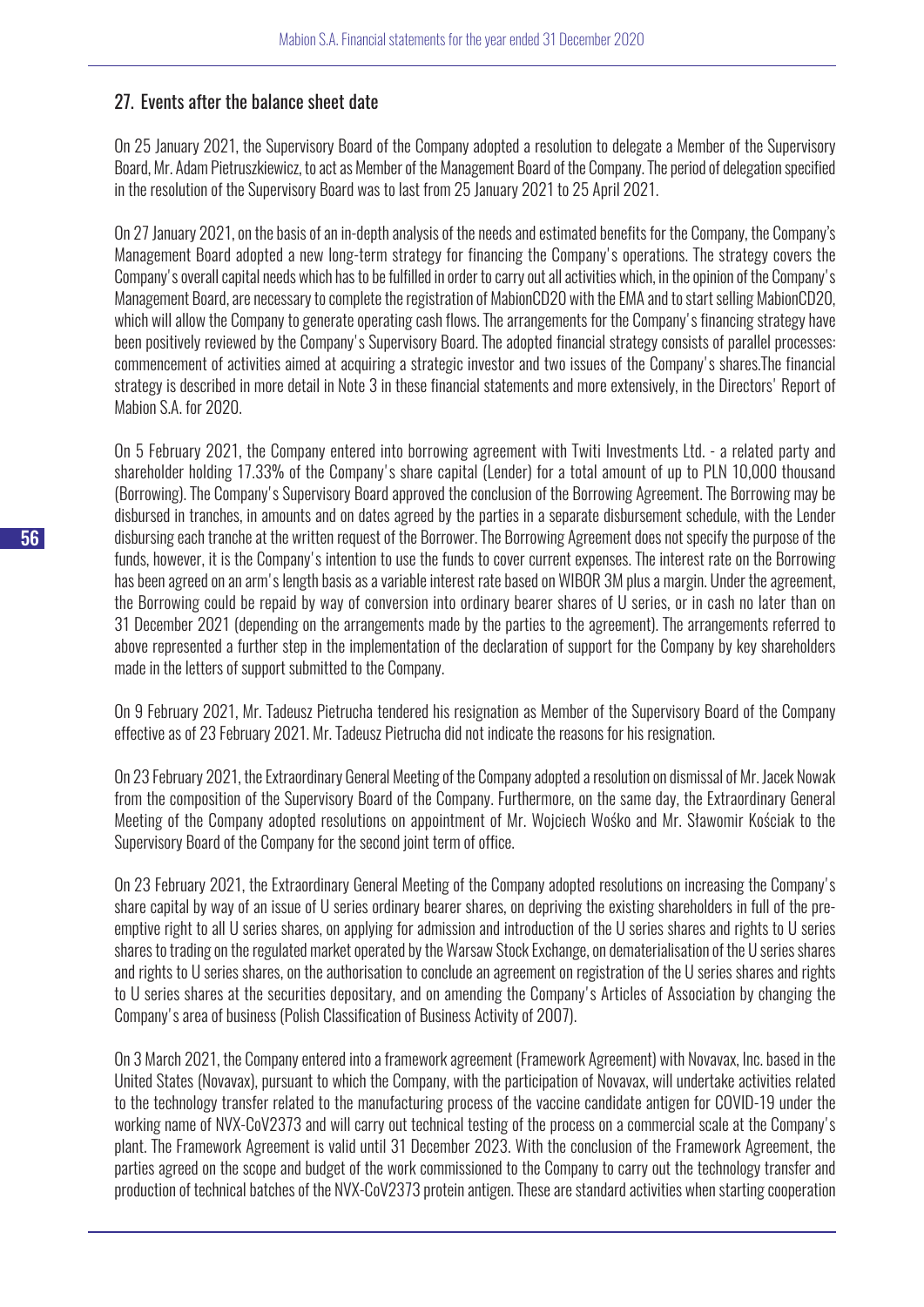in the field of contract manufacturing. The scope of contracted work under the first order includes technology transfer from Novavax to the Company. In addition, it includes: qualification of analytical methods after the transfer, including implementation of the transferred methods and documentation related to the manufacturing process into the Company's quality system, production of one technical batch and one test batch, being a confirmation of repeatability in batch production, of the product in the Company's plant. The Company estimates that no significant expenditure is required to complete the first order. The production of the technical batch will be funded by the non-refundable consideration the Company will receive from Novavax in connection with the first order. To the best of the Company's knowledge and estimation, the technology transfer process and its verification will be completed in the first half of 2021.

At the same time, the Company informed that it has terminated its collaboration with Vaxine Pty Ltd. with whom the Management Board entered into an agreement on 29 October 2020 governing the transfer of biological materials from Vaxine to the Company for the purpose of conducting exploratory research in the Company's laboratories on the SARS-CoV-2 vaccine antigen under a previously concluded Memorandum of Understanding (MoU) for collaboration on the Covax-19™ product.

On 3 March 2021, the Company entered into an agreement with Polski Fundusz Rozwoju S.A. (PFR) regarding the boundary conditions for PFR's investment of up to PLN 40,000 thousand (PFR Investment and MoU) for the purpose of increasing the Company's production capacity, in particular for the purposes of the Company's potential broader cooperation with Novavax, Inc. regarding serial production of the vaccine for COVID-19, which is currently undergoing registration at the European Medicines Agency. It is the intention of the parties that PFR investment takes the form of (I) an interest-bearing three-year borrowing (or bond issue) granted to the Company up to the amount of PLN 30,000 thousand (Debt Investment) and (II) taking up shares of the Company up to the amount of PLN 10,000 thousand (Equity Investment). The PFR Equity Investment was implemented through the issue of U shares carried out in March 2021 pursuant to a resolution of the Extraordinary General Meeting of the Company of 23 February 2021. The PFR Debt Investment will be conditional on the Company signing a manufacturing agreement with Novavax, Inc. providing for certain net revenues of the Company from the implementation of the agreement and, in addition, the Debt Investment will be effected subject to the fulfilment of conditions precedent in the form of, inter alia, raising additional financing from the issue of the Company's U series shares, the preparation of and reaching an agreement by the parties as to the terms of the transaction documentation, and the establishment or submission of applications for the establishment of possible collateral.

On 3 March 2021. Mr Adam Pietruszkiewicz resigned from his membership of the Company's Supervisory Board. Simultaneously, the Supervisory Board of Mabion S.A. on the same day adopted a resolution to appoint Mr Adam Pietruszkiewicz as a Member of the Management Board of the Company as of 3 March 2021.

On 4 March 2021, the Management Board of Mabion S.A. entered into a conditional share placement agreement with mBank S.A. and announced that the Company had commenced the book-building process by way of a private placement of up to 2,430,554 U series ordinary bearer shares issued by the Company. The offering of the New Issue Shares is conducted on the terms set out in Resolution No. 4/II/2021 of the Extraordinary General Meeting of the Company of 23 February 2021. (Issue Resolution) and in the Resolution of the Management Board of 3 March 2021 on the determination of the principles of offering, book-building process, subscription, taking-up and allotment of U series shares and the principles of book-building process for these shares, adoption of agreement templates for taking up U series shares (U series shares subscription agreements) and consent for Mabion S.A. to conclude a placement agreement for the purposes of the offering and subscription of U series shares ("Management Board Resolution").

On 9 March 2021, upon completion of the accelerated book-building process for U series shares, the Management Board of Mabion S.A. determined that the issue price of the Company's U series shares would be PLN 55.00 per share and that the Company would make subscription offers to investors covering a total of 2,430,554 U series shares.

As part of the issue of the U series shares, the Mabion S.A. entered into agreements with investors to take up all (i.e. 2 430 554) S series ordinary bearer shares of the Company. As part of the offering, U shares were taken up for by 65 investors. The subscription value, understood as the product of the number of U series shares taken up and the issue price of the U series shares, amounted to PLN 133,680 thousand. The required cash contributions to cover all U Series Shares were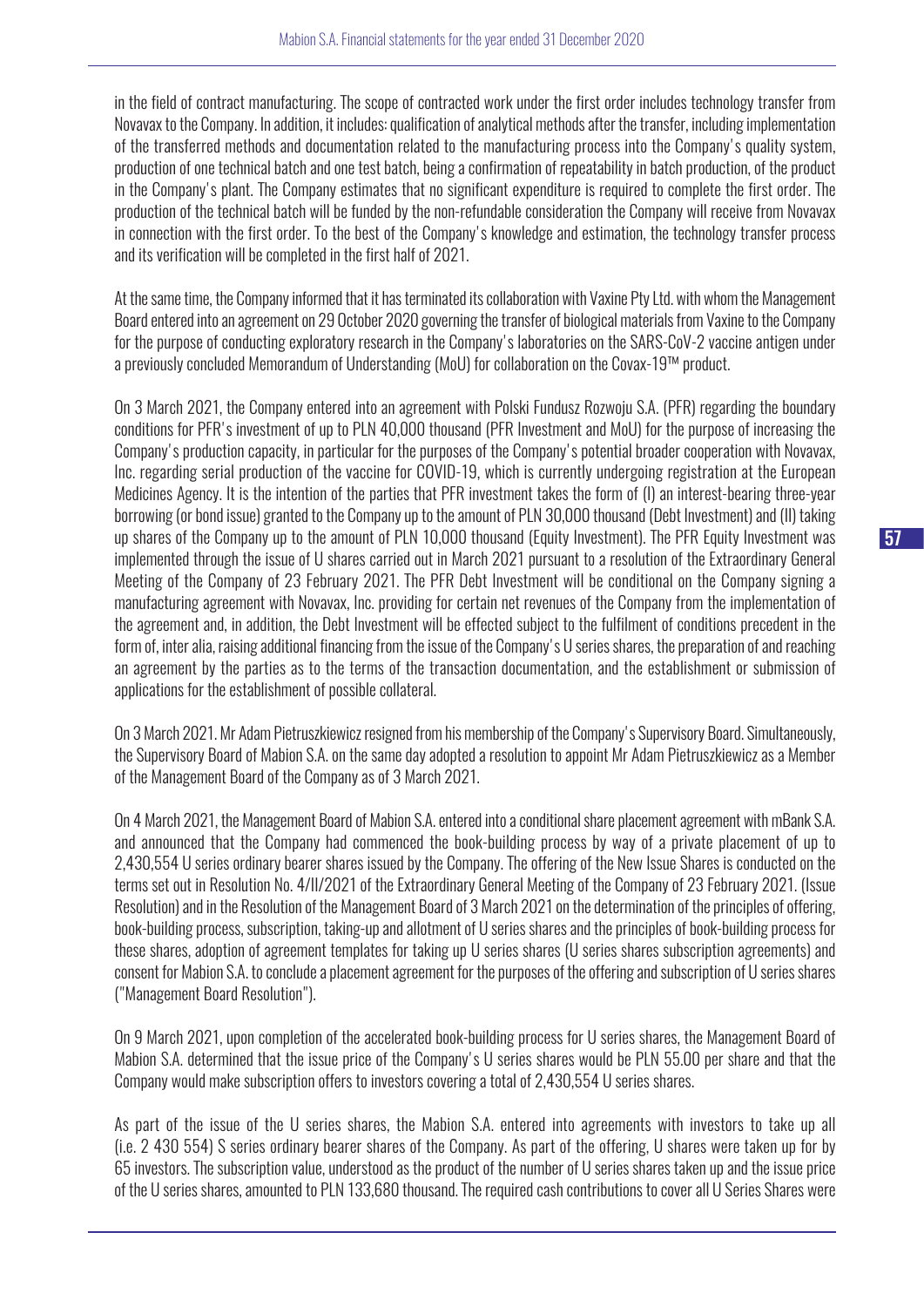made in entirety, whereby the Company made: (i) a contractual set-off of the entire claim against Glatton sp. z o.o. (Glatton) for payment of the issue price of the U Series Shares against Glatton's claim under the borrowing agreement concluded with the Company on 12 August 2020, up to a total of PLN 5,000 thousand; and (ii) a contractual set-off of a part of the claims against Twiti Investments Limited (Twiti) for payment of the issue price of the U Series Shares against the Twiti's claims under the borrowing agreements concluded with the Company on 12 August 2020 and 5 February 2021 up to the total amount of PLN 11,200 thousand, whereby the remaining part of the issue price of the U Series Shares subscribed for by Twiti in the amount of PLN 5,000 thousand was paid by Twiti in cash.

On 16 March 2021, the Management Board of the Company announced the cancellation of the EGM of the Company which was to be held on 22 March 2021, 12:00 p.m. in Konstantynów Łódzki at ul. Łąkowa 11 (Eureka Technology Park). The decision of the Issuer's Management Board to cancel the Company's EGM was based on the need to verify the available sources of funds necessary to cover financing needs following, among other things, the successful issue of U shares and the conclusion of a framework agreement together with the first order for cotractual services with Novavax, Inc. regarding the COVID-19 vaccine programme (of which the the Company informed in Current Report no. 15/2021 of 3 March 2021). The Management Board pointed out that raising funds from the issue of U series shares and the conclusion of an agreement with Novavax Inc. will enable the Company to potentially access additional, not yet fully available sources of financing, including potential debt financing from Polski Fundusz Rozwoju S.A. (PLN 30,000 thousand), a granted and unused subsidy from the European Regional Development Fund (approximately PLN 63,000 thousand) and potentially a loan from the European Investment Bank (up to a total of EUR 30,000 thousand, i.e. approximately PLN 138,000 thousand), with which the Company continues its talks. In the hitherto financing strategy, the Company did not take into account the potential operating flows related to the collaboration with Novavax, Inc. which, if a certain scenario is materialised (including the initial stage currently being implemented, i.e., inter alia: effective technology transfer, production of one technical batch and one test batch, followed by another stage of continued collaboration on a commercial basis), may bring additional operating flows to the Company. Accordingly, decisions on updating the Company's hitherto financial strategy, including a decision on whether or not to carry out the subsequent share issue referred to in point 3 of report no. 3/2021 referred to above, will be made following detailed analyses, taking particular account of the factors mentioned above.

On 25 March 2021, the Company received the first payment from Novavax, Inc. as part of the fulfilment of the order placed under the framework agreement.

On 31 March 2021, the Company has received a lawsuit filed by Altiora d.o.o., based in Zagreb (Altiora). As set out in the statement of claim, Altiora seeks an award against the Company of the amount of EUR 359 thousand in respect of the remuneration charged by Altiora in connection with one of the agreements between the parties concerning the performance of clinical trials ("Master Service Agreement" of 18 July 2013, hereinafter "Agreement") which, according to the statement of claim and the opinion of Altiora, is still in force. The Company contests the claim both in principle and in amount. The Company is of the opinion that the action filed against it is groundless and the claims submitted therein have no legal or factual basis. The Company intends to file a response to the lawsuit, in which it shall present claims and evidence together with allegations proving that the lawsuit is groundless. The Company also intends to take its own claims held against Altiora for compensation for damages caused by the improper performance of the Agreement to court – the possible costs related to legal proceedings have been appropriately recognized in the financial result of these financial statements.

On 2 April 2021, the District Court for Łódź-Śródmieście in Łódź, 20th Commercial Division of the National Court Register (Court) registered an amendment to the Company's Articles of Association regarding the increase in the Company's share capital as a result of the issue of U series shares carried out pursuant to resolution No. 4/II/2021 of the Extraordinary General Meeting of the Company of 23 February 2021. Following the registration, the Company's share capital amounts to PLN 1,616,132.60 and is divided into 16,161,326 shares with a par value of PLN 0.10 per share. At the same time, pursuant to Resolution No. 5/II/2021 of the Extraordinary General Meeting of the Company of 23 February 2021, the Court also registered on the same day the amendment to the Company's Articles of Association concerning the object of the Company's activities in accordance with the Polish Classification of Activities (PKD 2007).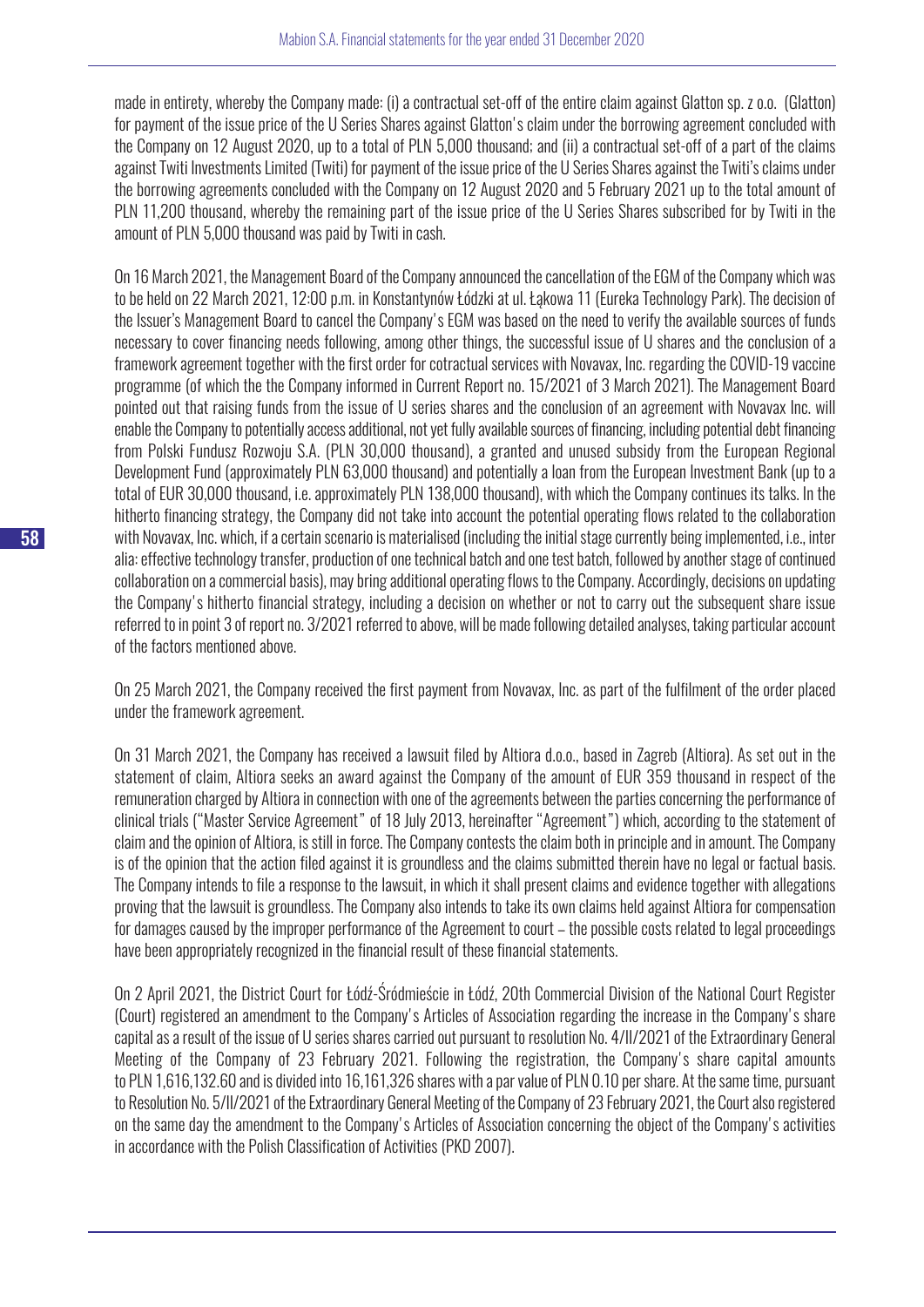On 29 April 2021, the Company signed an annex ("Annex") to the cooperation agreement ("Agreement", "Development and Commercialization Agreement") with Mylan, of which the Company informed in Current Report no. 31/2016 of 8 November 2016.

Under the Annex, the parties decided that Mylan will remain Company's non-exclusive distribution partner for MabionCD20 in selected countries in regions such as, in particular, Australia, New Zealand, Mexico, Central America, south Africa, South-East Asia. At the same time, it was decided that Mylan's exclusive right to sell MabionCD20 in the European Union and the Balkan countries, as well as Mylan's priority right to enter into a commercialization agreement for MabionCD20 in the United States (USA), shall expire.

The change in the scope of cooperation with Mylan will enable the Company to acquire a new partner or partners interested in commercializing MabionCD20 on the European and American markets and to establish cooperation taking into account the potential of MabionCD20 and the current market conditions. Importantly, the Annex in force does not affect the activities currently carried out by the Company in order to obtain the marketing authorisation for MabionCD20 from the European Medicines Agency, or their schedule.

At the same time, the parties have agreed that the Company will reimburse to Mylan part of the advances, in an amount lower than the advance payments received by the Company under the Agreement before the date of the Annex, constituting repayable advances for distribution rights, which is tantamount to the final settlement of all payments made so far between the Parties. Owing to the Annex, the Company has obtained the necessary flexibility in the commercialization of MabionCD20 in its key markets in Europe and in the USA. The Company informed about the above event in Current Report no. 35/2021 of 29 April 2021.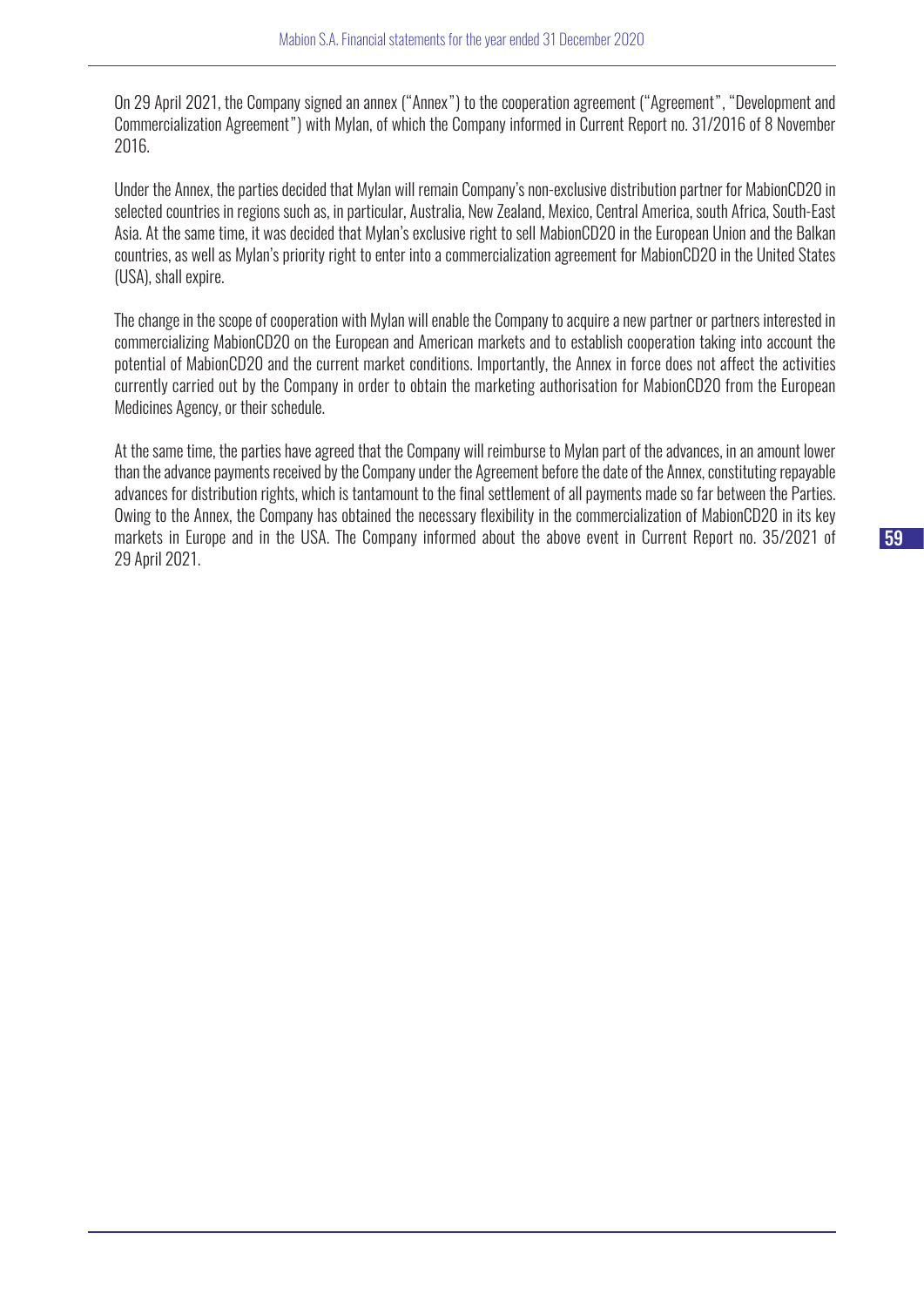The Management Board

Dirk Kreder President of the Management Board

Member of the Management Board Member of the Management Board Member of the Management Board

Sławomir Jaros **Grzegorz Grabowicz Grammatical Adam Pietruszkiewicz** 

Katarzyna Kutera-Wasiak Chief Accountant

Konstantynów Łódzki, 30 April 2021.